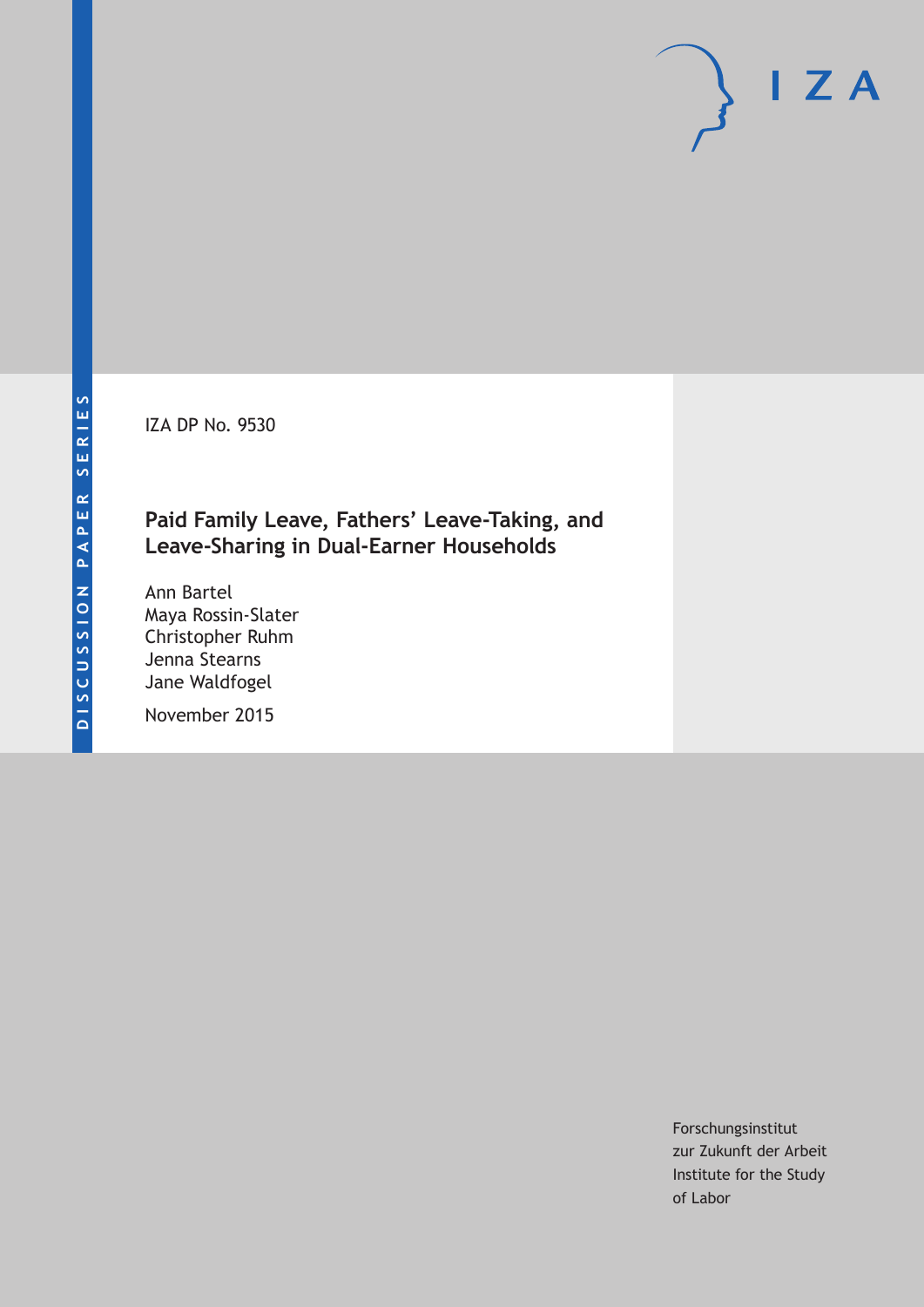# **Paid Family Leave, Fathers' Leave-Taking, and Leave-Sharing in Dual-Earner Households**

### **Ann Bartel**

*Columbia University* 

### **Maya Rossin-Slater**

*UC Santa Barbara* 

### **Christopher Ruhm**

*University of Virginia and IZA*

### **Jenna Stearns**

*UC Santa Barbara* 

### **Jane Waldfogel**

*Columbia University and IZA* 

### Discussion Paper No. 9530 November 2015

IZA

P.O. Box 7240 53072 Bonn Germany

Phone: +49-228-3894-0 Fax: +49-228-3894-180 E-mail: iza@iza.org

Any opinions expressed here are those of the author(s) and not those of IZA. Research published in this series may include views on policy, but the institute itself takes no institutional policy positions. The IZA research network is committed to the IZA Guiding Principles of Research Integrity.

The Institute for the Study of Labor (IZA) in Bonn is a local and virtual international research center and a place of communication between science, politics and business. IZA is an independent nonprofit organization supported by Deutsche Post Foundation. The center is associated with the University of Bonn and offers a stimulating research environment through its international network, workshops and conferences, data service, project support, research visits and doctoral program. IZA engages in (i) original and internationally competitive research in all fields of labor economics, (ii) development of policy concepts, and (iii) dissemination of research results and concepts to the interested public.

IZA Discussion Papers often represent preliminary work and are circulated to encourage discussion. Citation of such a paper should account for its provisional character. A revised version may be available directly from the author.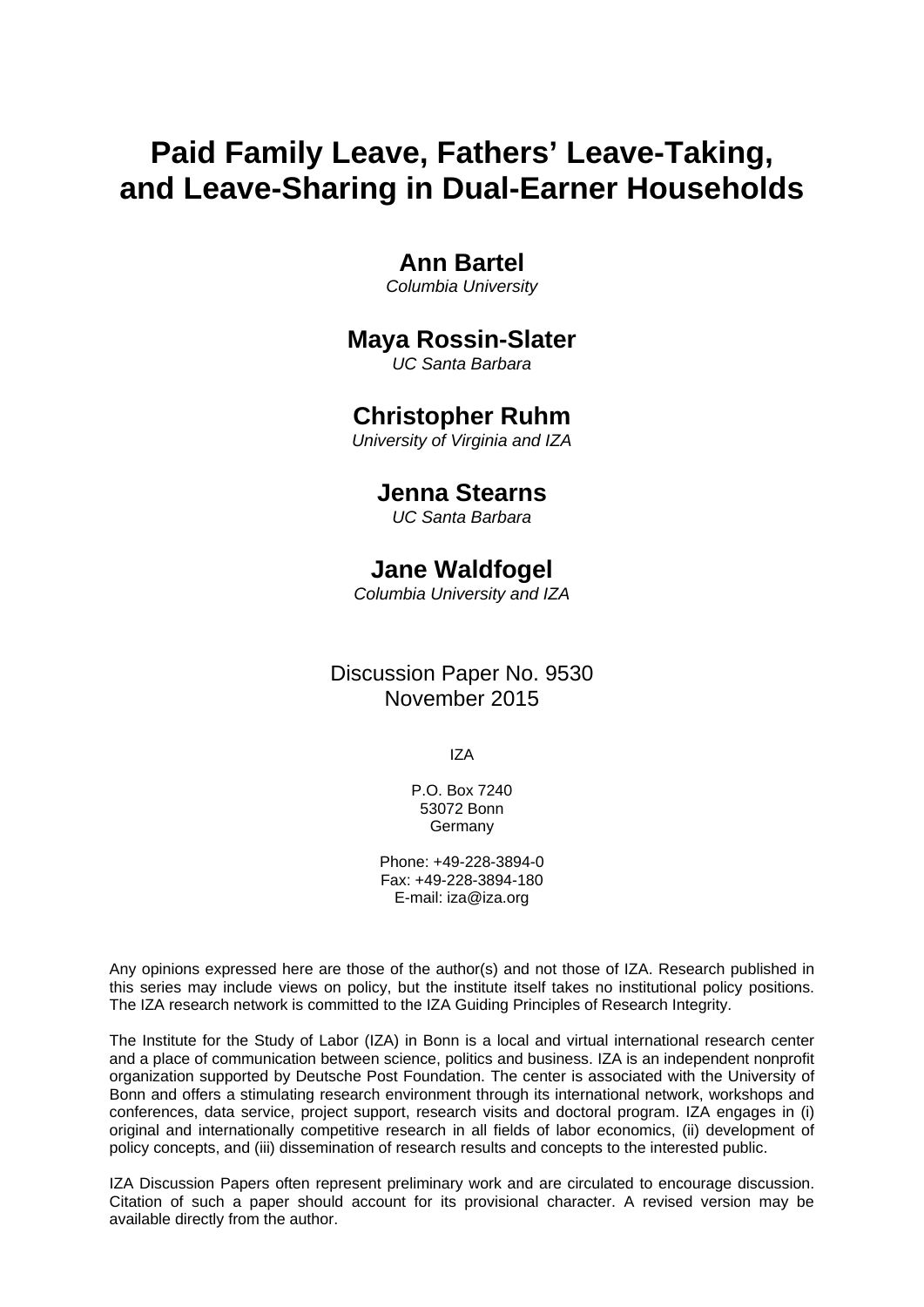IZA Discussion Paper No. 9530 November 2015

# **ABSTRACT**

# **Paid Family Leave, Fathers' Leave-Taking, and Leave-Sharing in Dual-Earner Households\***

This paper provides quasi-experimental evidence on the impact of paid leave legislation on fathers' leave-taking, as well as on the division of leave between mothers and fathers in dualearner households. Using difference-in-difference and difference-in-difference-in-difference designs, we study California's Paid Family Leave (CA-PFL) program, which is the first source of government-provided paid parental leave available to fathers in the United States. Our results show that fathers in California are 0.9 percentage points – or 46 percent relative to the pre-treatment mean – more likely to take leave in the first year of their children's lives when CA-PFL is available. We also examine how parents allocate leave in households where both parents work. We find that CA-PFL increases father-only leave-taking (i.e., father on leave while mother is at work) by 50 percent and joint leave-taking (i.e., both parents on leave at the same time) by 28 percent. These effects are much larger for fathers of sons than for fathers of daughters, and almost entirely driven by fathers of first-born children and fathers in occupations with a high share of female workers.

JEL Classification: J2, J13, J18

Keywords: parental leave, father's leave-taking, leave-sharing

Corresponding author:

 $\overline{\phantom{a}}$ 

Maya Rossin-Slater Department of Economics University of California 2127 North Hall Santa Barbara, CA 93106-9210 USA E-mail: maya.rossin-slater@ucsb.edu

<sup>\*</sup> We thank Kelly Bedard, Shelly Lundberg, Jonathan Simonetta, Dick Startz, and seminar participants at UC Santa Barbara and the APPAM conference for helpful comments. We gratefully acknowledge funding from the Department of Labor Contract No. DOL-OPS-14-C-0003. All errors are our own.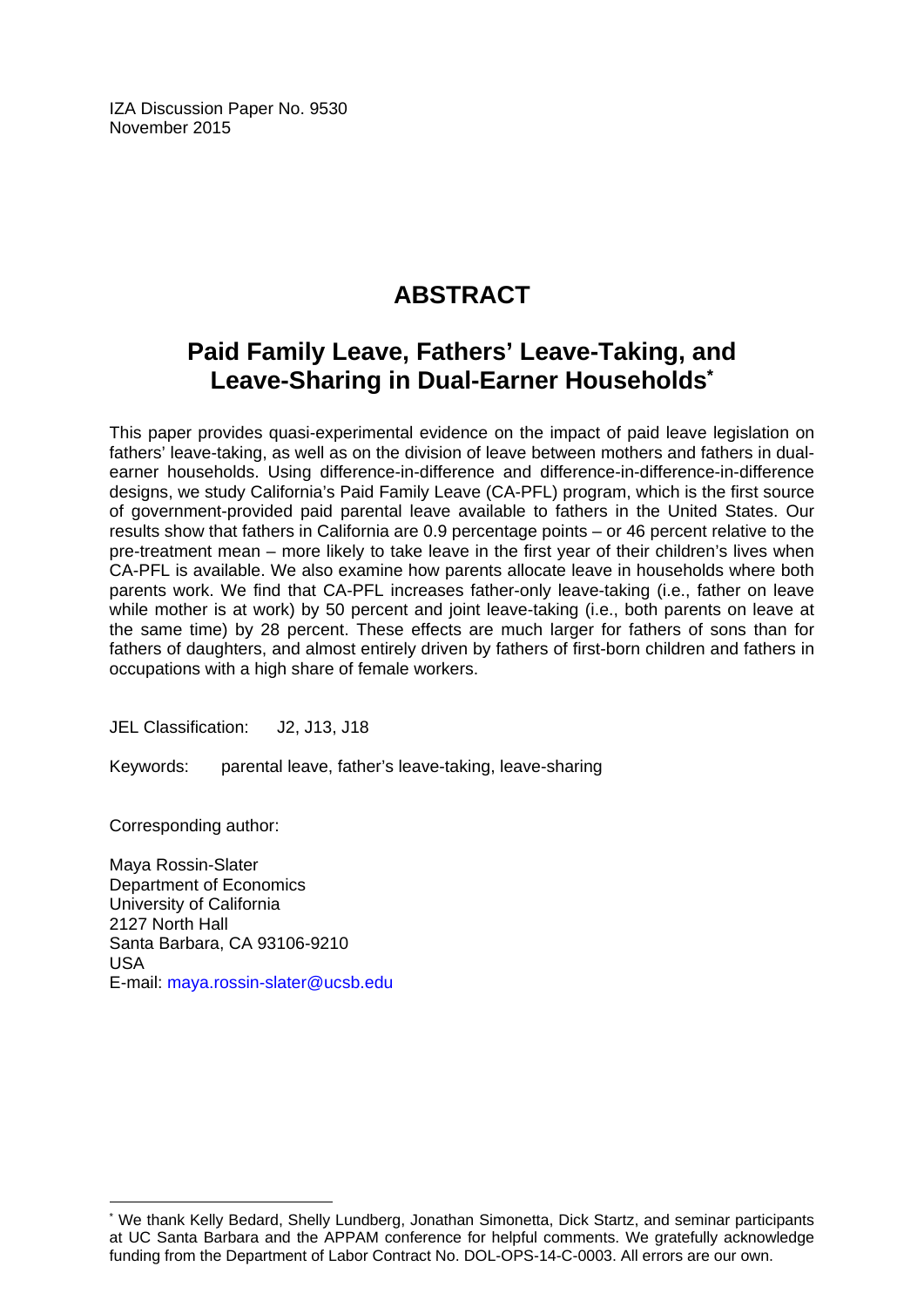#### **I. Introduction**

Paid family leave (PFL) policies provide workers with paid time off from work to care for their newborn or newly-adopted children, as well as other sick or elderly family members. PFL policies may be especially important for new parents, who often struggle with balancing the competing needs of work and family responsibilities. PFL allows them to stay home to care for and bond with their newborn children, and then return to work with minimal career interruptions. Although historically these policies only applied to women, some modern PFL programs including the three existing state-level programs in the United States in California, New Jersey, and Rhode Island—are gender-neutral and cover both male and female workers. Yet while an extensive literature has studied the implications of policies promoting work-family balance for women, much less attention has been devoted to the corresponding effects of these policies on men, or on joint leave-taking decisions within families where both parents work.<sup>1</sup> This lack of understanding about the effects of such policies for fathers is particularly salient in view of recent evidence that fathers now report equal or greater levels of work-family conflict as do mothers (Auman et al., 2011; Rehel and Baxter, 2015).

This paper begins to fill this gap by analyzing how American fathers respond to the introduction of the country's first-in-the-nation large-scale PFL policy in California. We also break new ground by studying how fathers and mothers in dual-earner households share leavetaking responsibilities.

While advocates frequently credit work-family programs such as PFL with promoting gender equality and supporting women in their careers, increased leave-taking by *fathers* may have benefits that extend beyond any gains to women in the workplace. To the extent that gendered patterns of childcare provision develop early on, even relatively small changes in initial paternity leave decisions may have important long-run implications. Supporting this idea, several studies suggest that the amount of time fathers spend in childcare is correlated with the generosity of paternity leave policies (Fuwa and Cohen, 2007; Boll et al., 2014) and that fathers who take more leave around the time of birth may be more involved in childcare not only during the

<sup>&</sup>lt;sup>1</sup> Studies on the effects of work-family policies on women's labor market outcomes are abundant. See, for example, work on maternity leave (Waldfogel, 1999; Rossin-Slater, Ruhm, and Waldfogel, 2013; Baum and Ruhm, 2015) and childcare (Waldfogel, 2002; Lefebvre and Merrigan, 2008; Baker, Gruber, and Milligan, 2008; Havnes and Mogstad, 2011; Fitzpatrick, 2012).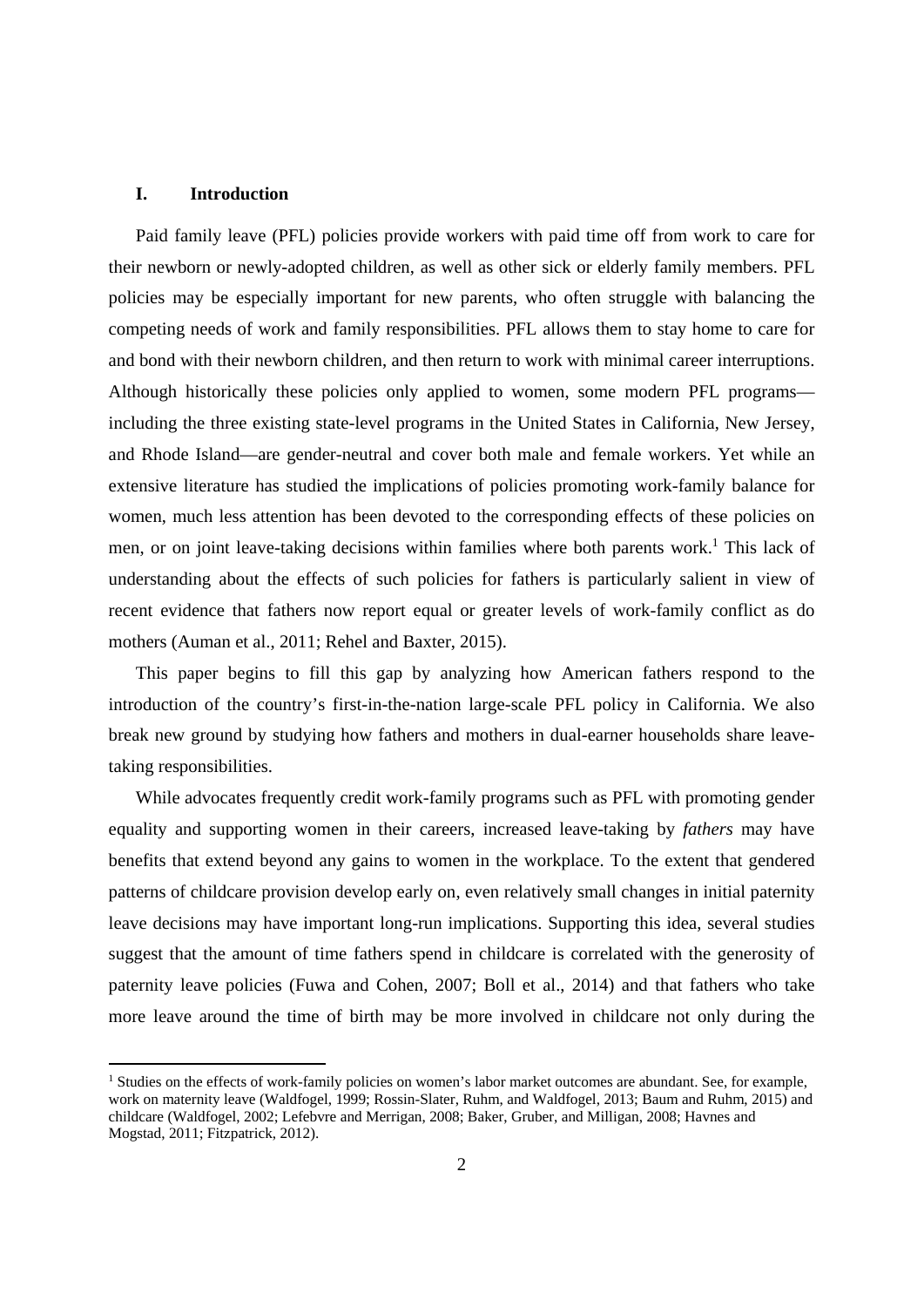period of leave, but throughout the child's life (Haas, 1990; Nepomnyaschy and Waldfogel, 2007; Tanaka and Waldfogel, 2007; Haas and Hwang, 2008). While these correlations may not be surprising given positive selection into leave-taking, recent evidence from Quebec suggests there may be a causal effect of exposure to parental leave policies on long-term paternal involvement as well (Patnaik, 2015). There could also be other benefits related to the health and well-being of family members and longer-term effects on gender norms and role-models (Ray, Gornick, and Schmitt, 2008).

The extent to which such benefits may materialize crucially depends on a first-order question of whether fathers take up leave when PFL is offered. This question remains largely unanswered, especially in the U.S. context. While evidence suggests that women increase their leave-taking in response to PFL availability (Rossin-Slater, Ruhm, and Waldfogel, 2013; Baum and Ruhm, 2015), men may be less receptive to taking time off work either because they view it as too costly or because of stigma associated with gender stereotypes and norms about childcare. Additionally, while most employers still do not offer paid parental leave, more cover paid maternity leave than paternity leave (Klerman, Daley, and Pozniak, 2012). To the extent that it is harder for them to take time off in the absence of a government-provided PFL policy, new fathers might be more responsive to widespread access to paid leave. Finally, the benefits of paternity leave may depend on whether fathers stay home with their child alone, or whether they take leave alongside mothers. We know even less about the related question of how the availability of paid leave influences the joint leave-taking behavior of fathers and mothers in households where both parents work. This paper provides some of the first quasi-experimental evidence on these questions.

Our analysis exploits the introduction of California's first-in-the-nation paid family leave (CA-PFL) program in July 2004. CA-PFL offers six weeks of paid leave to new parents, with a 55 percent wage replacement rate up to a ceiling (a maximum benefit of \$1,104 per week in 2015) and with almost universal eligibility among private sector workers.<sup>2</sup> We use data from the 2000 Census and the 2000-2013 waves of the American Community Survey (ACS) together with

<sup>&</sup>lt;sup>2</sup> To be eligible for the program, individuals are required to have worked at least 300 hours during a "base period" five to seventeen months before the birth. The program is tightly integrated with California's temporary disability insurance system, which provides several weeks of paid leave to mothers (but not fathers) around the period of delivery. The paid leaves are not directly job-protected but job-protection is available if the job absence simultaneously qualifies under the Family and Medical Leave Act. Additional information on the California program is available at http://www.edd.ca.gov/disability/FAQ\_PFL\_Benefits.htm.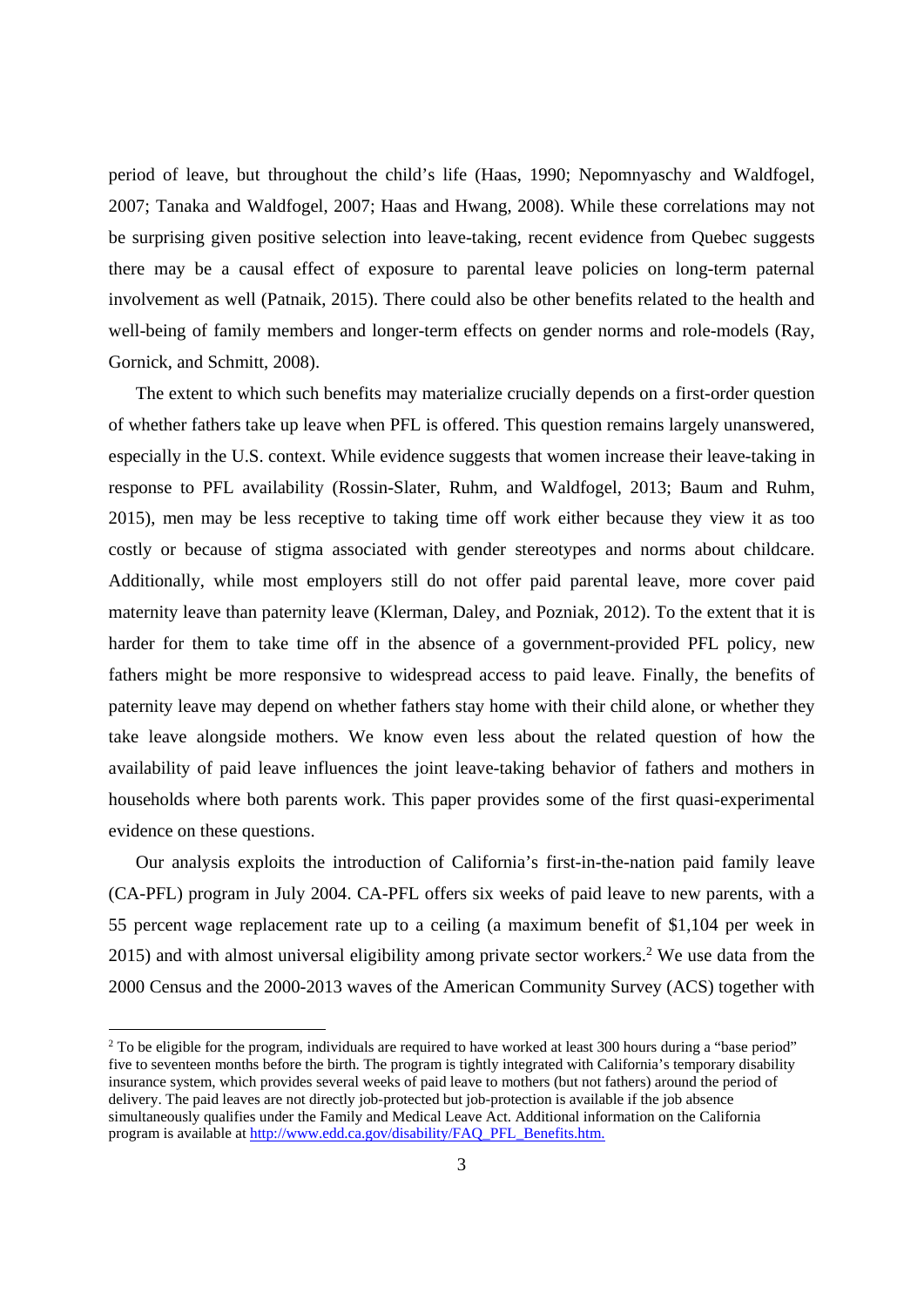difference-in-difference (DD) and difference-in-difference-in-difference (DDD) methods to identify the causal effects of CA-PFL on paternal leave-taking. Our preferred DDD specification compares employed fathers of infants in California to employed fathers of children aged one to three, relative to corresponding fathers of the same age children in other states, before and after the introduction of California's PFL program. We perform an analogous analysis of mothers to enable comparisons of effects across parental gender. Further, we explore within-household leave-taking behavior in households where both parents work by studying "father only" (i.e., father is on leave while mother is at work), "mother only" (i.e., mother is on leave while father is at work), "both parent" (i.e., both the father and mother are on leave at the same time), and "either parent" (i.e., either the mother or the father is on leave) leave-taking outcomes.

In our preferred specification, CA-PFL is estimated to raise the share of fathers of infants who are on leave by about 0.9 percentage points. Relative to the pre-PFL mean leave-taking rate among California fathers of infants of 2 percent, this represents a substantial 46 percent increase. Among households with two married and employed parents, we see that about half of this increase is driven by fathers who take leave at the same time as their children's mothers and the other half by fathers *who take leave on their own* while their children's mothers are at work.

We also document significant heterogeneity in paternal leave-taking. First, the overall effect of CA-PFL on fathers' leave-taking is about twice as large for fathers of sons than for fathers of daughters. In contrast, the effect on mothers' leave-taking is larger for mothers of daughters than mothers of sons. Second, we show that the effects on leave-taking are driven entirely by fathers of first-born children (i.e., those with no other siblings in the household). There are no such differences for mothers. Third, fathers and mothers in occupations with a high share of female workers experience greater increases in leave-taking than their counterparts in occupations with a lower share of female employees. While there are a number of explanations for this type of treatment effect heterogeneity, one possibility is that individuals in occupations with more women experience less stigma associated with taking leave.

Our findings are robust across a variety of alternative DD and DDD specifications, and to the inclusion of numerous individual-level and state-year controls. We demonstrate that there are no statistically significant pre-trends in leave-taking behavior in the years before CA-PFL and obtain similar findings when collapsing the data to the state-year level and using synthetic control methods with a variety of control groups. This consistency of estimates increases our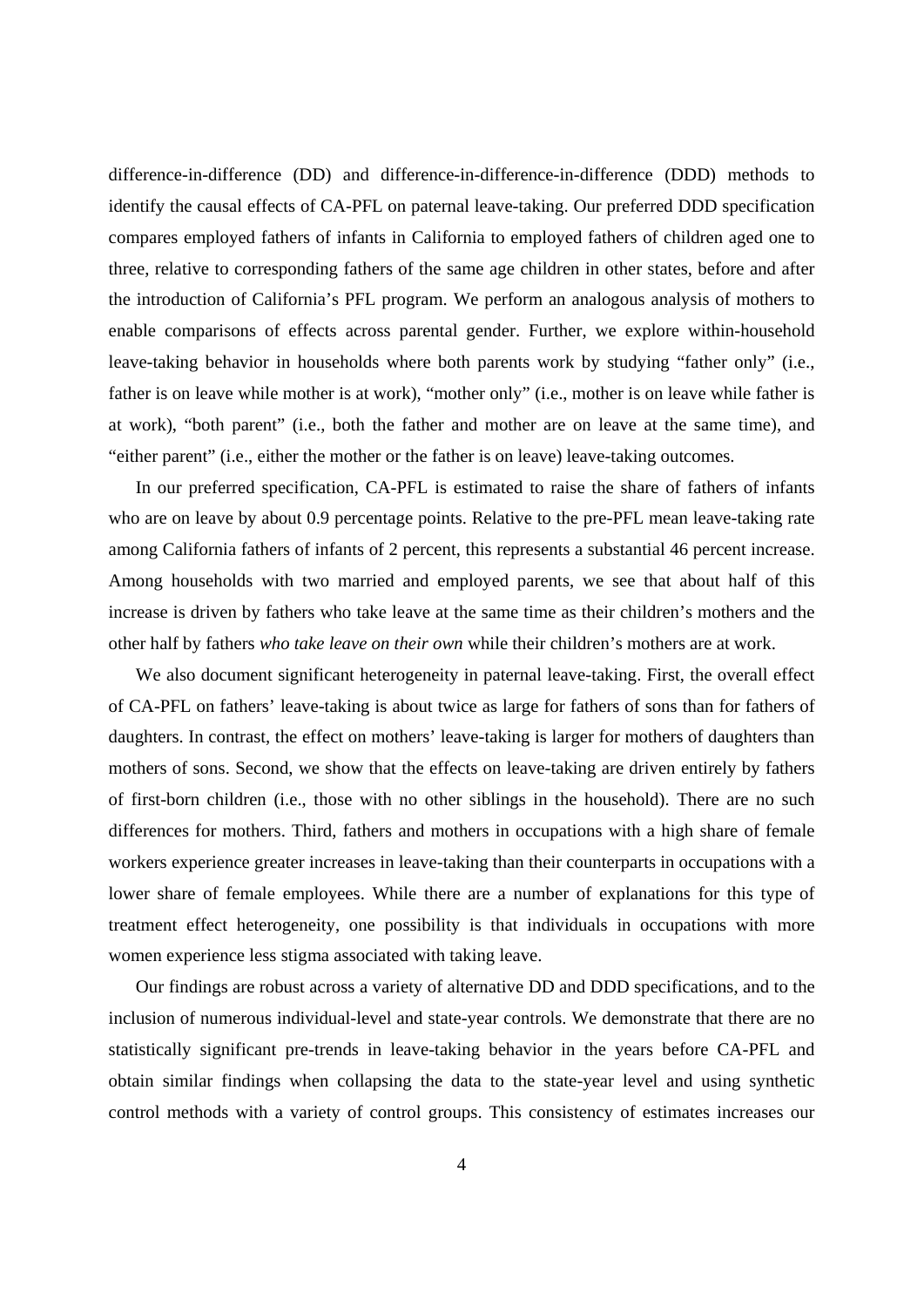confidence that we are accurately measuring causal effects of CA-PFL, although we do note several limitations of the data in subsequent sections.

#### **II. Background**

Currently, all industrialized countries other than the United States have some kind of national paid parental leave policy (Earle, Mokomane, and Heymann, 2011). The most generous policies are found in Europe, where the length of paid leave varies from 3.5 to 38 months with 70 to 100 percent of wages replaced, and two-thirds of developed countries provide some (albeit generally more limited) rights for fathers to take leave (Ruhm, 2011). However, the take-up rate of parental leave by fathers is generally substantially lower than by mothers. In recent years, policy makers have made a concerted effort to encourage fathers to take more time off. Studies show that several countries including Sweden (Duvander and Johansson, 2012; Ekberg et al., 2013), Norway (Dahl et al., 2014), and parts of Canada (Patnaik, 2015) have substantially increased rates of fathers' leave-taking by incorporating dedicated paternity leave into their general parental leave policy (sometimes referred to as "daddy quotas" or "daddy months"). There is some evidence that these reforms also increase the amount of childcare provided by fathers, both in the child's first year of life and 18-30 months later (Schober, 2014).

However, most existing research on PFL policies is exclusively focused on mothers. Studies from Canada and Europe find very high leave take-up rates among mothers (Rønsen and Sundström, 2002; Baker and Milligan, 2008; Dustmann and Schönberg, 2012; Carneiro, Løken, and Salvanes, 2015; Liu and Skans, 2010, Rasmussen, 2010; Dahl et al., 2015). Parental leave has positive effects on the medium and long-term labor market outcomes of mothers as well. Cash benefits that encourage leave-taking do not appear to negatively affect medium-term employment outcomes, provided the benefits do not last longer than about a year (Lalive et al., 2014; Schönberg and Ludsteck, 2014). Other evidence suggests that job-protected leave rights substantially increase maternal employment rates (Ruhm, 1998; Misra, Budig, and Boeckmann, 2011).

In the U.S., the literature has largely focused on the impacts of *unpaid* leave, which became available at the national level after the introduction of the Family and Medical Leave Act (FMLA) in 1993. FMLA has been shown to increase leave-taking among mothers, without any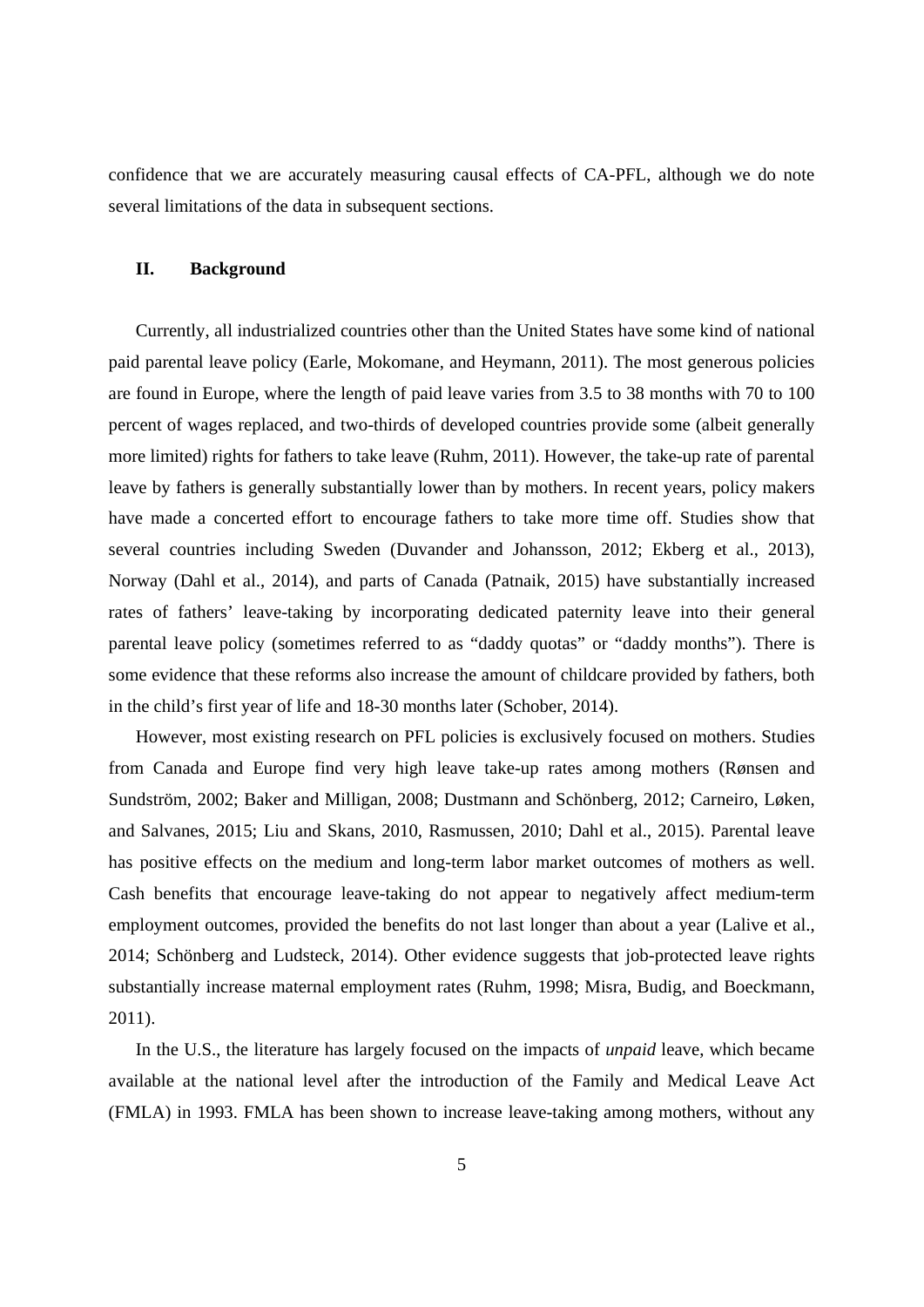detectable effects on later employment (Waldfogel, 1999; Han, Ruhm, and Waldfogel, 2009). Yet because of the strict eligibility requirements, less than 60 percent of private sector workers are eligible for FMLA (Klerman et al., 2012), and the impacts of the law are concentrated among relatively advantaged women, who are more likely to be eligible and able to afford unpaid time off work.

Prior to the introduction of CA-PFL, the only legislation that offered *paid* leave existed through the Temporary Disability Insurance (TDI) system in five U.S. states (California, Hawaii, New Jersey, New York, and Rhode Island). These programs allow pregnant and post-partum women to take short leaves with pay for "pregnancy-related" disabilities. TDI only applies to new birth mothers and not to new fathers. In contrast, CA-PFL allows both mothers and fathers to take paid time off to care for their newborn or adopted children.<sup>3</sup> Recent work shows that California's policy approximately doubles the leave-taking rates of new mothers, with the largest effects concentrated among disadvantaged groups (Rossin-Slater, Ruhm, and Waldfogel, 2013; Baum and Ruhm, 2015).

The focus of prior research on maternal leave-taking partially occurs because fathers tend to take very little time off work compared to mothers. For example, in the U.S. in 2013, 14 percent of employed mothers of children under age one reported being on leave versus less than two percent of employed fathers, and these rates have remained very stable over the past decade.<sup>4</sup> Low rates of paternal leave-taking may reflect a lack of access to it: a 2012 report indicates that only 14 percent of U.S. employers offer paid paternity leave to most or all of their male employees (Klerman, Daley, and Pozniak, 2012). Low rates of leave-taking by fathers also make analysis of PFL more difficult, because most data sets lack sufficient numbers of fathers who are on leave to produce reliable estimates of program effects.

Our analysis focuses on California's paid leave program, which was the first of its kind in the United States. CA-PFL is gender-neutral in principle, although some features of the program may affect men and women differently. For instance, the 55 percent wage replacement rate applies only up to a maximum level, which may be more binding on new fathers than mothers, since males have higher average earnings than females. However, the maximum benefit

<sup>&</sup>lt;sup>3</sup> California was the first of three states to introduce a paid family leave program. The other states are New Jersey (in 2008) and Rhode Island (in 2014). These states all have TDI as well, so birth mothers who are eligible for both TDI and CA-PFL have access to a total of 12 weeks of paid leave.

<sup>4</sup> These estimates come from the 2013 American Community Survey (ACS) data. The outcome refers to individuals who are employed but absent from work in the week prior to the survey date.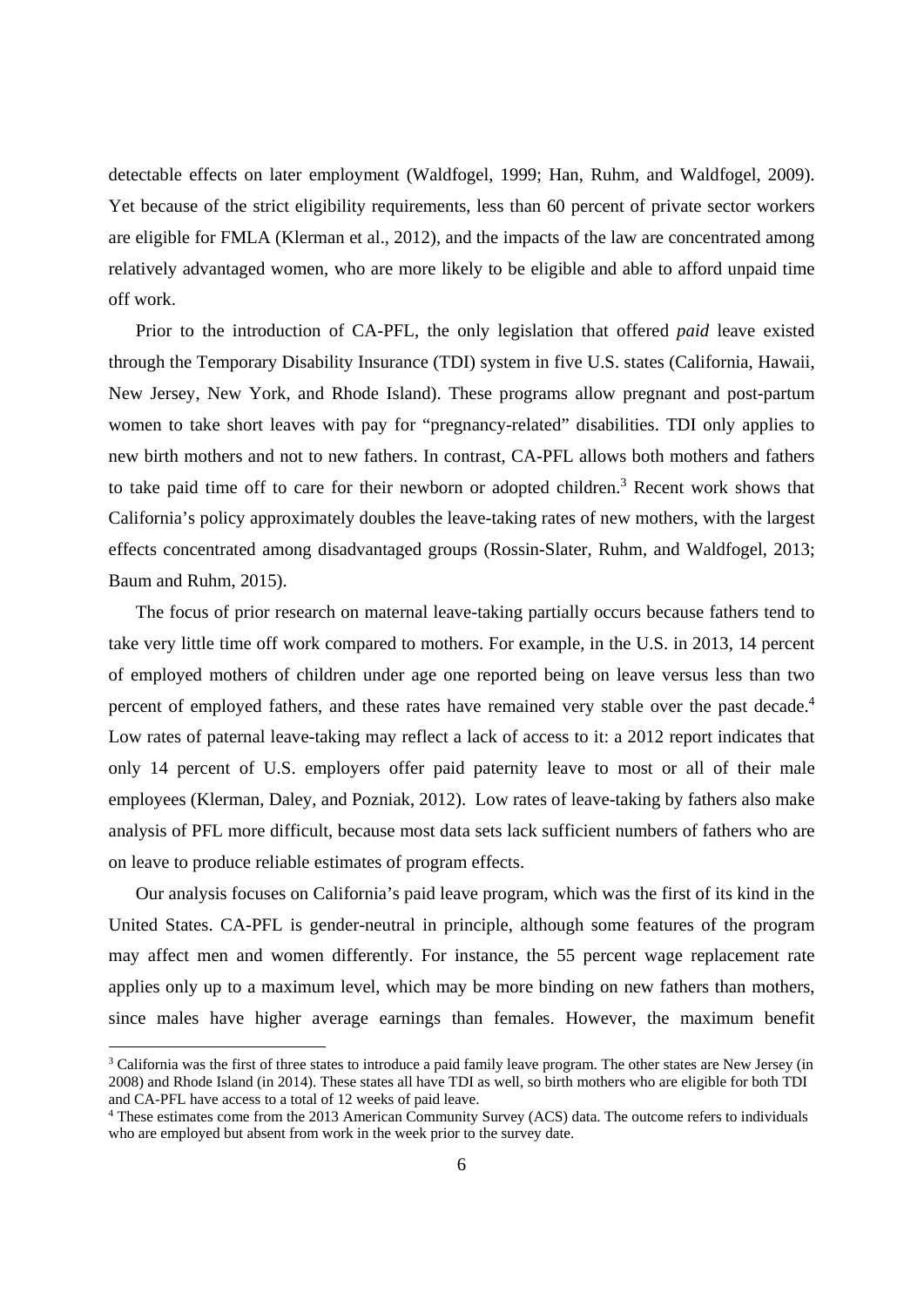threshold is fairly high compared to the average weekly benefit (\$1,104 versus \$542 per week in 2015), so this difference may be small. Equal treatment does not imply equal use and, in practice, a large majority of parental leave claims under CA-PFL have been made by mothers. In 2005, only 19.6 percent of all CA-PFL claims were filed by men, although by 2013, fathers were responsible for about 30 percent of claims.<sup>5</sup>

To our knowledge, only one other study has examined the effect of paid leave on fathers' leave-taking in the United States. <sup>6</sup> Baum and Ruhm (2015) study the effects of CA-PFL on maternal and paternal leave-taking duration, using data from the National Longitudinal Survey of Youth (NLSY). They find that CA-PFL increases leave-taking by around 5 weeks for mothers, compared to two or three days for fathers. Yet an important limitation is that the NLSY has very small sample sizes—there are only 158 California fathers in the post-PFL group. Our analysis uses a much larger data set, allowing us to much more precisely estimate the effects of the paid leave program on leave-taking. In addition, because the ACS is a household survey, we are able to explore leave use patterns within households with two employed parents, including effects on joint leave-taking (by both parents) versus father-only leave-taking that occurs while mothers are at work.

#### **III. Data**

We use data from the 2000 Census and the 2000-2013 waves of the American Community Survey (ACS) to estimate the effects of CA-PFL on fathers' leave-taking. The ACS is conducted throughout the year and samples one percent of the population in most years; thus, it has the major advantage of providing the large samples needed to examine leave-taking behavior among fathers.<sup>7</sup> When weighted, the ACS is a nationally-representative survey that provides information

<sup>&</sup>lt;sup>5</sup> Statistics obtained from the California Employment Development Department. These statistics refer to bonding claims only, which pertain to those staying home with an infant under one year old. While CA-PFL also provides wage replacement benefits for individuals caring for a sick relative (spouse, child, or parent), the majority of claims filed are for bonding with an infant. About 87.5 percent of all claims are bonding claims rather than care claims. <sup>6</sup> In related research, Han, Ruhm, and Waldfogel (2009), estimate that the unpaid leaves made available to fathers under the FMLA increased their leave-taking by an average of around two days.

<sup>&</sup>lt;sup>7</sup> Data comes from the Integrated Public Use Microdata Series (IPUMS) database (Ruggles et al., 2010). The ACS started in 2000, and only sampled 1-in-750 people (0.13%). in that year. For the next four years, it was approximately a 0.5% sample of the population. The questions used in this study are very comparable in the ACS and the 2000 long-form Census. This analysis combines the 2000 ACS with the 1% 2000 Census sample in order to increase the sample size in that year. We also show that our main results are robust to dropping the 2000 data.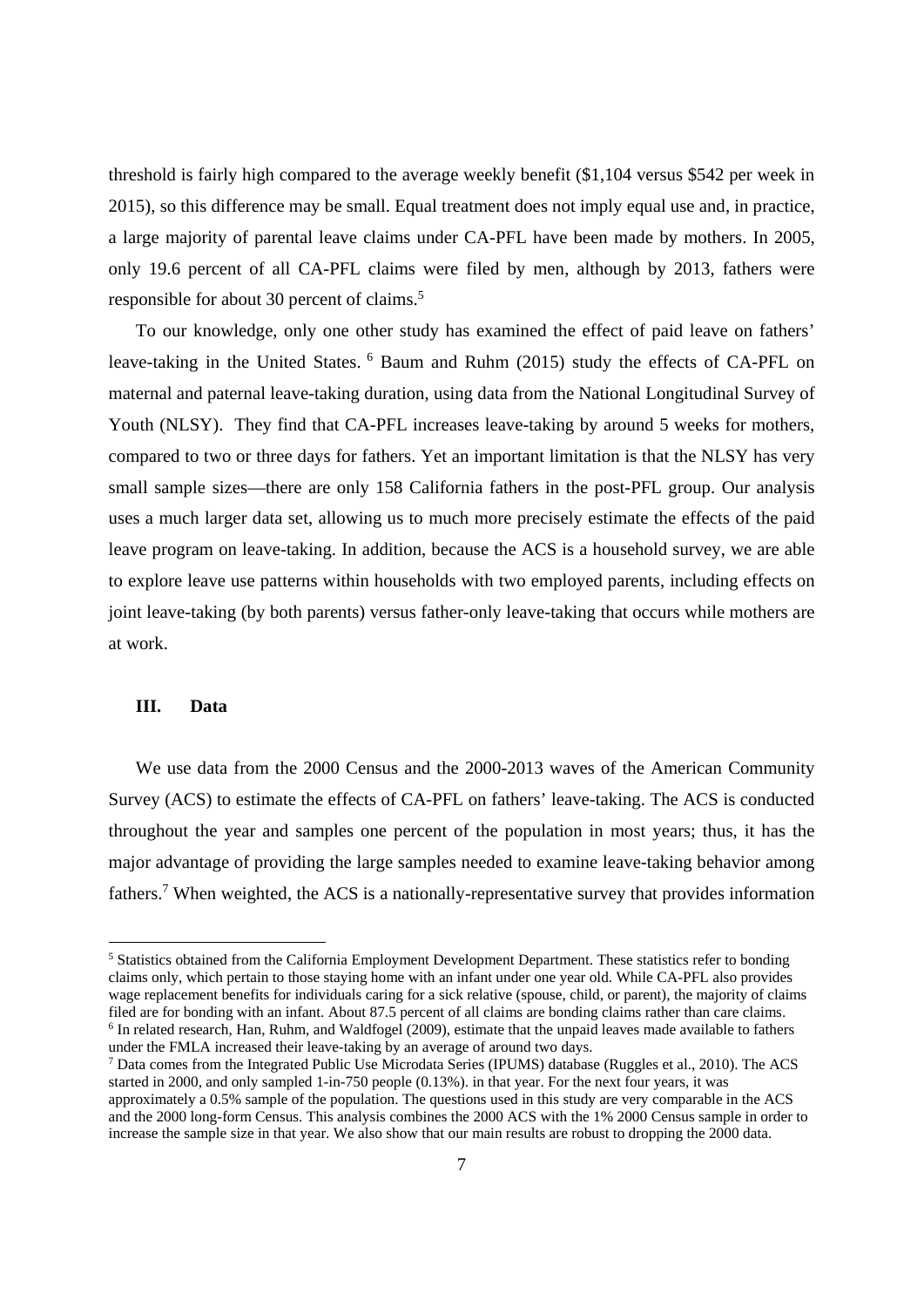about labor market experiences and demographic factors. For our purposes, what is particularly important is that individuals are questioned about their labor market status in the week prior to the survey. The ACS does not ask about parental leave specifically, but it does identify individuals who are temporarily absent from work during some portion of the week.<sup>8</sup> The main dependent variable that we examine below is whether the father (or mother) is on leave from work in the reference week. This absence could be for many reasons including parental leave, vacation, or illness.<sup>9</sup> Unfortunately the survey does not inquire about length of the temporary work absence, so we do not know whether it lasted the entire week or just some portion of it (or whether the leave began in an earlier week).

In addition to not observing parental leave specifically, there are two other important limitations of the ACS data. First, fathers can only be linked to children who live in the same household. The analysis therefore excludes an important group of fathers who do not live with their children. Assuming that these fathers are less involved with their children than those who live with them, our results will overstate the increase in leave-taking for the average new father (including those not residing with their infants). Second, the ACS lacks precise information on children's birth dates, and only reports the age of the child in years. Although CA-PFL can be used at any time in the first 12 months of the child's life, most fathers take only brief leaves that occur soon after the birth (Baum and Ruhm, 2015). Since we observe leave-taking in only a single week, we will therefore miss most of these leaves.<sup>10</sup> However, under the assumptions that births and the average length of leave are both uniformly distributed throughout the year, the percentage change in leave-taking estimated to result from the policy will be accurately captured, although the levels will be understated.<sup>11</sup>

<sup>10</sup> Both of these limitations also apply to mothers, but to a lesser extent, since most children in single parent households live with mothers, and mothers typically take much longer leaves than fathers.

<sup>&</sup>lt;sup>8</sup> Another limitation is that the ACS does not distinguish between paid and unpaid leave.

<sup>&</sup>lt;sup>9</sup> Specifically, the question asked is: "LAST WEEK, was this person TEMPORARILY absent from a job or business?" Respondents can answer **"**Yes, on vacation, temporary illness, labor dispute, etc." or "No." The Current Population Survey (CPS) asks about maternity/paternity leave specifically and is used to identify the effect of CA-PFL on mothers' leave-taking in Rossin-Slater, Ruhm, and Waldfogel (2013). However, the sample of fathers on leave in California in the CPS is too small to produce meaningful estimates.

<sup>&</sup>lt;sup>11</sup> We checked the validity of the assumption that births are uniformly distributed throughout the year in the U.S. individual-level birth records data from 2011. Although there is some variation in the number of births by month, the differences are not very large. The month with the lowest number of births was February, which accounted for 7.5 percent of all births in 2011. Of course this is not surprising given that February has the fewest days. April had the second lowest number of births, accounting for 7.9 percent of all 2011 births. The month with the highest number of births was August, which accounted for 9.1 percent of all births in 2011. Unfortunately, the ACS does not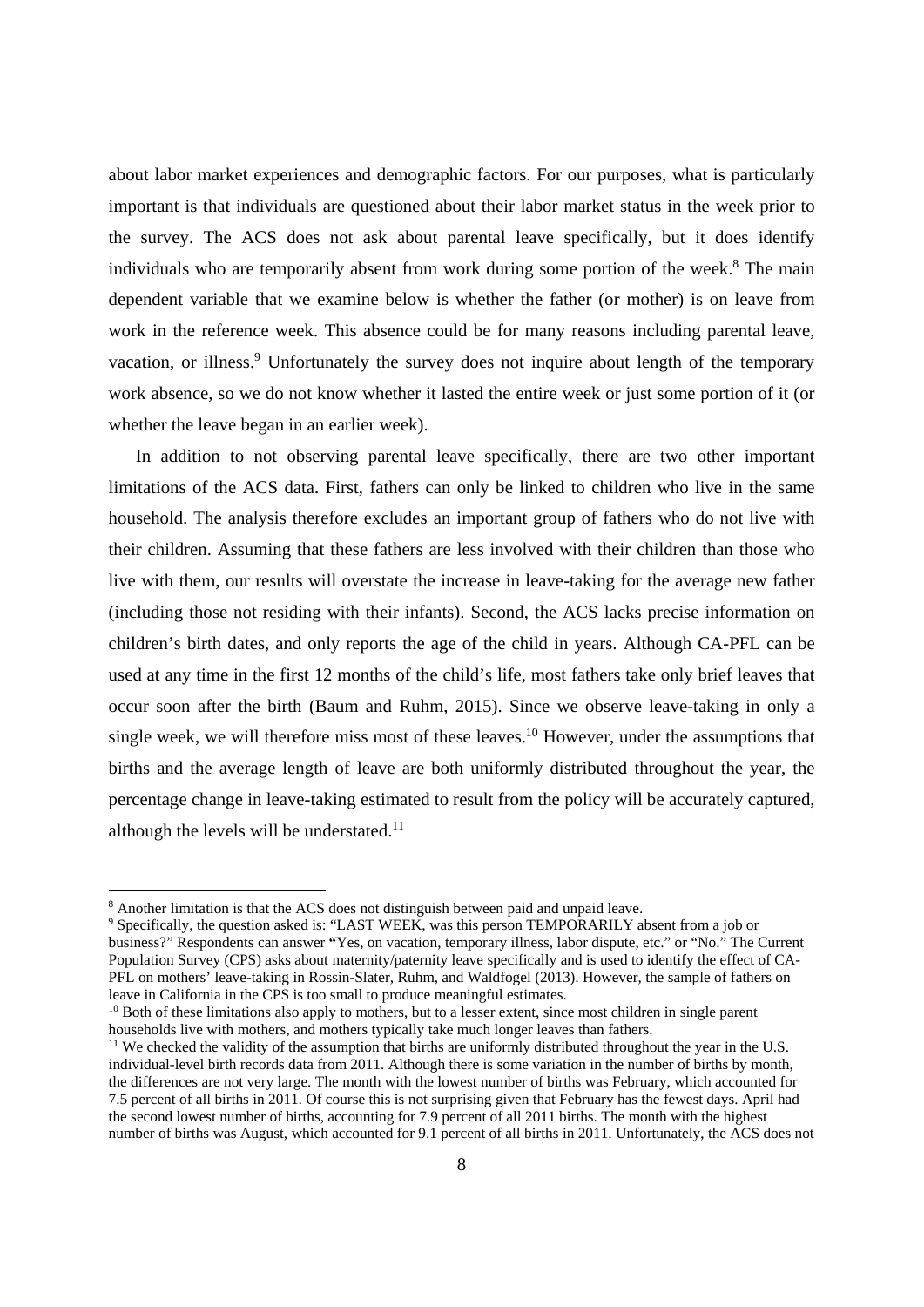The analysis sample is limited to fathers who are 16-54 years old and employed in the survey reference week. We condition on employment because those who are not employed are less likely to be eligible for paid family leave and because we will not observe them as leave-takers in the ACS.12 However, we show in Section VI that the results are robust to including all fathers in the analysis, regardless of employment status. We also demonstrate that CA-PFL does not affect the probability that fathers of infants are employed, which is unsurprising given the short amount of paid leave available. We do not observe CA-PFL eligibility status directly, and so our estimation procedure treats all employed fathers in California as eligible for paid leave if their youngest own child in the household is less than one year old. To the extent this assumption is incorrect, we will understate the increases in leave-taking occurring for eligible fathers.

The first five columns of Appendix Table A1 report summary statistics for the sample of fathers used in our preferred empirical specification, which compares employed fathers of infants less than one year old to employed fathers of youngest children aged one to three, in California versus corresponding fathers in other states. For comparison, we also report the same summary statistics for employed mothers in the subsequent five columns. All statistics are weighted by the ACS person weights. There are several important differences between parents of infants in California and parents of infants in other states. Most notably, California parents are more likely to be Hispanic and less likely to be non-Hispanic white. Additionally, a substantially higher fraction have less than a high school education and are not citizens, although mean household income (in 2010 dollars) is somewhat higher. Finally, parents of infants in California are more likely to be on leave than those in other states, suggesting that CA-PFL may have had an effect on leave-taking.

Figure 1 plots the percentage of fathers with infants on leave in California versus all other states. After CA-PFL is implemented, there is a large increase in leave-taking in California relative to elsewhere in the U.S. in most years.<sup>13</sup> We explore this relationship further using regression models.

contain information about the month of the survey, so we cannot measure the timing of leave relative to birth even under these assumptions.

<sup>&</sup>lt;sup>12</sup> Some non-employed fathers, who previously worked, may be eligible for CA-PFL benefits because the work history requirements for receiving it are so weak. However, we will not observe this in our data since such men will not be classified as being temporarily absent from work.

<sup>&</sup>lt;sup>13</sup> One of the reasons for the national downward trend in fathers' leave-taking starting in 2008 may be the recent recession. Leave-taking is negatively correlated with the unemployment rate, and workers may be more hesitant to request time off when the labor market is weak. In 2013, at the end of our sample period, the national unemployment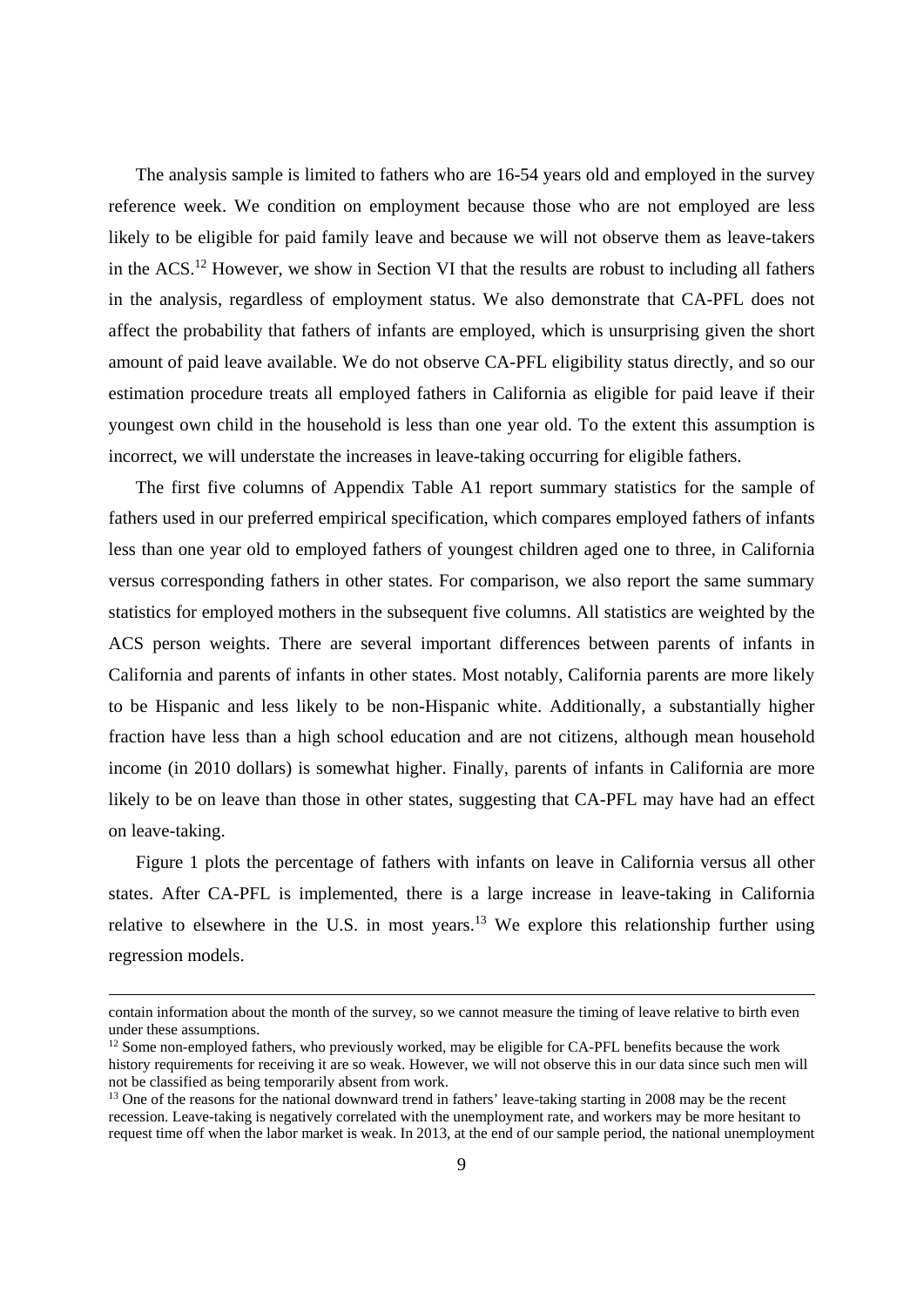#### **IV. Empirical Strategy**

To identify the impact of CA-PFL on fathers' leave-taking behavior, we begin with a difference-in-differences (DD) framework, comparing leave-taking rates among fathers of infants in California before and after the implementation of CA-PFL to the same difference for a comparison group of either California fathers with slightly older children, who are not expected to be affected by the policy, $14$  or fathers of infants in other states. Specifically, we estimate:

(1) 
$$
Y_{ist} = \beta_0 + \beta_1 Treat_{ist} + \beta_2 Treat_{ist} * Post_t + \gamma' X_{ist} + \rho' C_{st} + \delta_s + \phi_t + \varepsilon_{ist}
$$

where the outcome  $Y_{ist}$  is an indicator equal to one if individual *i* living in state s who is surveyed in year  $t$  is on leave from work in the reference week and zero otherwise. The dummy variable  $Treat_{ist}$  is equal to one for California fathers of infants and  $Post_t$  is an indicator equal to one if the individual is surveyed in 2005 or later.<sup>15</sup> The vector  $X_{ist}$  contains the following individual-level indicator variables: father's age in bins (<20, 20-24, 25-29, 30-34, 35-39, 40-44, 45-49, 50-54), race/ethnicity (non-Hispanic white, black, Hispanic, Asian, other race), education categories (less than high school, high school, some college, 4-year degree or more), marital status, citizenship status, the age of the youngest child in the household in years, and the total number of children in the household. We also include the following state-year controls in vector  $C_{st}$  to account for labor market conditions and other state-specific factors affecting the decision to work: unemployment rate, average welfare benefit for a four-person family, poverty rate, state minimum wage, per capita income, the log of the population, and an indicator for whether or not

rate was still substantially above the pre-recession level, which explains part of this decline. DD regression results below control for state-level economic conditions. Our preferred DDD specification includes state by year interactions to account for differential impacts of the Great Recession across states.

<sup>&</sup>lt;sup>14</sup> Some California fathers with older children could take leave under the program since it also covers time off to care for sick relatives (or one's own illness). To the extent this occurs, we may slightly understate the induced increase in leave-taking.

<sup>&</sup>lt;sup>15</sup> CA-PFL started paying out benefits in July 2004. As mentioned, only the survey year (not month) can be identified in the ACS and the exact birthdates of children are unknown. Because of these issues, a reported infant in 2004 may have been born as early as January 2013. Back of the envelope calculations suggest that only about 10 percent of California fathers with infants surveyed in 2004 would have been born after the implementation of CA-PFL, compared with 87.5 percent of fathers surveyed in 2005. Therefore, we treat 2005 as the first year of the policy.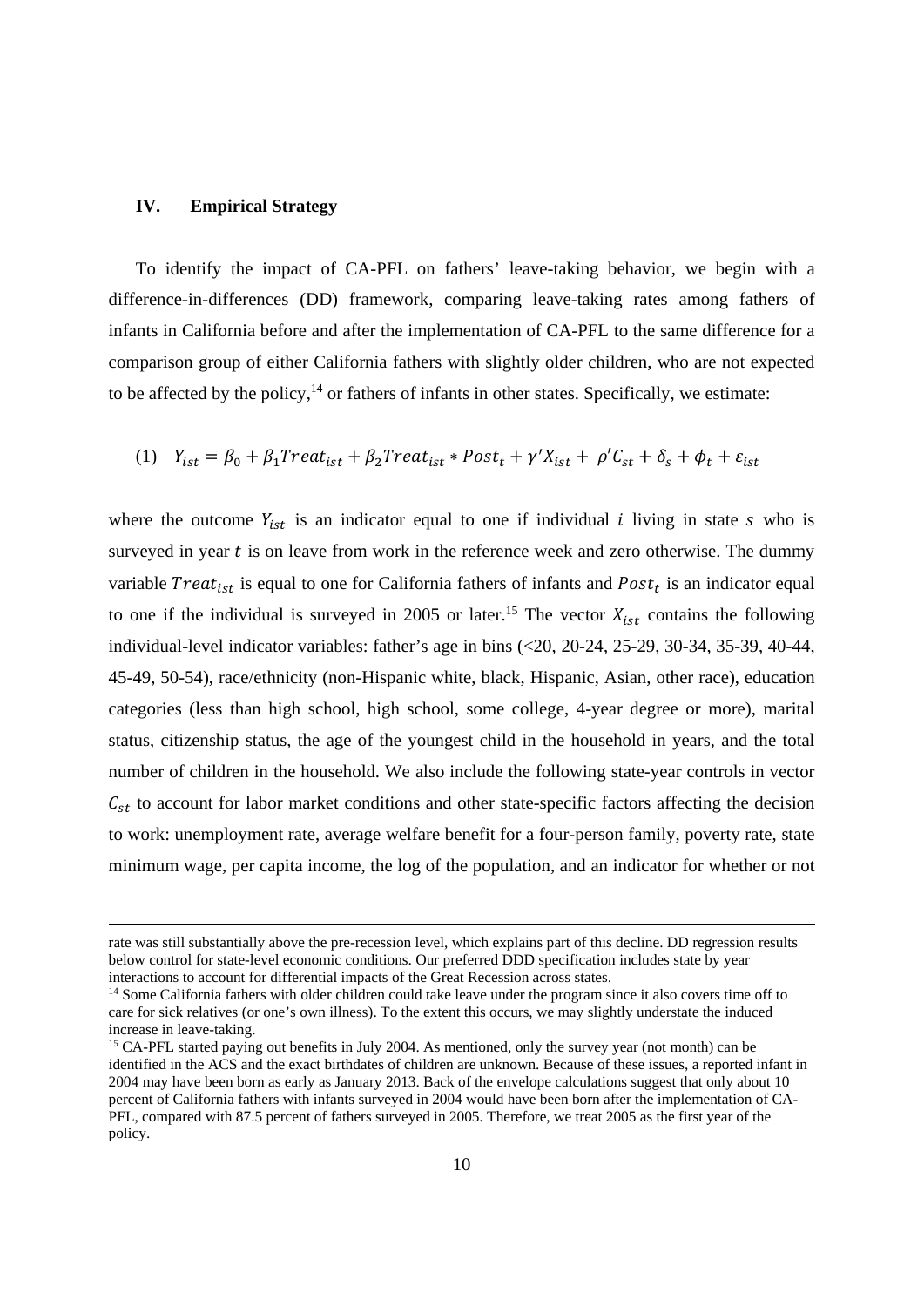the governor is Democratic.<sup>16</sup> State and year fixed effects are captured by  $\delta_s$  and  $\phi_t$ , respectively, with the  $Post<sub>t</sub>$  main effect being subsumed into the time fixed effects. The coefficient of interest,  $\beta_2$ , is the DD estimate of the effect of CA-PFL on fathers' leave-taking in California. We estimate (1) as a linear probability model, but results are very similar when instead estimating a probit model. These results are available upon request.

The DD estimate in (1) will be biased if trends in leave-taking rates between the treatment and control groups would have been different in the absence of CA-PFL. Although this assumption is fundamentally untestable, we explore the robustness of our results to the use of several alternative comparison groups. First, we compare California fathers of infants to corresponding fathers in other states.<sup>17</sup> Because paternity leave is not specifically observed in the ACS data, the key identification assumption of common trends in leave-taking for fathers of infants in California and in other states (in the absence of the policy) could be violated if there are differential changes in the rate of types of leave-taking that are unrelated to CA-PFL (e.g., vacation or sick days). As long as any such changes are not specific to fathers of infants, this concern can be addressed by instead comparing California fathers of infants to California fathers of youngest children aged 1-3 (or 2-4) at the survey date.18 Fathers of older children in California are not eligible to receive paternity leave benefits under CA-PFL, and therefore will serve as a second control group. Interpreting the resulting treatment effect as causal requires the assumption that rates of leave-taking in California are not differentially changing among fathers of infants and of slightly older children for reasons unrelated to CA-PFL.

These two sets of control groups can be combined into a difference-in-difference-indifferences (DDD) model that compares fathers with infants to fathers of older children, in California versus other states, before and after the policy. This DDD specification allows for differential trends in leave-taking across states and by age of youngest child as long as the *difference* in the rate of change between fathers of infants and older children in California would

<sup>&</sup>lt;sup>16</sup> The state-year controls come from the University of Kentucky Poverty Research Center National Welfare Data.

<sup>&</sup>lt;sup>17</sup> Individuals from New Jersey are excluded from the analysis because the state implemented its own PFL policy in 2008. Ideally we would use New Jersey as another treatment state. However, sample sizes of fathers on leave in New Jersey are too small (between 4 and 20 per year on leave) to produce meaningful estimates. Rhode Island is the only other state to have also started a PFL program, but it did so in 2014, after our sample ends.

<sup>&</sup>lt;sup>18</sup> State-year controls and state fixed effects are omitted from (1) when using fathers in California with older children as the control group. Robust standard errors are used when making comparisons within California. Standard errors are clustered at the state level in models comparing fathers in California to those in other states. In additional specifications, we also show that our results are robust to using the Donald and Lang (2007) method to calculate standard errors.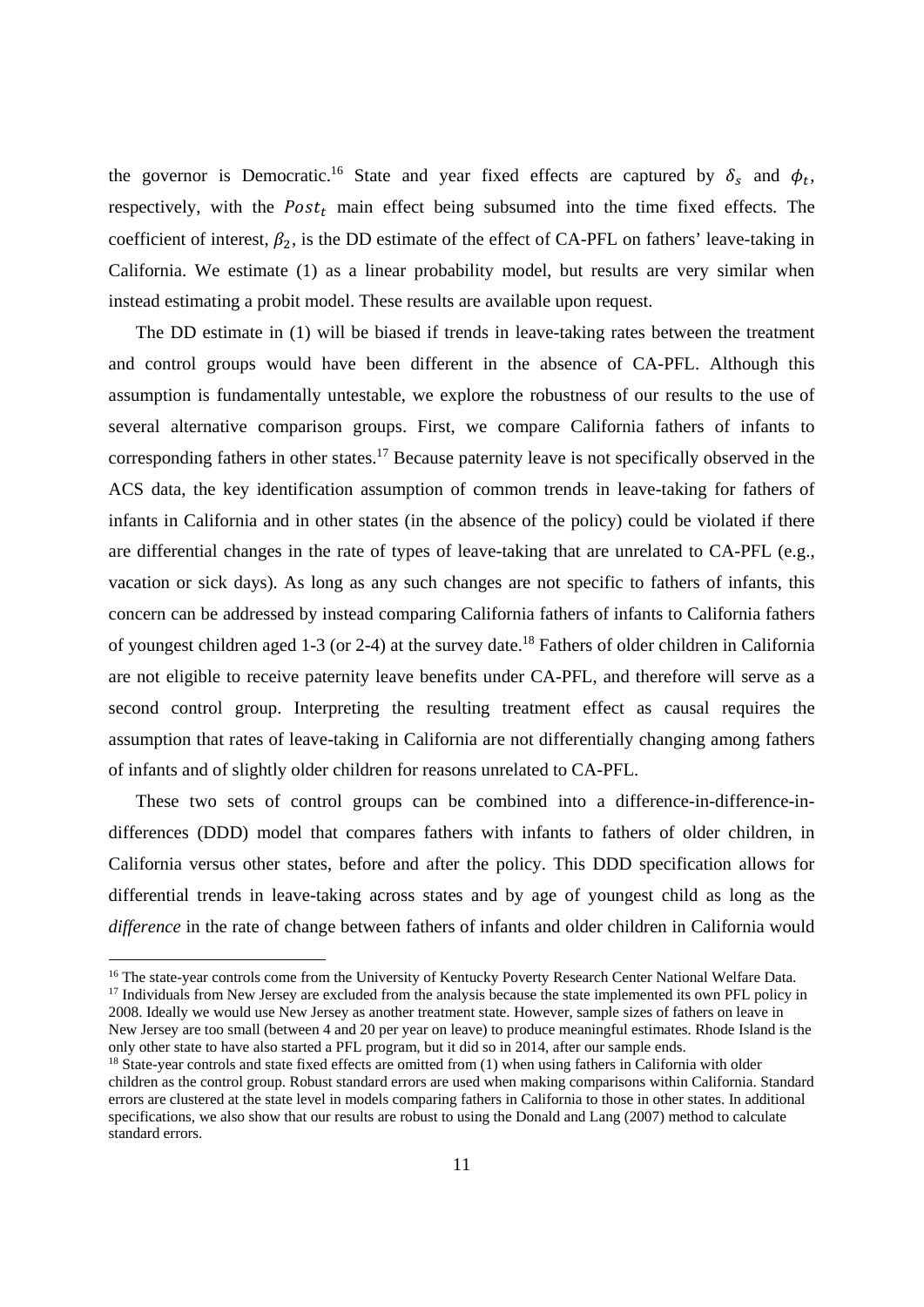have been the same as that in other states in the absence of CA-PFL. Under this assumption, we estimate the DDD equation:

(2) 
$$
Y_{ist} = \beta_0 + \beta_1 Under1_{ist} + \beta_2 CA_s * Post_t + \beta_3 CA_s * Under1_{ist} + \beta_4 Post_t *
$$
  
Under1<sub>ist</sub> +  $\beta_5 CA_s * Post_t * Under1_{ist} + \gamma' X_{ist} + \delta_s + \phi_t + \theta_{st} + \varepsilon_{ist}$ 

where  $Y_{ist}$ ,  $Post_t$ ,  $X_{ist}$ ,  $\delta_s$  and  $\phi_t$  are as above, Under 1 is an indicator equal to 1 if the individual's youngest child is less than one year old and zero otherwise, and  $CA<sub>s</sub>$  is an indicator for the respondent residing in California. The DDD model also allows for the estimation of state by year fixed effects  $(\theta_{st})$ , which replace the state-year controls. The fixed effects make it unnecessary to include the main effects of  $CA_s$  and  $Post_t$  explicitly in the model, and the DDD coefficient is  $\beta_5$ . This coefficient represents the effect of CA-PFL on paternity leave among fathers of infants in California. Although the outcome variable captures work absences overall and not just paternity leave, there is no reason to think that CA-PFL would differentially impact work absences for other purposes among fathers of infants.

To interpret the DDD effect as the causal effect of CA-PFL on fathers' leave-taking, the implementation of the policy must be uncorrelated with other time-varying determinants of leave-taking in our sample of employed fathers of young children. This assumption would be violated if the CA-PFL law induced selection into our sample through impacts on fathers' employment or fertility patterns. Moreover, since we can only observe fathers who reside with their children in our data, we also face a threat to our identification assumption if the policy influenced father-child cohabitation rates or was correlated with differential migration into or out of California.

 To evaluate the plausibility of these concerns, Table 1 presents results from regressions that estimate the DDD model (equation (2)) using observable paternal characteristics as dependent variables (and omitting the controls in  $X_{ist}$ ). Since we do not include individual-level controls in these specifications, we collapse the data to the father-group/state/year level, where father-group denotes whether the father has an infant or a child aged 1-3.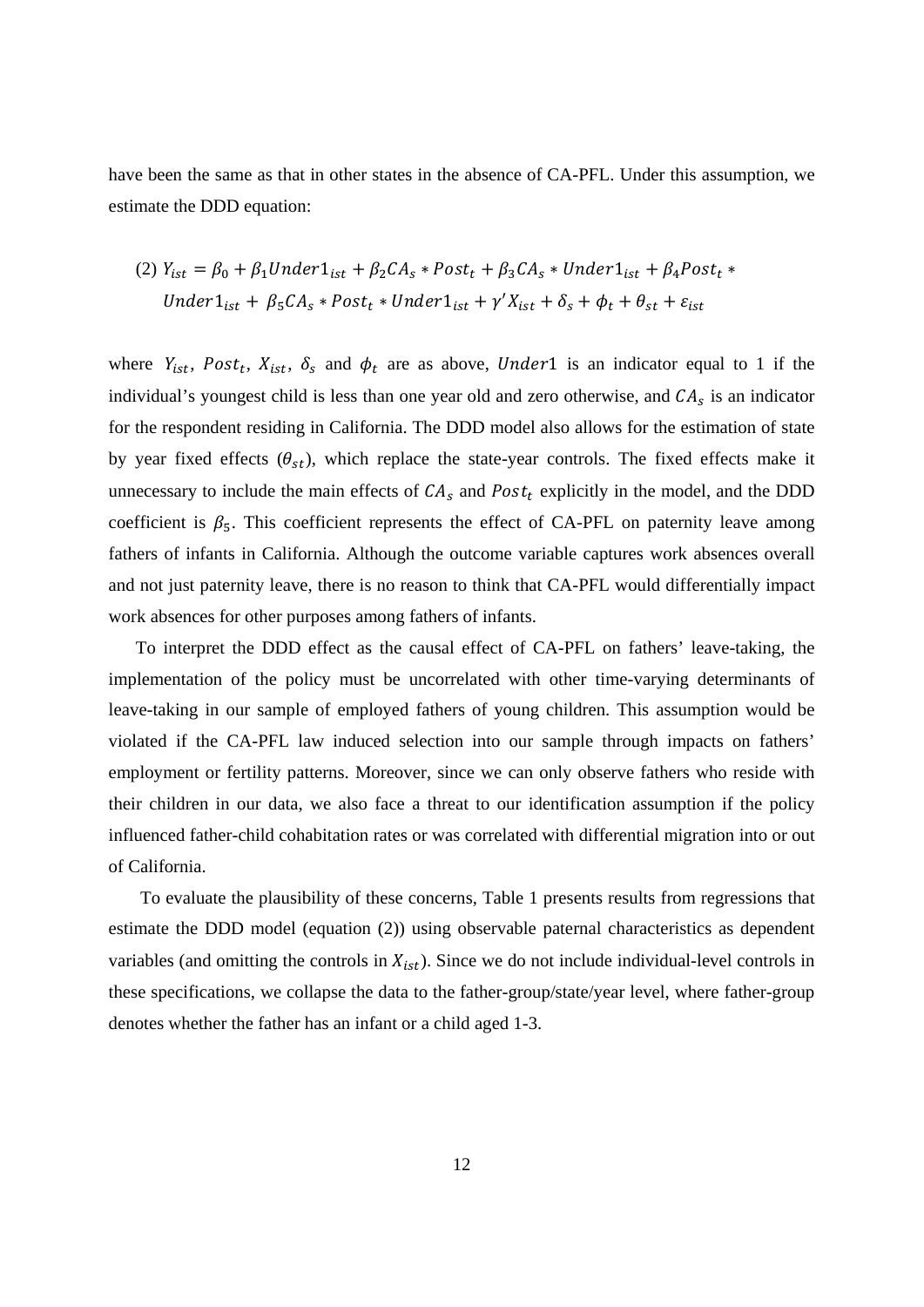The results in columns (1) and (2) of Table 1 show that CA-PFL does not either significantly or materially affect employment status or the probability of having an infant in the household.<sup>19</sup> For example, the 95 percent confidence interval of the employment effect is -0.6 to 0.9 percentage points, compared to a baseline average of 89.9%. Given the relatively modest benefit available (up to 55 percent of wages for up to six weeks), this finding is not surprising. We also show that the policy is uncorrelated with other paternal demographic characteristics, including marital status, education (except the share of fathers with some college education, which is marginally significant at the 10% level), share of fathers who are non-Hispanic white, and share of fathers who are from an under-represented minority (URM) group, which includes blacks, Hispanics, and other non-white, non-Asian races.<sup>20</sup> We do find that fathers of infants in California post-PFL are slightly younger than fathers in the comparison groups. However, the effect is small and, since the rate of leave-taking is increasing in father's age, this correlation suggests that the observed positive effects on leave-taking are, if anything, slightly underestimated. Finally, in the last column, we show results when "predicted leave-taking" generated using a large set of fathers' demographic characteristics and their interactions—serves as the outcome.<sup>21</sup> These findings suggest that CA-PFL is uncorrelated with paternal demographics that predict leave-taking behavior. It is therefore unlikely that differential demographic trends among fathers of infants in California drive the results shown in the next section.

#### **V. Results**

Table 2 shows the estimated effect of CA-PFL on parents' leave-taking behavior in California. The first six columns show results for fathers, for each of the models described

<sup>&</sup>lt;sup>19</sup> The regression in column (2) of Table 1 is based on a DD model, which compares all fathers of children age 3 and younger in California to all fathers of the same age children in other states, before and after CA-PFL implementation. All other columns report estimates from DDD models.

 $^{20}$  In supplementary analyses, we found small but significant correlations between the law and the share of employed fathers of infants who are black (positive) or Hispanic (negative). These correlations may be spurious due to the small sample size of employed black fathers with an infant in the household in our data. Or they could reflect coincident trends in father-child cohabitation rates that are different across races. However, analysis of the effects of CA-PFL by race suggest that these correlations go in the wrong direction to explain our results.

<sup>&</sup>lt;sup>21</sup> Specifically, we use the underlying individual-level data to regress leave-taking rates on paternal demographic controls for: age of youngest child, marital and citizenship status, fathers' age, and race and education, and all raceeducation interactions. We then use the predicted values from this regression as a "summary index" of selection.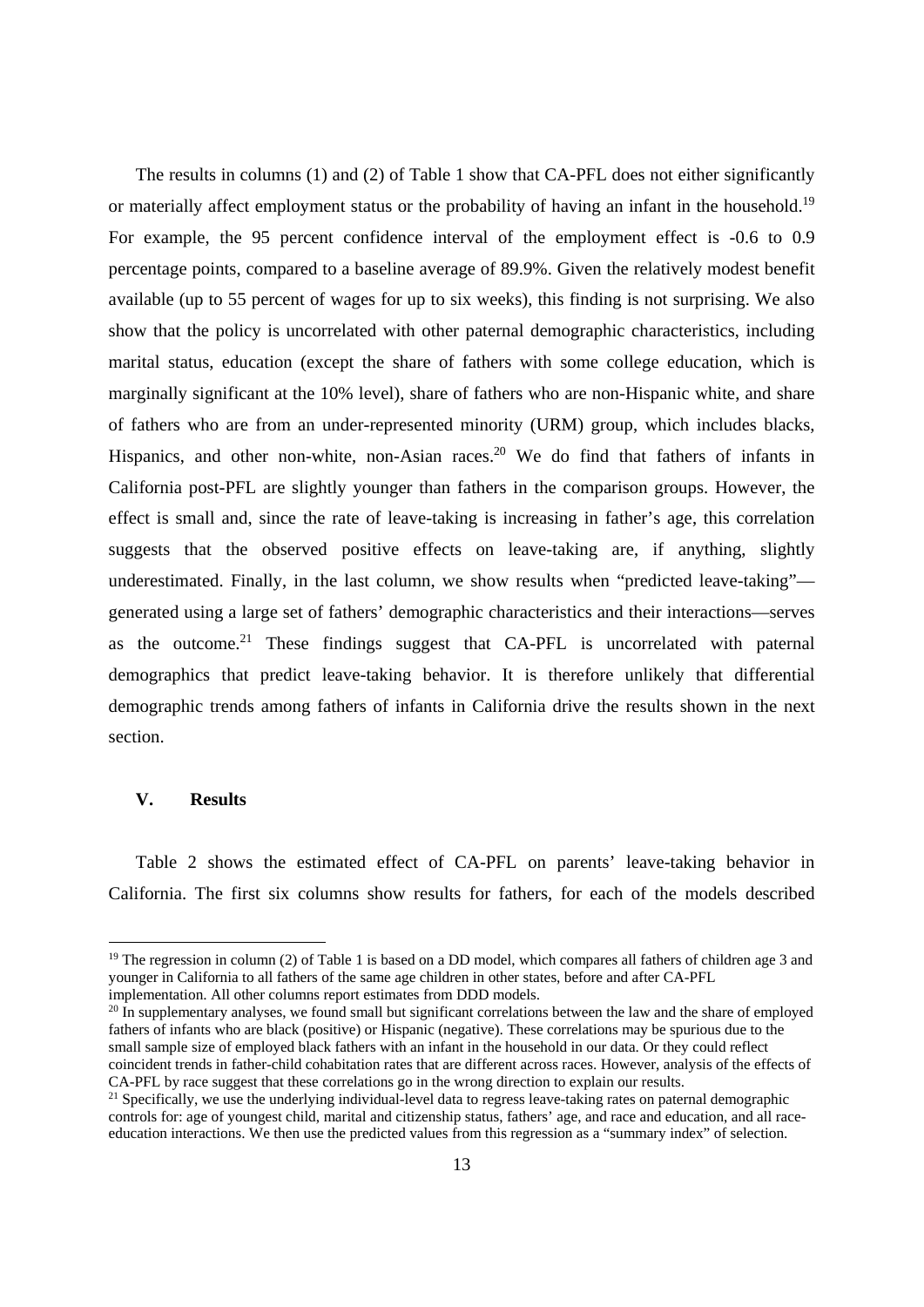above. The first three columns show the DD estimates using a control group of fathers of infants in all other states, and control groups of fathers of 1-3 and 2-4 year olds in California, respectively.22 The last column shows DDD results for mothers using our preferred specification.

The DD coefficients in columns (1)-(3) suggest that CA-PFL leads to a 0.88-1.25 percentage point increase in fathers' leave-taking, representing a 44 to 63 percent increase from the pretreatment mean of 1.99 percent. Figures 2 and 3 show the corresponding event-study plots for the models using fathers of infants in other states and fathers of 1-3 year olds in California as control groups, with the coefficients normalized to zero in 2004. Although the estimates are somewhat noisy, there is no evidence of an upward trend in leave-taking among fathers of infants in California, relative to the control group, prior to the introduction of CA-PFL. However, there is an indication of an upward trend after the policy takes effect. Such an increase over time (rather than an immediate jump) might occur if fathers are learning about the availability of CA-PFL, and this is consistent with the 146 percent increase in male "bonding" claims (from 24,021 to 59,256) filed in California between 2005 and the 2012-2013 fiscal year.<sup>23</sup>

Our preferred DDD specification, shown in column (4) of Table 2, suggests that the policy causes a 0.9 percentage point, or 46 percent, increase in leave-taking from the pre-treatment baseline of 1.99 percent. This model compares fathers of infants to fathers of youngest children aged 1-3, in California versus other states, before and after the introduction of the policy. Results are very similar if fathers of youngest children aged 2-4 are used instead, and therefore are not shown. Columns (5) and (6) of Table 2 show that the DDD results are robust to the inclusion of state-specific linear time trends and the exclusion of state-year fixed effects. Since the DDD model allows for both national trends in leave-taking among fathers with infants, as well as statespecific trends in leave-taking overall, subsequent results are only presented for the DDD model. However, results from the DD models are similar.

We cannot directly translate the estimated PFL program effects into the number of additional days of leave taken, because the ACS contains only binary information about temporary absences from work during the prior week, not information about the total amount of time off

 $22$  We present results with fathers of 2-4 year olds as the control group because infant age could be misreported if parents state that they are one year old instead of less than one. The data suggest that this is not an issue. In the sample of fathers with youngest children 0-3 in California, 28.04 percent have an infant less than one year old and 27.18 percent report having a one year old.

<sup>&</sup>lt;sup>23</sup> CA-PFL program statistics were obtained from the State of California Employment Development Department. See http://www.edd.ca.gov/About\_EDD/Quick\_Statistics.htm for more information. Bonding claims are for taking leave to stay home with an infant rather than to provide care for a sick relative.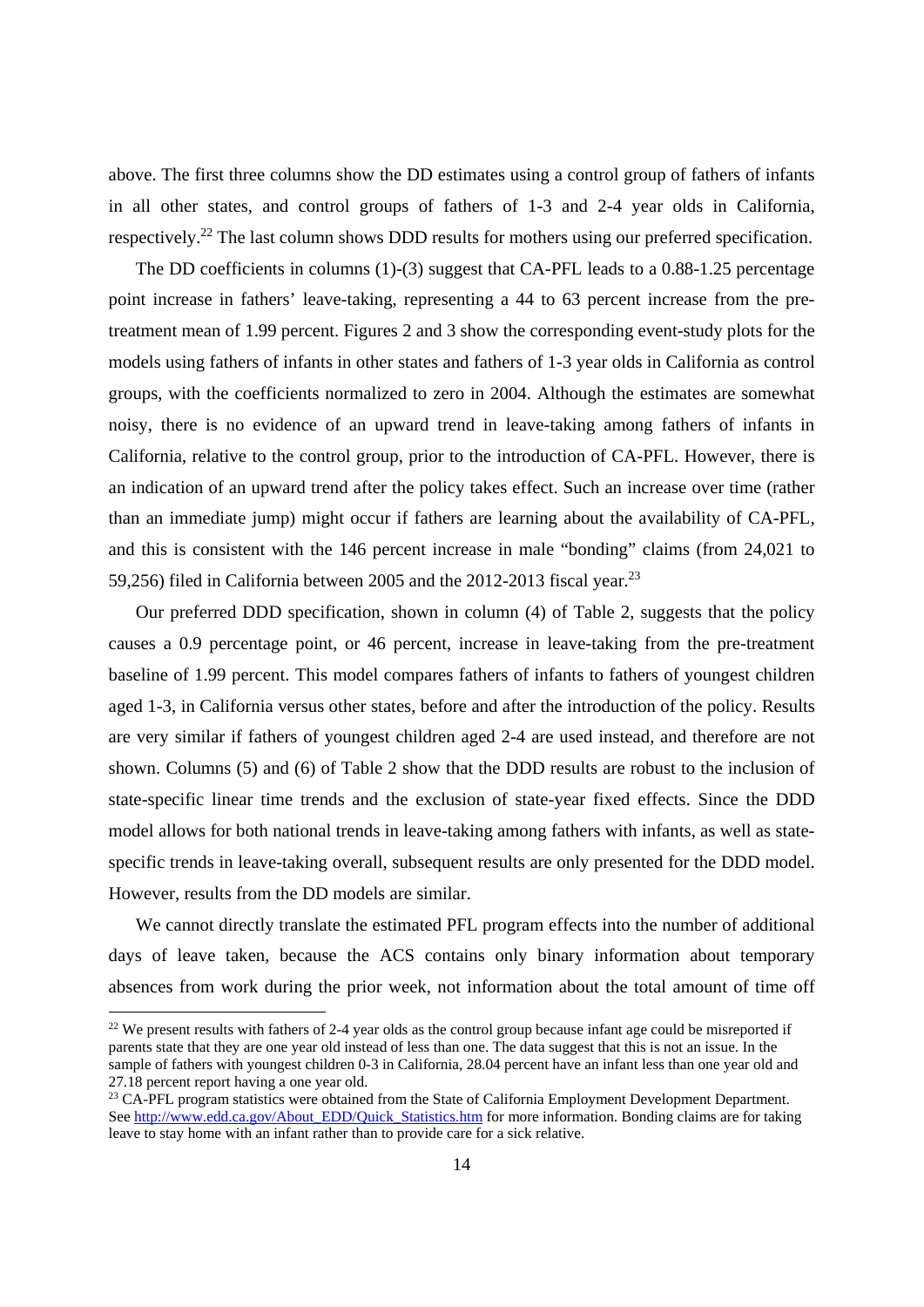during that week. However, if we assume that these men were off the job for the full week and births of infants were uniformly distributed throughout the year, our preferred estimates suggest that the program added approximately 2.4 days of leave (0.00915 x 52 weeks x 5 days/week) from a pre-treatment baseline of around 5.2 days.

The last column of Table 2 shows the effect of CA-PFL on maternal leave-taking behavior using our preferred DDD specification.<sup>24</sup> Similar to Rossin-Slater, Ruhm, and Waldfogel (2013) and Baum and Ruhm (2015), we find that mothers are also more likely to take leave after the introduction of CA-PFL. CA-PFL leads to a 2.3 percentage point increase in leave-taking among mothers with infants, which represents a 13 percent increase from the pre-treatment baseline. In percentage terms, this is much smaller than the effect estimated for men (13 vs. 46 percent) but it is much larger in absolute terms, since new mothers are more likely to be on leave. Assuming that temporary work absences last for the full reference week, CA-PFL is estimated to increase the leave-taking of new mothers by 6 days from a base level of around 46 days.

Because CA-PFL provides paid parental leave to any eligible parent and not just the primary caregiver, Table 3 explores effects on joint leave-taking by employed parents in the household. The sample in this analysis is limited to fathers with employed spouses, so that both parents are working and potentially eligible to take paid leave, and demographic controls for both spouses are included in the regressions.<sup>25</sup> As expected, the program has large effects on both mothers and fathers. Column (1) shows that the policy increases leave-taking by either parent by four percentage points, or 22 percent. The increase in fathers' leave-taking is driven both by a 0.41 percentage point rise in the probability that both parents are on leave at the same time (a 28 percent increase) and a 0.53 percentage point increase in father-only leave, while the mother is at work (a 50 percent increase). The increase in father-only leave-taking means that providing CA-PFL to fathers—in addition to mothers— increases the total number of days that at least one parent stays home with the infant. Married employed mothers are substantially more likely to take leave after the CA-PFL program comes into effect as well, and they are almost always on leave while the father is at work.

 $24$  Appendix Table A2 shows all columns of Table 2 for mothers instead of fathers.

<sup>&</sup>lt;sup>25</sup> The sample is essentially the same if we condition on the mother and father of the youngest child residing in the same household (but not necessarily being married). This is a function of how IPUMS links children to parents: if both parents are present but not married to each other, the least proximate parent is unlinked. We do not distinguish between stepmothers and biological mothers.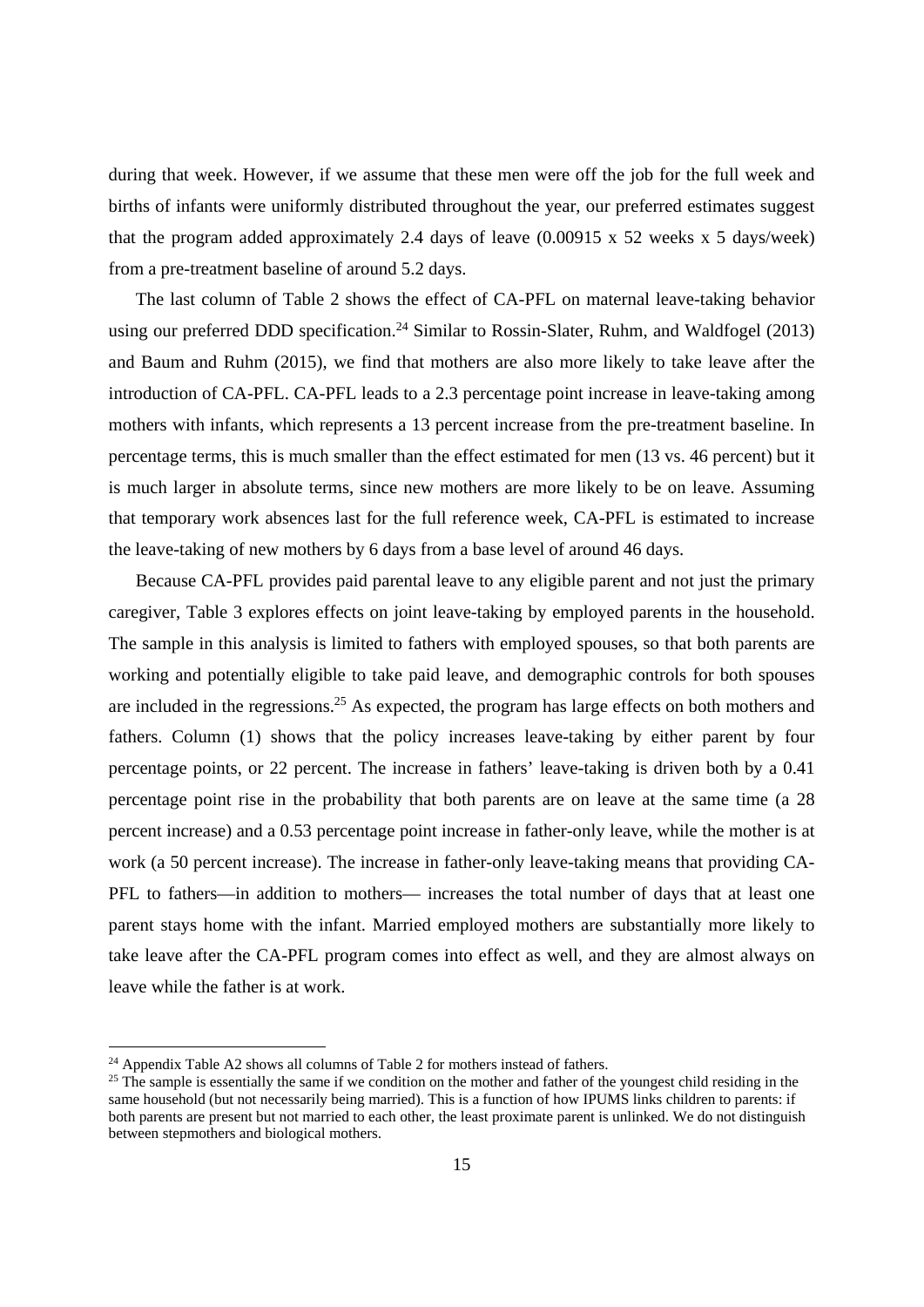#### *Heterogeneity*

There is substantial heterogeneity in both fathers' and mothers' leave-taking behavior depending on their child's gender and birth order. Table 4 shows that fathers of sons are much more likely to take paternity leave after CA-PFL than fathers of daughters. Column (1) suggests that the overall effect of the policy is about 50 percent larger for fathers of sons than for those of daughters. When the sample is limited to fathers married to employed mothers (columns 3-6), these gender effects become even stronger—fathers of girls do not respond to the policy at all, but the effects are large for fathers of boys. Column 4 shows that CA-PFL increases joint leavetaking by 58 percent (0.83 percentage points) if the infant is male but does not increase joint leave-taking at all for parents of baby girls. The policy similarly increases the likelihood that married fathers with sons are on leave by themselves by 97 percent (1 percentage point) but again has no effect on fathers of girls. The finding that fathers are more likely to spend time at home with sons than daughters is consistent with similar evidence on paternal son-preference with regard to marriage and divorce (Bedard and Deschênes, 2005; Lundberg and Rose, 2003; Lundberg, McLanahan, and Rose, 2007; Dahl and Moretti, 2008) as well as paternity acknowledgement (Almond and Rossin-Slater, 2013).<sup>26</sup> There are at least two explanations for this type of son preference. First, it may be that fathers get more utility from spending time with their sons than daughters. Second, it may be that the parents perceive that paternal time spent caring for boys is relatively more productive than time spent caring for girls. While we cannot distinguish between these two channels in our data, the latter explanation seems less plausible given that it is unlikely that fathers have a relative advantage in caring for boys around the time of birth.

Interestingly, the opposite appears to be true among mothers. Column (2) of Table 4 shows that the policy has a larger effect on mothers of daughters than it does on those with sons. Conditional on both parents working, married mothers are 44 percent more likely to take leave by themselves if the child is female, although this result (column 6) is only weakly significant. Finally, column (3) shows that there is not a significant difference in the probability that either parent is on leave for boys relative to girls.

<sup>&</sup>lt;sup>26</sup> In related work, Lundberg and Rose (2002) find that fathers' labor supply and wages increase more in response to births of sons than births of daughters, which is in contrast to our finding that fathers spend more time at home with newborn boys than girls. However, they study data from the Panel Study of Income Dynamics (PSID) covering the years 1968-1992, which is a time period with very little availability of paid family leave for men in the U.S.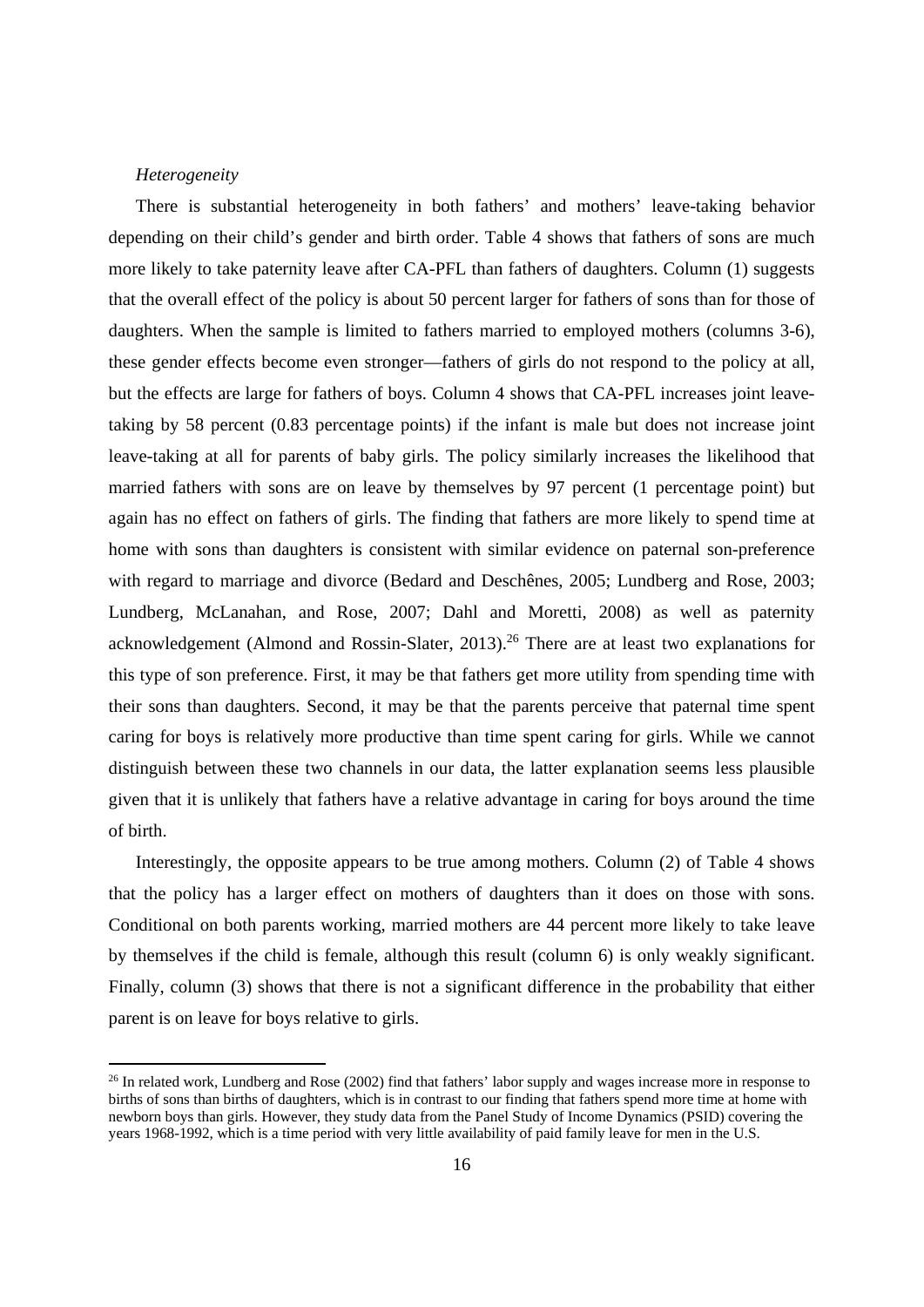Table 5 shows that birth order also matters for fathers' but not mothers' leave-taking. Specifically, fathers are much more likely to use CA-PFL after the birth of their first child than after a subsequent birth. Column (1) of Table 5 indicates that the policy increases leave-taking after first births by almost two percentage points, or 96 percent. However, after second or higherorder births, the effect is only 0.35 percentage points (18 percent). This finding is interesting, in part, because it cannot be explained by differences in information about the policy. In supplementary analyses, we found no differences in the effect on leave-taking for the second or higher birth depending on whether the first child was born before or after the policy. The prepolicy mean rates of leave-taking are not significantly different by birth order, so this difference is not driven by pre-existing patterns either. Interestingly, the birth order difference in the effects of CA-PFL is unique to fathers: there is no corresponding significant birth order difference in the DDD effects of the policy when looking at the probability that the mother is on leave, or within two-parent households where both parents work, on the probability that either parent is on leave or the mother only is on leave. Moreover, the effect on the probability of father-only leave while the mother is at work is driven entirely by first births, as is the effect on the probability that both parents are on leave. There are several possible explanations for the relatively stronger effect of CA-PFL on leave-taking after first births. Mothers may need the most help caring for their firstborn child, so having the father at home may be especially beneficial. However, if this were the sole explanation, we would not expect to see the increase in father-only leave-taking driven by first births as well. An alternative theory is that fathers want to be more involved with the care of their first child, but revert back to more traditional gender roles over time. Finally, because CA-PFL does not include job protection during leave, employers may be more willing to let firsttime fathers take time off work.

Additional analysis of the effects of CA-PFL allowing for both child gender and birth order interactions suggests that fathers are more likely to take leave after a first birth than a subsequent birth regardless of child's gender. In fact, there is no statistically significant difference in fathers' leave-taking among first children based on the gender of the child. The gender effect is driven by the fact that fathers are significantly more likely to take leave after second and higher parity births if the infant is male compared to female. This suggests that the gender results are not driven by factors such as systematic differences in infant health, because if they were, the gender differential should hold across child parity.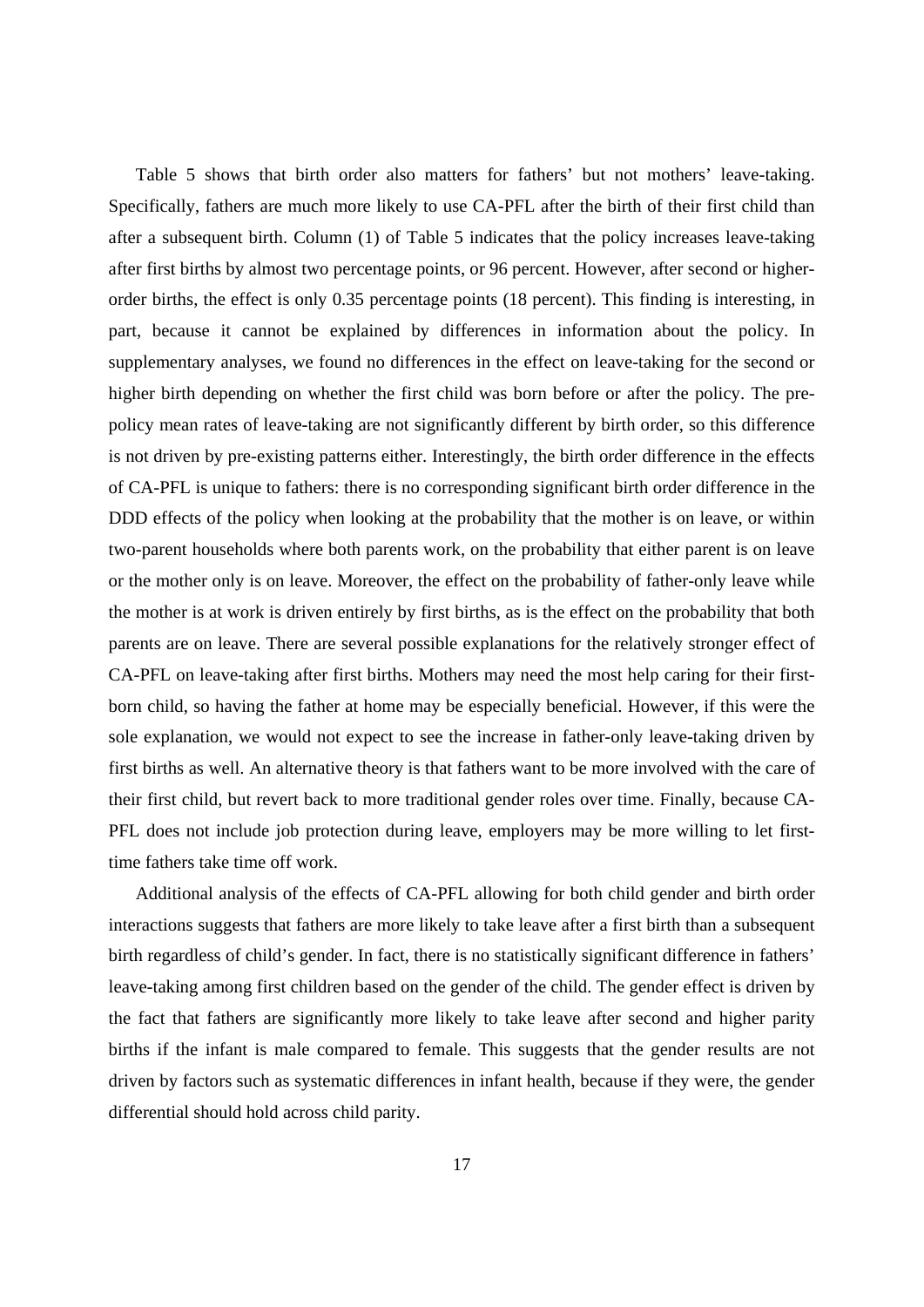The effect of CA-PFL on leave-taking behavior also varies by occupation. In Table 6, we categorize occupations into those with a high share of female workers (above the median) and those with a low share of female workers, based on the 2000 Census. The effects of CA-PFL are stronger for fathers in occupations with more female workers. This pattern is even more apparent for mothers, where there are only significant effects of CA-PFL in high female share occupations. While one possible explanation for this pattern is that people sort into occupations based on family-friendliness (and women value this more on average), another is that taking parental leave becomes more socially acceptable as more people use it. When there are more mothers taking leave in a given occupation, it may be easier for fathers to do the same.<sup>27</sup>

Finally, we also explored heterogeneity in leave-taking by fathers' demographic characteristics. We obtain suggestive evidence that the effects are largest among non-Hispanic white, African-American, and Asian fathers relative to Hispanic fathers, although small sample sizes prevent us from making more definitive conclusions.<sup>28</sup> Consistent with the occupation results which show the largest effects outside the top-earning occupations, CA-PFL has a larger effect on fathers with some college or a high school degree than for those with a four year degree. However, there is no positive effect for fathers who have not graduated from high school. These results are available upon request.

#### **VI. Robustness**

An important limitation of a difference-in-difference analysis is that one must rely on an assumption that the outcomes in treatment and control groups would have followed parallel trends in the absence of the policy reform. While this assumption is inherently untestable, the fact that our results are very consistent across the DD and DDD specifications and robust to different sets of controls is reassuring. We also perform a variety of other robustness tests that lend credibility to the identifying assumption.

<sup>&</sup>lt;sup>27</sup> Within-household sample results (available upon request) show similar patterns in households where both parents work. The effect of CA-PFL on the probability that either parent is on leave does not differ by the share of female workers in the father's occupation, but is larger for households in which the mother has a high female share occupation. Similarly, the effect on the probability of mother-only leave depends only on the occupation of the mother, not the father, and the reverse is true for father-only leave-taking.

<sup>&</sup>lt;sup>28</sup> Small sample sizes arise in part because we require the fathers in our sample to be employed and residing with their children. For example, there are only 49 black fathers of infants on leave in California in the whole sample, and only 1000 black fathers of infants in California overall.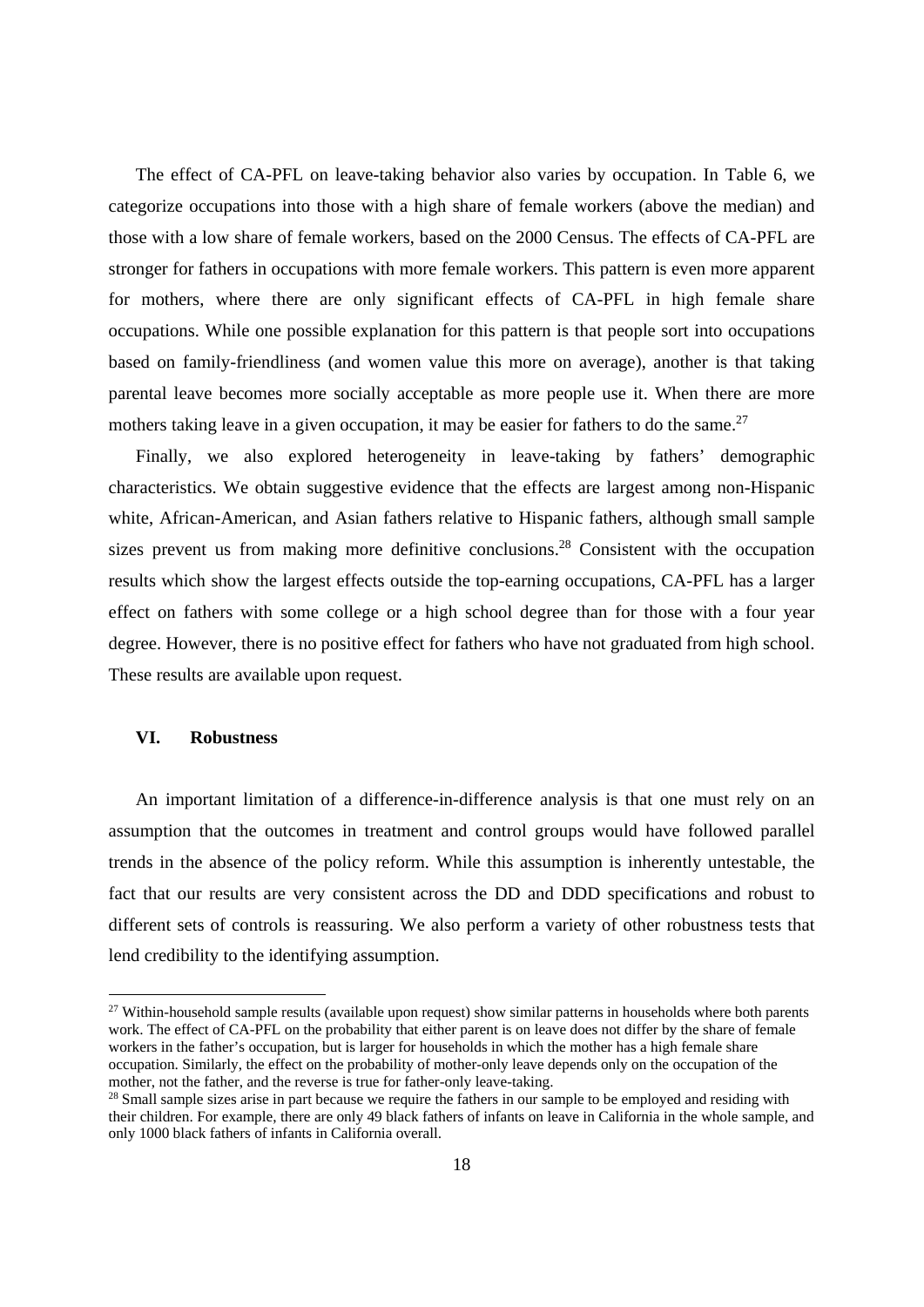Table 7 shows that the findings are similar if the data are collapsed down to the state-year level or if control groups are chosen to best match pre-policy trends in fathers' leave-taking using synthetic control methods (Abadie, Diamond, and Hainmueller, 2010). The first column shows the DD estimate of the effect of the policy on the share of fathers of infants on leave in California compared to all other states. The Donald and Lang (2007) two-step approach is used to obtain the estimates and standard errors, so inference is conducted using a t-distribution with 12 degrees of freedom. The effect is very similar to the estimate obtained using individual-level data, with CA-PFL predicted to raise paternal leave taking by 0.8 percentage points in both cases. The Donald and Lang approach for calculating standard errors is often used to conduct inference when there are a small number of clusters. While 50 clusters is normally assumed to be large enough for the asymptotic results of cluster-robust standard errors to apply, recent work shows that the "effective" number of clusters is smaller when the number of observations per cluster varies across groups, as is true in the uncollapsed data (Carter, Schnepel, and Steigerwald, 2015), so that the cluster-robust standard errors could be under-estimated. However, the fact that inference is the same using the Donald and Lang two-step approach and when using clusterrobust standard errors on the uncollapsed data suggests this is not a major issue.<sup>29</sup>

The remaining columns of Table 7 show the DD effect when comparing California to synthetic control groups that may better match pre-policy trends in leave-taking. In each column, the synthetic control group is formed by matching on different combinations of state-year characteristics, and the treatment effect is obtained by regressing differences in the rate of leavetaking between California and the synthetic control group in each year on an indicator for years after the policy takes effect. The effect sizes are similar across columns, and statistically significant (at the 5 percent level) in all but one case, suggesting that the results are not sensitive to the choice of control groups.

<sup>&</sup>lt;sup>29</sup> For more discussion of issues with standard errors in DD estimates, see Bertrand, Duflo, and Mullainathan (2004).The same potential issue with clustered standard errors applies to the DDD results. However, our results are precise enough that standard corrections for a small number of clusters do not affect inference. For instance, the point estimate in Column (4) of Table 3 is nine times larger than the standard error, so that the standard error would need to be overestimated by a factor of almost five to change inference at the 5 percent significance level. Applying a version of the Donald and Lang approach for the triple difference case yields similar conclusions for our main results. However, because consistency under this method relies on the assumption of equal group sizes and collapsing the data leads to estimates that are not population-representative, this is not our preferred approach. We also calculated standard errors using the wild bootstrap, which is another common approach to correcting for a small number of clusters. However, MacKinnon and Webb (2015) show that when the proportion of treated clusters is close to one or zero (0.02 in our case), the wild bootstrap tends to severely under-reject.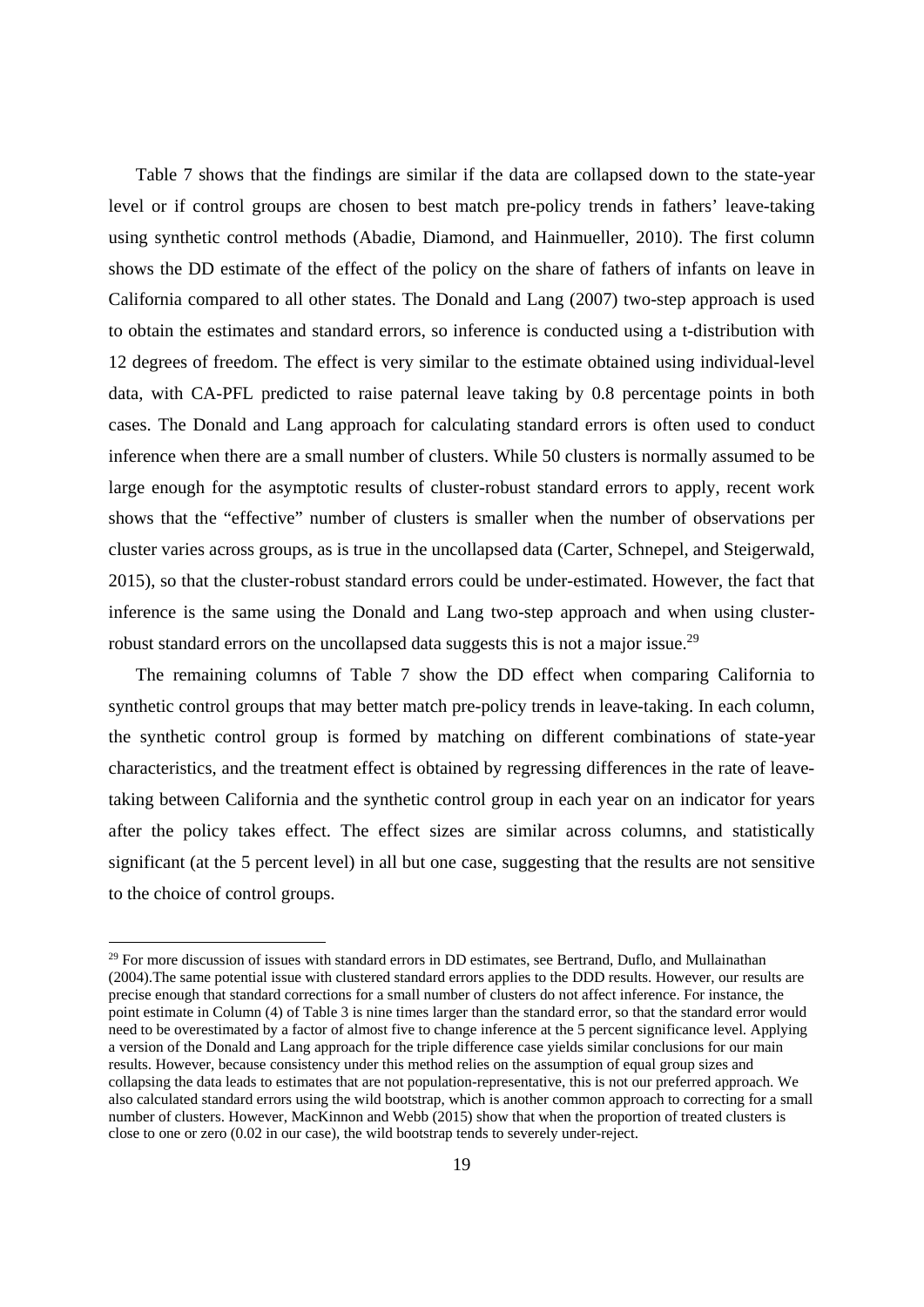Appendix Table A3 replicates the main results in Table 2 omitting the individual and stateyear controls and dropping year 2000 from the analysis. The similarity of the results with and without controls suggests that they are not driven by correlations with changing demographic trends. Because the majority of data in 2000 comes from the Census, instead of the ACS, one may be concerned about comparability between 2000 and the other years. In particular, the Census data is collected over a relatively short time span whereas the ACS is conducted throughout the year. If there are differences in leave-taking behavior across different parts of the year, this could potentially be a problem. However, the results are robust to both of these changes.

Because only fathers with some recent work experience are eligible for CA-PFL, all of our results condition on employment. However, the work history requirements are actually quite weak and some non-employed fathers could qualify for paid leave benefits. With this in mind, Appendix Table A4 shows that the findings are robust to relaxing this employment restriction. Specifically, the results in Table 2 hold if all fathers who have worked any positive number of weeks in the previous 12 months are included in the sample, or if all fathers with age-eligible children are included in the sample, regardless of employment status. This latter specification should be expected to attenuate the results slightly, as a smaller fraction of the treated sample is eligible for leave. However, given the high employment rate among fathers, the samples do not change dramatically, and estimated CA-PFL effects remain substantial, although slightly smaller on average than previously.30

#### **VII. Conclusion**

While paid parental leave programs have traditionally focused on mothers, there are potential benefits to having fathers, as well as mothers, take time off work shortly after the birth of a new infant (Haas, 1990; Nepomnyaschy and Waldfogel, 2007; Tanaka and Waldfogel, 2007; Haas and Hwang, 2008). California's paid family leave program is the first source of governmentprovided paid parental leave available to fathers in the United States, and our results show that

<sup>&</sup>lt;sup>30</sup> Additionally, results are robust to including only private sector (those not working for local, state, or federal government, or the military) in the analysis. Essentially all private sector workers are eligible for CA-PFL, but not all government employees participate in the program (although some do). As some government employees are not eligible, excluding them from the analysis increases the magnitude of the estimates slightly, but the results are very similar to those presented here (and are available upon request).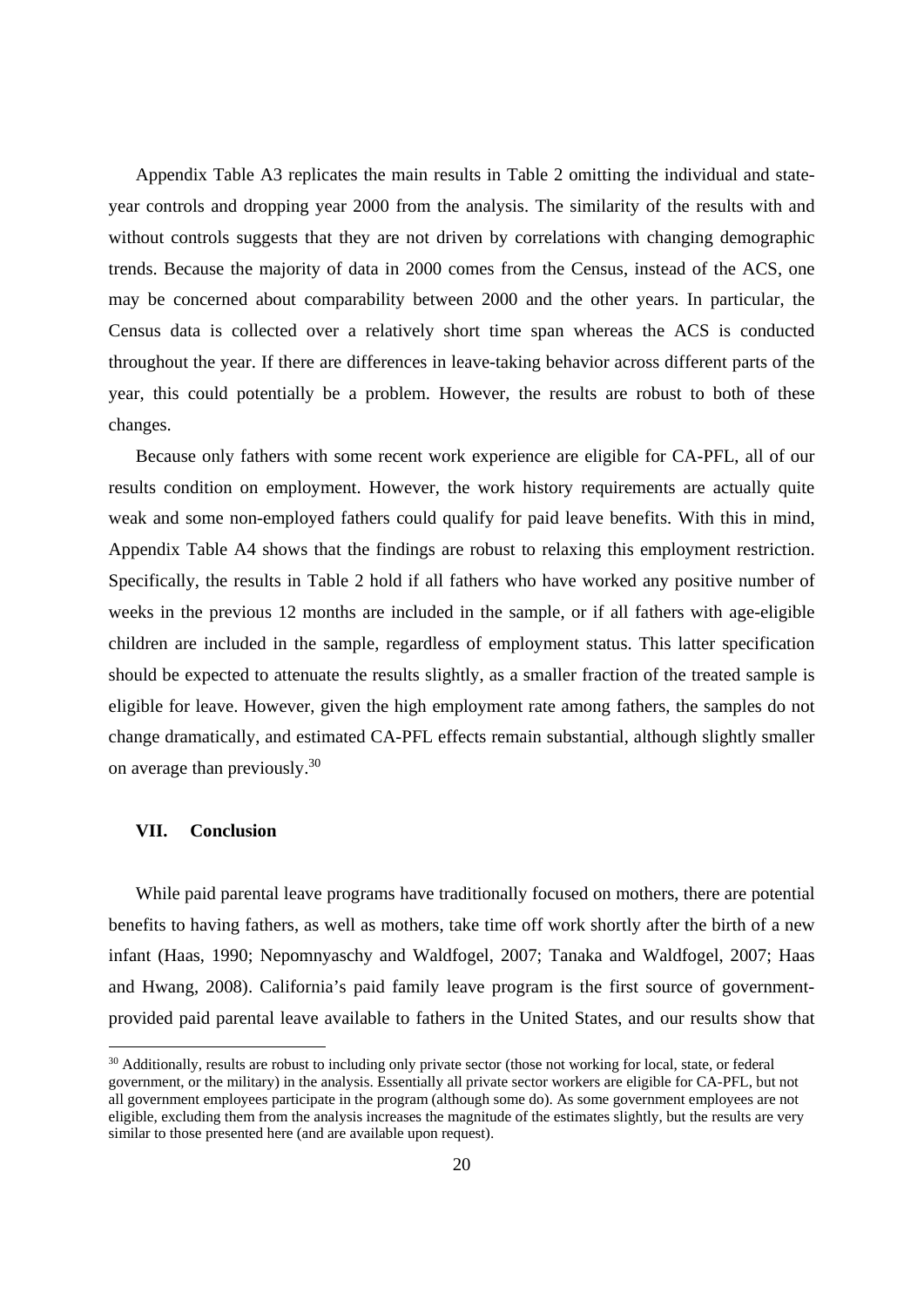the policy raised fathers' estimated leave-taking during the first year of a child's life by a substantial and statistically significant 46 percent. In relative terms, this increase is much larger than the 13 percent increase estimated for mothers, although since mothers take so much more leave, the absolute increase is only about 40 percent as large (at around two days). Interestingly, the predicted increase in male leave-taking is similar to the estimate found in Baum and Ruhm's (2015) analysis of CA-PFL, using a much smaller sample, while the rise in mother's leave-taking is considerably smaller than that obtained by either Baum and Ruhm (2015) or Rossin-Slater, Ruhm and Waldfogel (2013).<sup>31</sup>

 These results, when combined with the relative lack of employer-provided paternity leave in the United States, suggest that many new fathers respond to expanded opportunities to take paid family leave. Furthermore, among married households where both parents work, father-only leave-taking increases by a substantial 46 percent, implying that these fathers may become more actively involved in childcare, spending more time alone with their infants than they would have in the absence of the policy.

The increase in paternal leave-taking may also have important implications for addressing the gender wage gap. Although women currently make up nearly half of the United States labor force, the wage gap still persists, with full-time female workers earning 77 percent of what their male counterparts earn.<sup>32</sup> Further, mothers have traditionally performed a disproportionate share of childcare and housework, and this disparity also persists today (Hochschild and Machung, 1989; Blair and Lichter, 1991; Bianchi, 2011; Bianchi et al., 2012). The unequal burden faced by women in the home, combined with a lack of flexibility in work schedules at most jobs, may be an important explanation for why the gender wage gap still exists despite tremendous progress in women's educational and labor market performance over the last half century (Goldin, 2014). Our results suggest that a gender-neutral PFL policy can increase the amount of time fathers of newborns spend at home—including time they spend at home while the mothers work—and may

<sup>&</sup>lt;sup>31</sup> Since the ACS does not report reasons for temporary work absence (our measure of leave-taking), it is possible that the ACS captures less *parental* leave-taking than other data sets such as the NLSY (used by Baum and Ruhm) and the CPS (used by Rossin-Slater, Ruhm and Waldfogel). In light of this possibility, the estimates we present here for both fathers and mothers can arguably serve as lower bounds. Also, using the NLSY, Ruhm and Baum were able to capture increased leave-taking *prior to the birth* (which could occur, for example, because parents are able to use vacation time that they would have otherwise had to save until after the delivery), which they found accounted for around one week of extra leave-taking for mothers (but virtually none for fathers). This is likely to explain a portion of the smaller effect we obtained for mothers.

<sup>32</sup> See: https://www.whitehouse.gov/issues/equal-pay#top.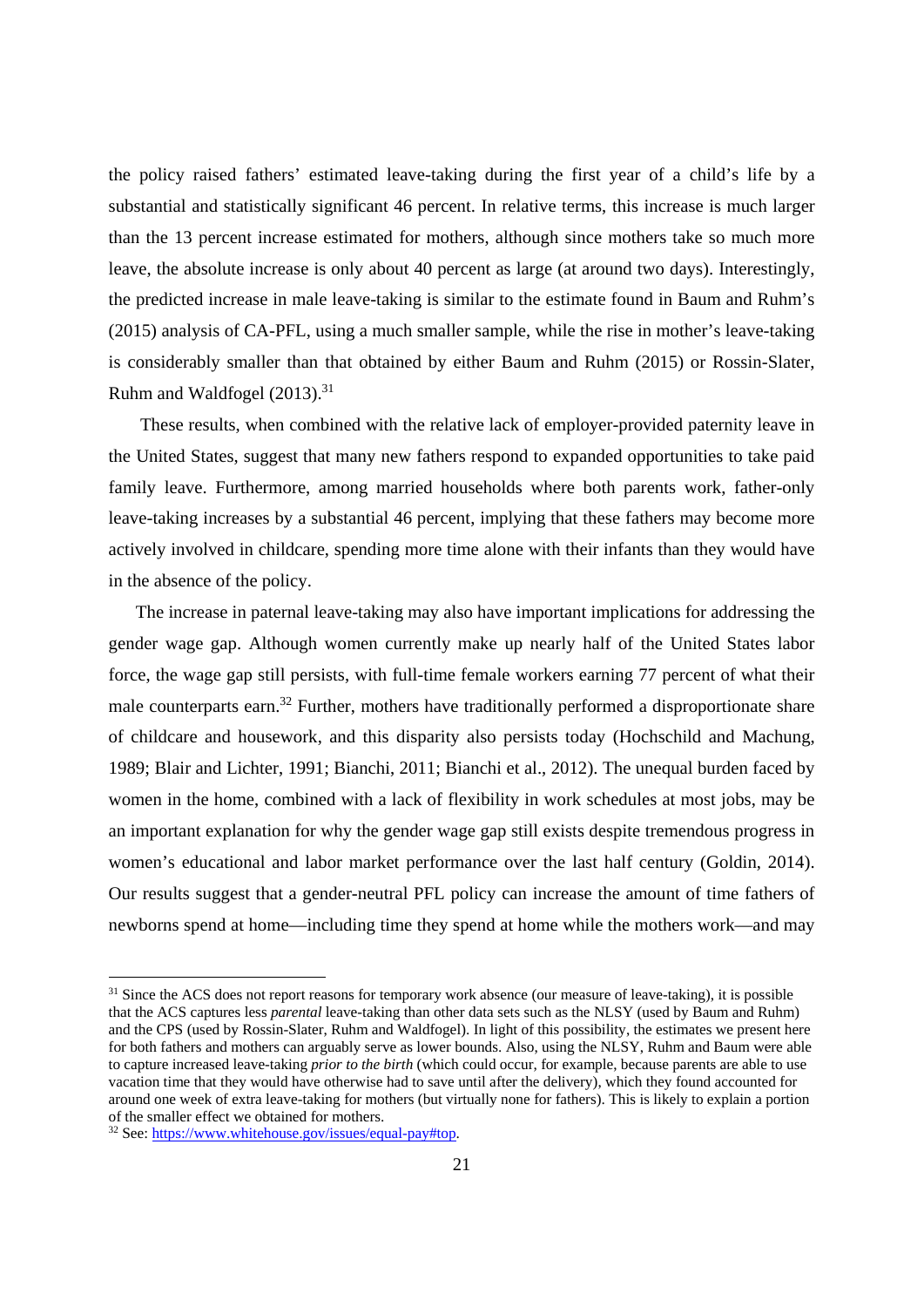therefore be seen as one way to promote gender equality. Future research may explore the impacts of CA-PFL on the gender wage gap as well as time use patterns in the home.

Our results also call attention to important limitations about the extent to which policymakers can use paid parental leave programs similar to the one implemented in California to increase paternal involvement in childcare. CA-PFL almost doubles the rate of leave-taking among first parity fathers, but has almost no effect on leave-taking after higher-order births. While fathers take leave from work after the birth of their first child, they do not take advantage of the CA-PFL benefit when subsequent children are born. Moreover, fathers of boys are much more likely to take leave as a result of CA-PFL than fathers of girls. Although the reasons for these results are not yet understood, they suggest that making family-friendly policies genderneutral might not be enough to change men's long-run attitudes about gender equality, or their level of participation in household duties. In addition, these patterns may reflect joint decisions made by mothers and fathers together, if for example they feel there is less need for exclusive parental care for a second or later child, or for a girl. On the other hand, our finding that men who work in female-dominated jobs are more likely to take leave raises the possibility that attitudes existing in the workplace may play an important role and that changes in societal norms about the importance of fathers, as well as mothers, spending time at home with newborns may change behaviors.

Regardless of the longer-term implications, California's PFL policy has led to a large relative increase in leave-taking among new fathers when compared to the low pre-PFL mean. Although the average number of days spent on leave is small compared to mothers, there has been a substantial increase in the share of fathers who take at least some time off work. In fact, out of all CA-PFL "newborn-bonding" claims filed in the 2013-2014 fiscal year, one-third were filed by fathers. As more states start to adopt gender-neutral parental leave policies similar to CA-PFL, we might expect to see fathers' leave-taking become even more common.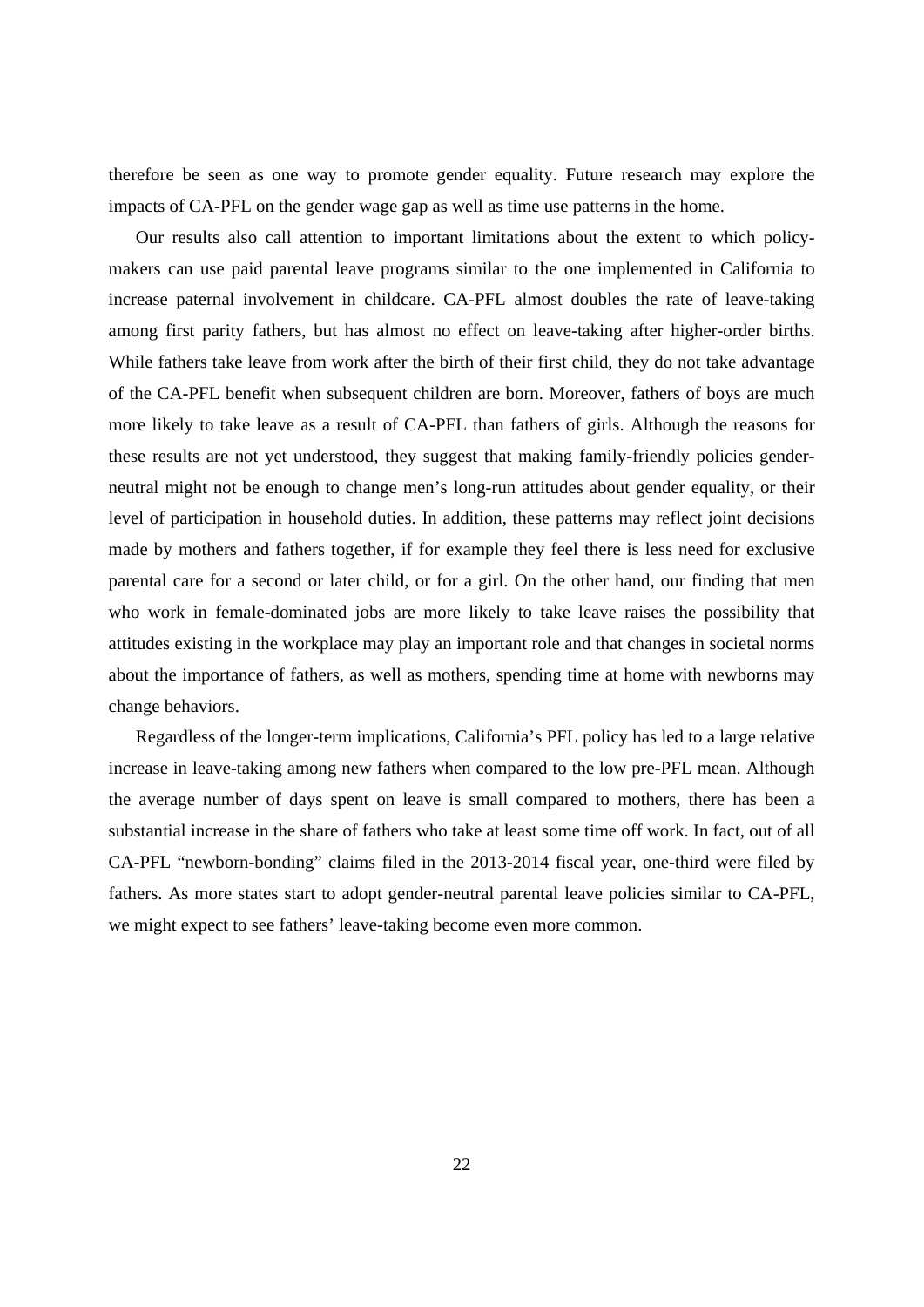#### **References**

Abadie, Alberto, Alexis Diamond, and Jens Hainmueller. 2010. "Synthetic Control Methods for Comparative Case Studies: Estimating the Effect of California's Tobacco Control Program," *Journal of the American Statistical Association*, 105(490): 493-505.

Almond, Douglas, and Maya Rossin-Slater. 2013. "Paternity Acknowledgement in 2 Million Birth Records from Michigan," *PLoS ONE*, 8(7): e70042.

Auman, Kerstin, Ellen Galinsky and Kenneth Matos. 2011. "The New Male Mystique," Families and Work Institute. http://familiesandwork.org/site/research/reports/newmalemystique.pdf.

Baker, Michael, Jonathan Gruber, and Kevin Milligan. 2008. "Universal Childcare, Maternal Labor Supply, and Family Well-being," *Journal of Political Economy*, 116(4): 709-745.

Baker, Michael, and Kevin Milligan. 2008. "Maternal Employment, Breastfeeding, and Health: Evidence from Maternity Leave Mandates," *Journal of Health Economics,* 27(4): 871-887.

Baum, Charles L. and Christopher J. Ruhm. 2015. "The Effects of Paid Family Leave in California on Parental Leave-Taking and Labor Market Outcomes," mimeo.

Bedard, Kelly, and Olivier Deschênes. 2005. "Sex Preferences, Marital Dissolution, and the Economic Status of Women," *Journal of Human Resources,* 40(2): 411-434.

Bertrand, Marianne, Esther Duflo, and Sendhil Mullainathan. 2004. "How Much Should We Trust Differences-in-Differences Estimates?" *Quarterly Journal of Economics*, 119(1): 249-275.

Bianchi, Suzanne M. 2011. "Family Change and Time Allocation in American Families," *The ANNALS of the American Academy of Political and Social Science*, 638(1): 21–44.

Bianchi, Suzanne M, Liana C. Sayer, Melissa A. Milkie, and John P. Robinson. 2012. "Housework: Who Did, Does, or Will Do It, and How Much Does It Matter?" *Social Forces*, 91(1): 55-63.

Blair, Sampson Lee, and Daniel T. Lichter. 1991. "Measuring the Division of Household Labor Gender Segregation of Housework among American Couples," *Journal of Family Issues,* 12(1): 91-113.

Boll, Christina, Julian Leppin, and Nora Reich. 2014. "Paternal Childcare and Parental Leave Policies: Evidence from Industrialized Countries," *Review of Economics of the Household*, 12(1): 129-158.

Carneiro, Pedro, Katrine V. Løken, and Kjell G. Salvanes. 2015. "A Flying Start? Maternity Leave Benefits and Long-Run Outcomes of Children," *Journal of Political Economy*, 123(2): 365-412.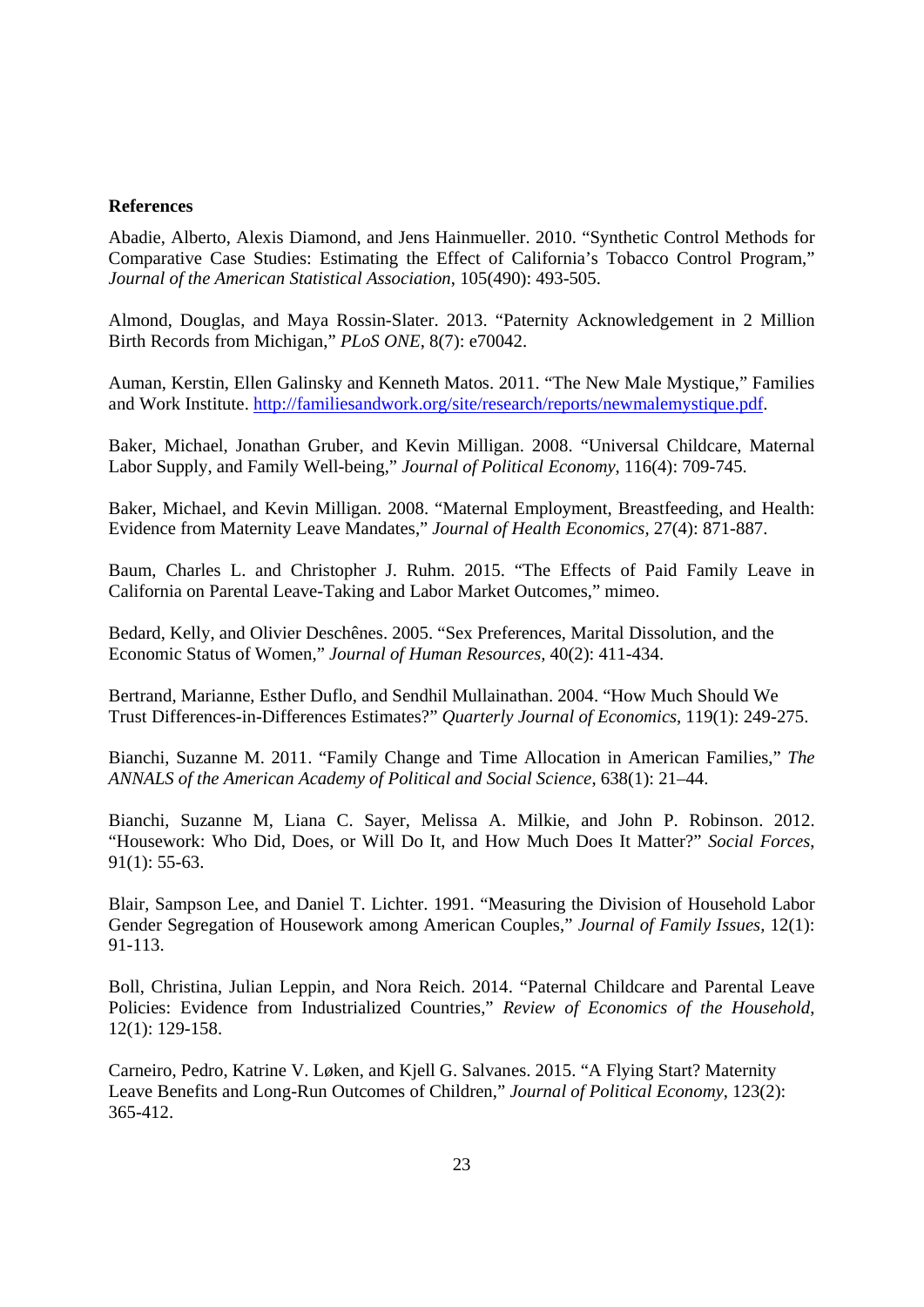Carter, Andrew V., Kevin T. Schnepel, and Douglas G. Steigerwald. 2015. "Asymptotic Behavior of a t Test Robust to Cluster Heterogeneity," University of California, Santa Barbara, mimeo.

Dahl, Gordon B., and Enrico Moretti. 2008. "The Demand for Sons." *The Review of Economic Studies,* 75(4): 1085-1120.

Dahl, Gordon B., Katrine V. Løken, and Magne Mogstad. 2014. "Peer Effects in Program Participation," *American Economic Review*, 104(7): 2049-2074.

Dahl, Gordon B., Katrine V. Løken, Magne Mogstad, and Kari Vea Salvanes. 2015. "What Is the Case for Paid Maternity Leave?" The *Review of Economics and Statistics*, forthcoming.

Donald, Stephen G., and Kevin Lang. 2007. "Inference with Difference-in-Differences and Other Panel Data," *The Review of Economics and Statistics,* 89(2): 221-233.

Dustmann, Christian, and Uta Schönberg. 2012. "Expansions in Maternity Leave Coverage and Children's Long-Term Outcomes," *American Economic Journal: Applied Economics*, 4(3): 190- 224.

Duvander, Ann-Zofie, and Mats Johansson. 2012. "What are the Effects of Reforms Promoting Fathers' Parental Leave Use?" *Journal of European Social Policy,* 22(3): 319-330.

Earle, Alison, Zitha Mokomane, and Jody Heymann. 2011. "International Perspectives on Work-Family Policies: Lessons from the World's Most Competitive Economies," *The Future of Children,* 21(2): 191-210.

Ekberg, John, Rickard Eriksson, and Guido Friebel. 2013. "Parental Leave—A Policy Evaluation of the Swedish 'Daddy-Month' Reform," *Journal of Public Economics,* 97: 131-143.

Fitzpatrick, Maria Donovan. 2012. "Revising Our Thinking about the Relationship between Maternal Labor Supply and Preschool," *Journal of Human Resources* 47(3): 583-612.

Fuwa, Makiko and Philip N. Cohen. 2007. "Housework and Social Policy," *Social Science Research*, 36(2): 512-530.

Goldin, Claudia. 2014. "A Grand Gender Convergence: Its Last Chapter," *The American Economic Review*, 104(4), 1091-1119.

Haas, Linda. 1990. "Gender Equality and Social Policy: Implications of a Study of Parental Leave in Sweden," *Journal of Family Issues*, 11(4): 401-423.

Haas, Linda and C. Philip Hwang. 2008. "The Impact of Taking Parental Leave on Fathers Participation in Childcare and Relationships with Children: Lessons from Sweden," *Community, Work and Family*, 11(1): 85-104.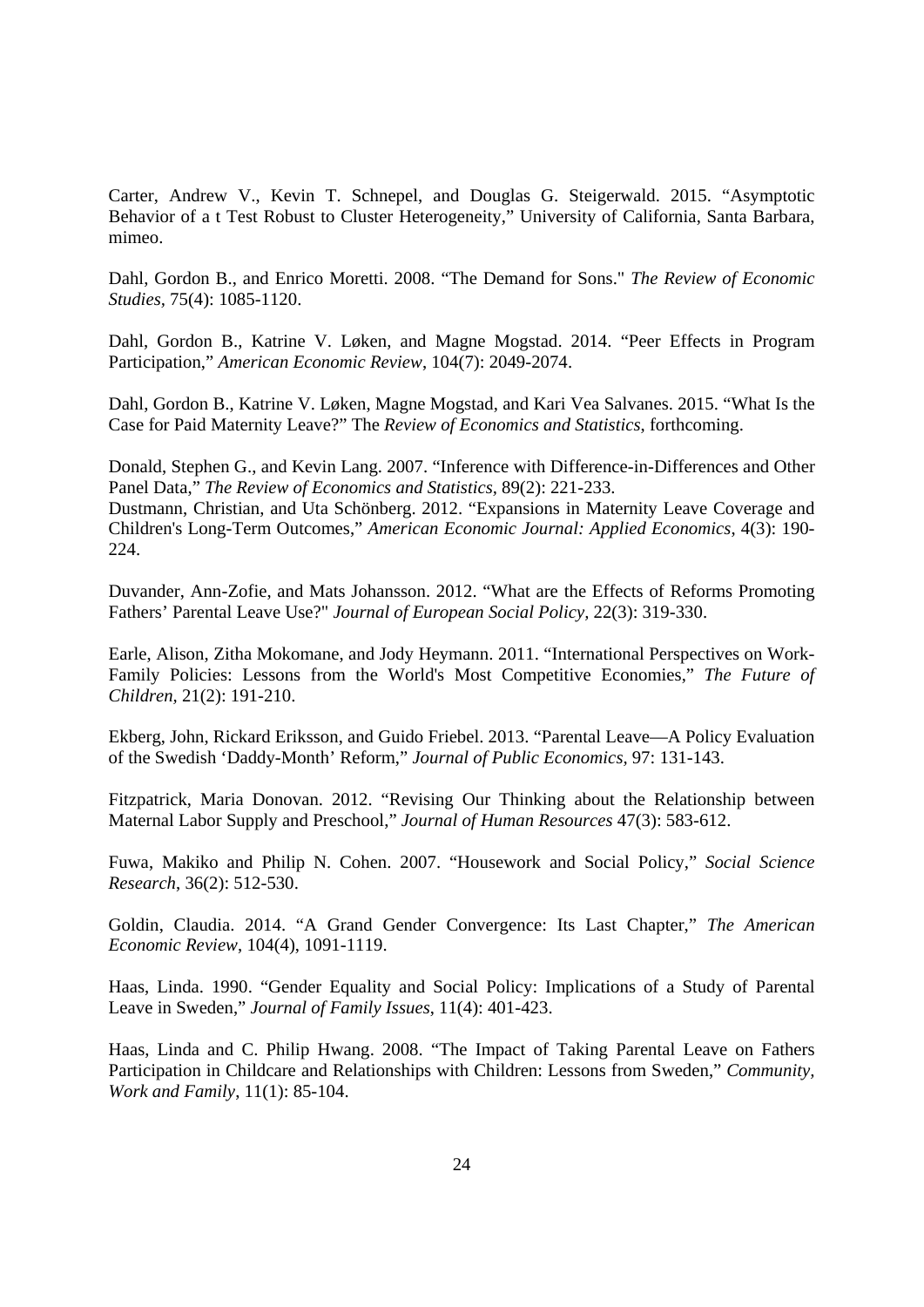Han, Wen‐Jui, Christopher Ruhm, and Jane Waldfogel. 2009. "Parental Leave Policies and Parents' Employment and Leave‐Taking," *Journal of Policy Analysis and Management* 28(1): 29-54.

Havnes, Tarjei, and Magne Mogstad. 2011. "Money for Nothing? Universal Child Care and Maternal Employment," *Journal of Public Economics* 95(11): 1455-1465.

Hochschild, Arlie, and Anne Machung. 1989. *The Second Shift: Working Parents and the Revolution at Home*, New York: Viking.

Klerman, Jacob A., Kelly Daley, and Alyssa Pozniak. 2012. *Family and Medical Leave in 2012: Technical Report*, prepared for the U.S. Department of Labor (Contract #GS10FOO86K). Cambridge, MA: Abt Associates, http://www.dol.gov/asp/evaluation/fmla/FMLA-2012- Technical-Report.pdf, accessed September 5, 2015.

Lalive, Rafael, Analía Schlosser, Andreas Steinhauer, and Josef Zweimüller. 2014. "Parental Leave and Mothers' Careers: The Relative Importance of Job Protection and Cash Benefits," *Review of Economic Studies*, 81(1): 219-265.

Lefebvre, Pierre, and Philip Merrigan. 2008. "Child‐care policy and the labor supply of mothers with young children: A natural experiment from Canada." *Journal of Labor Economics,* 26(3): 519-548.

Liu, Qian, and Oskar Nordstrom Skans. 2010. "The Duration of Paid Parental Leave and Children's Scholastic Performance," *The BE Journal of Economic Analysis & Policy* 10(1): Article 3.

Lundberg, Shelly, and Elaina Rose. 2002. "The Effects of Sons and Daughters on Men's Labor Supply and Wages," *Review of Economics and Statistics* 84(2): 51-268.

Lundberg, Shelly, and Elaina Rose. 2003. "Child Gender and the Transition to Marriage," *Demography* 40(2): 333-349.

Lundberg, Shelly, Sara McLanahan, and Elaina Rose. 2007. "Child Gender and Father Involvement in Fragile Families," *Demography*, 44(1): 79-92.

MacKinnon, James G., and Matthew D. Webb. 2015. "Wild Bootstrap Inference for Wildly Different Cluster Sizes," Queen's Economics Department Working Paper, No. 1314.

Misra, Joya, Michelle Budig, and Irene Boeckmann. 2011. "Work-Family Policies and the Effects of Children on Women's Employment Hours and Wages," *Community, Work and Family,* 14(2): 139-157.

Nepomnyaschy, Lenna and Jane Waldfogel. 2007. "Paternity Leave and Fathers' Involvement with Their Young Children: Evidence from the ECLS-B," *Community, Work, and Family* 10(4): 425-451.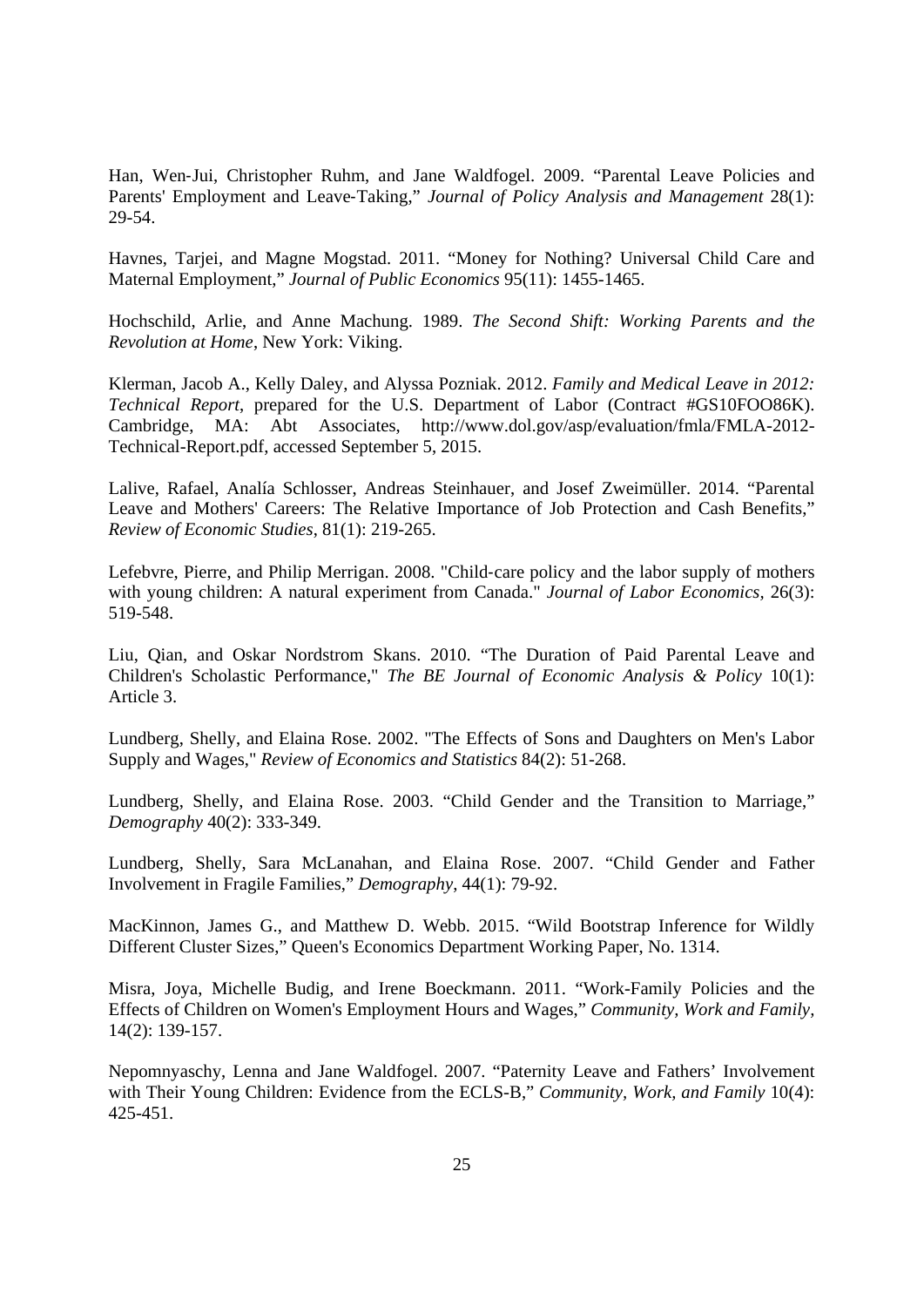Patnaik, Ankita. 2015. "Reserving Time for Daddy: The Short and Long-Run Consequences of Fathers' Quotas," Available at SSRN: http://ssrn.com/abstract=2475970.

Rasmussen, Astrid Würtz. 2010. "Increasing the Length of Parents' Birth-Related Leave: The Effect on Children's Long-Term Educational Outcomes," *Labour Economics* 17(1): 91-100. Rehel, Erin and Emily Baxter. 2015. "Men, Fathers and Work-Family Balance," Center for American Progress.

https://cdn.americanprogress.org/wp-content/uploads/2015/02/MenWorkFamily-brief.pdf

Ray, Rebecca, Janet C. Gornick, and John Schmitt. 2009. "Parental Leave Policies in 21 Countries: Assessing Generosity and Gender Equality," Center for Economic and Policy Research Report. http://www.cite.gov.pt/asstscite/images/grafs11/Parent\_Leave\_Policies\_21.pdf

Rønsen, Marit, and Marianne Sundström. 2002. "Family Policy and After-Birth Employment among New Mothers–A Comparison of Finland, Norway and Sweden." *European Journal of Population,* 18(2): 121-152.

Rossin-Slater, Maya, Christopher J. Ruhm, and Jane Waldfogel. 2013. "The Effects of California's Paid Family Leave Program on Mothers' Leave-Taking and Subsequent Labor Market Outcomes," *Journal of Policy Analysis and Management*, 32(2): 224-245.

Ruggles, Steven J., Trent Alexander, Katie Genadek, Ronald Goeken, Matthew B. Schroeder, and Matthew Sobek. 2010. Integrated Public Use Microdata Series: Version 5.0 [Machinereadable database]. Minneapolis, MN: Minnesota Population Center [producer and distributor].

Ruhm, Christopher J. 1998. "The Consequences of Parental Leave Mandates: Lessons from Europe." *Quarterly Journal of Economics*, 113(1): 285-318.

Ruhm, Christopher J. 2011. "Policies to Assist Parents with Young Children," *The Future of Children,* 21: 37-68.

Schober, Pia S. 2014. "Parental Leave and Domestic Work of Mothers and Fathers: A Longitudinal Study of Two Reforms in West Germany," *Journal of Social Policy,* 43(2): 351- 372.

Schönberg, Uta and Johannes Ludsteck. 2014. "Expansions in Maternity Leave Coverage and Mothers' Labor Market Outcomes after Childbirth," *Journal of Labor Economics,* 32(3): 469- 505.

Tanaka, Sakiko and Jane Waldfogel. 2007. "Effects of Parental Leave and Working Hours on Fathers' Involvement with Their Babies: Evidence from the UK Millennium Cohort Study." *Community, Work, and Family*, 10(4): 407-424.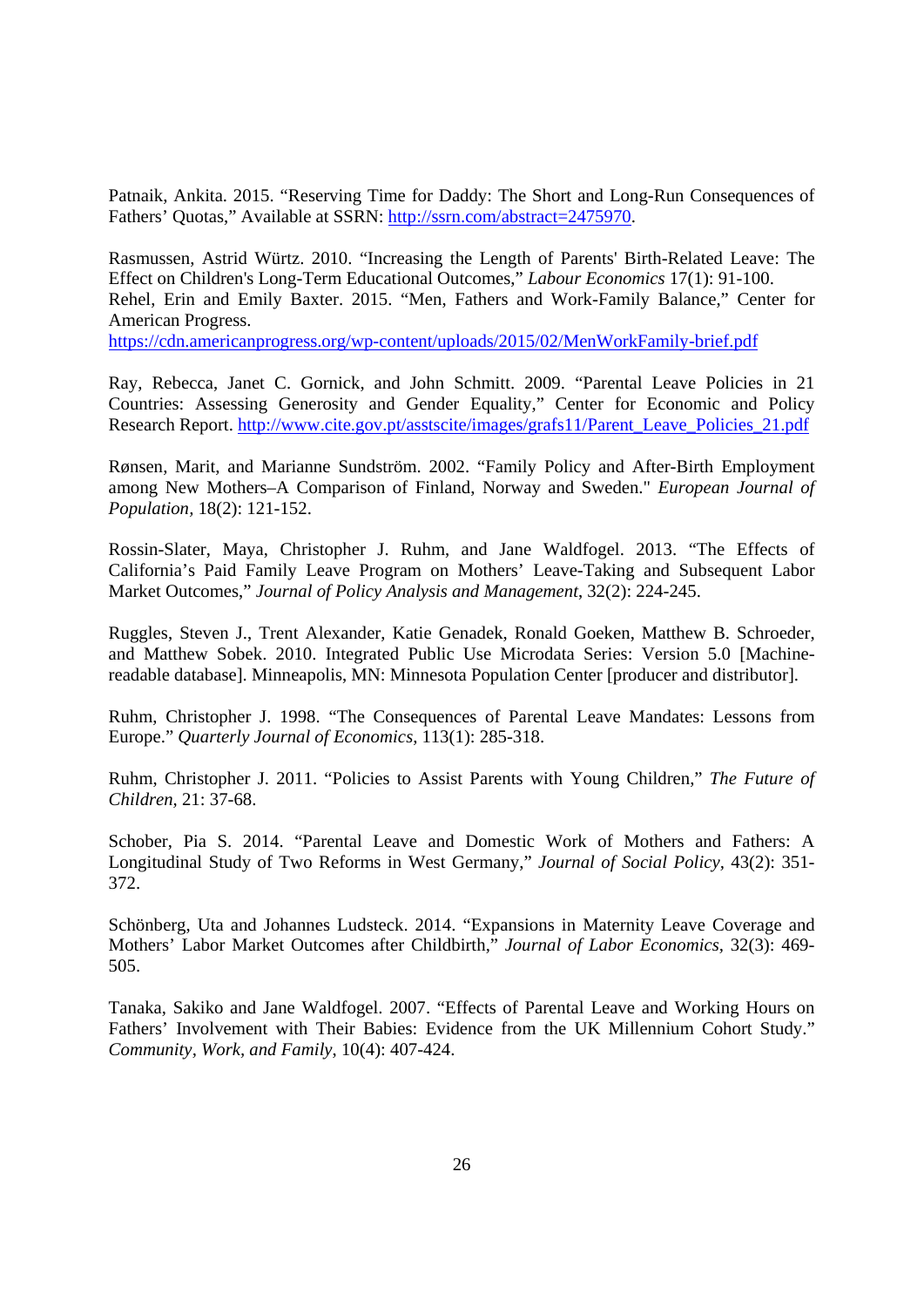University of Kentucky Center for Poverty Research. 2014. "UKCPR National Welfare Data, 1980-2013." Gatton College of Business & Economics, University of Kentucky, Lexington, KY. http://www.ukcpr.org/data.

Waldfogel, Jane. 1999. "The Impact of the Family and Medical Leave Act," *Journal of Policy Analysis and Management,* 18(2): 281-302.

Waldfogel, Jane. 2002. "Child Care, Women's Employment, and Child Outcomes," *Journal of Population Economics*, 15(3): 527-548.

**Figure 1: Fathers' Leave-Taking in CA Compared to Other States, Youngest Child Less Than Age 1** 



Notes: This figure plots the mean leave-taking rate for California fathers of youngest children aged less than 1 year old (in the solid line) and fathers of youngest children aged less than 1 year old in all other states (in the dashed line).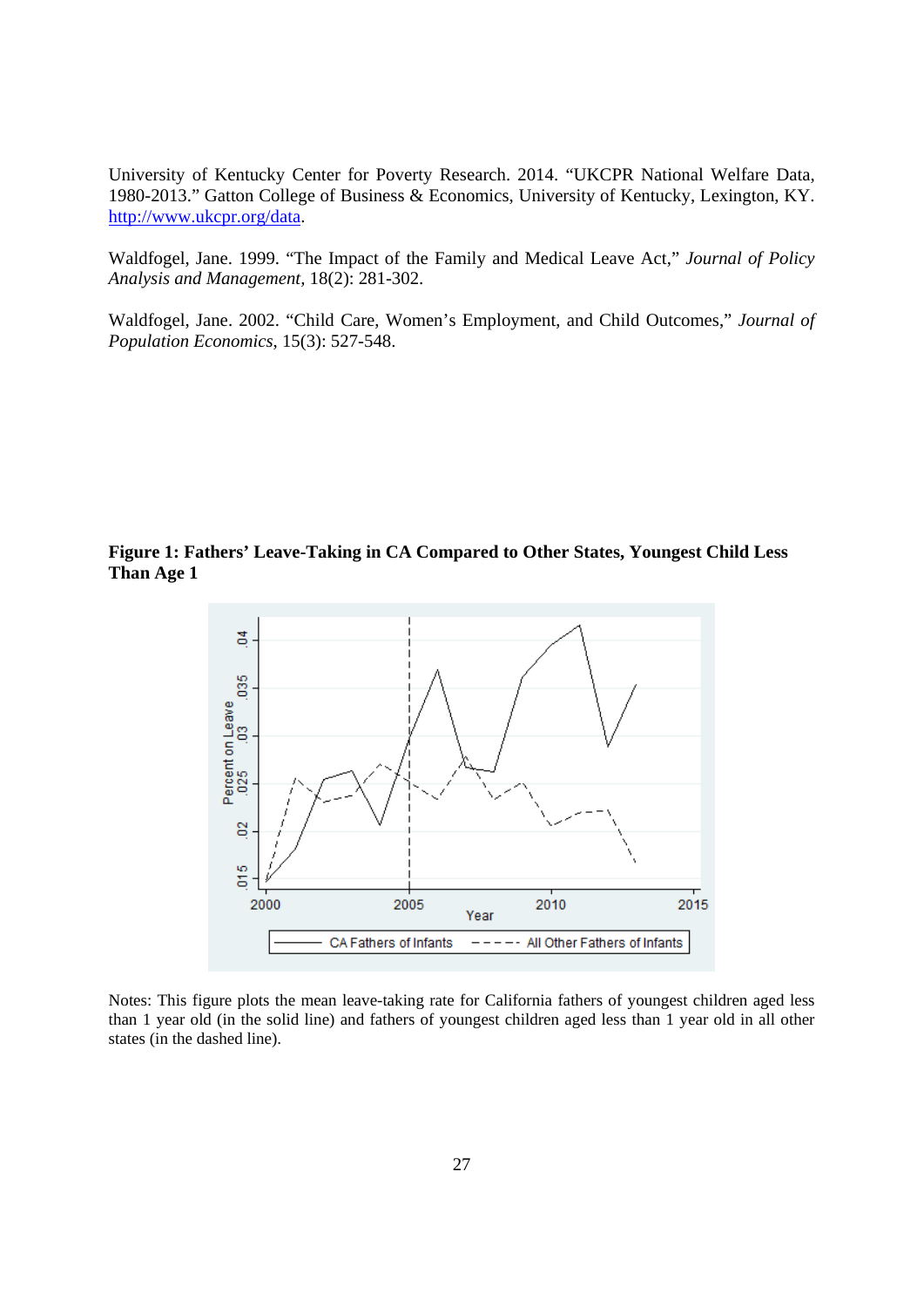**Figure 2: Event Study Graph for Leave-Taking; Fathers of Infants in CA vs. Fathers of Infants in Other States** 



Notes: This figure plots the coefficients and 95% confidence intervals from an event-study regression that compares the leave-taking rate of California fathers of infants relative to fathers of infants in other states in each year before and after CA-PFL implementation. The omitted category is 2004.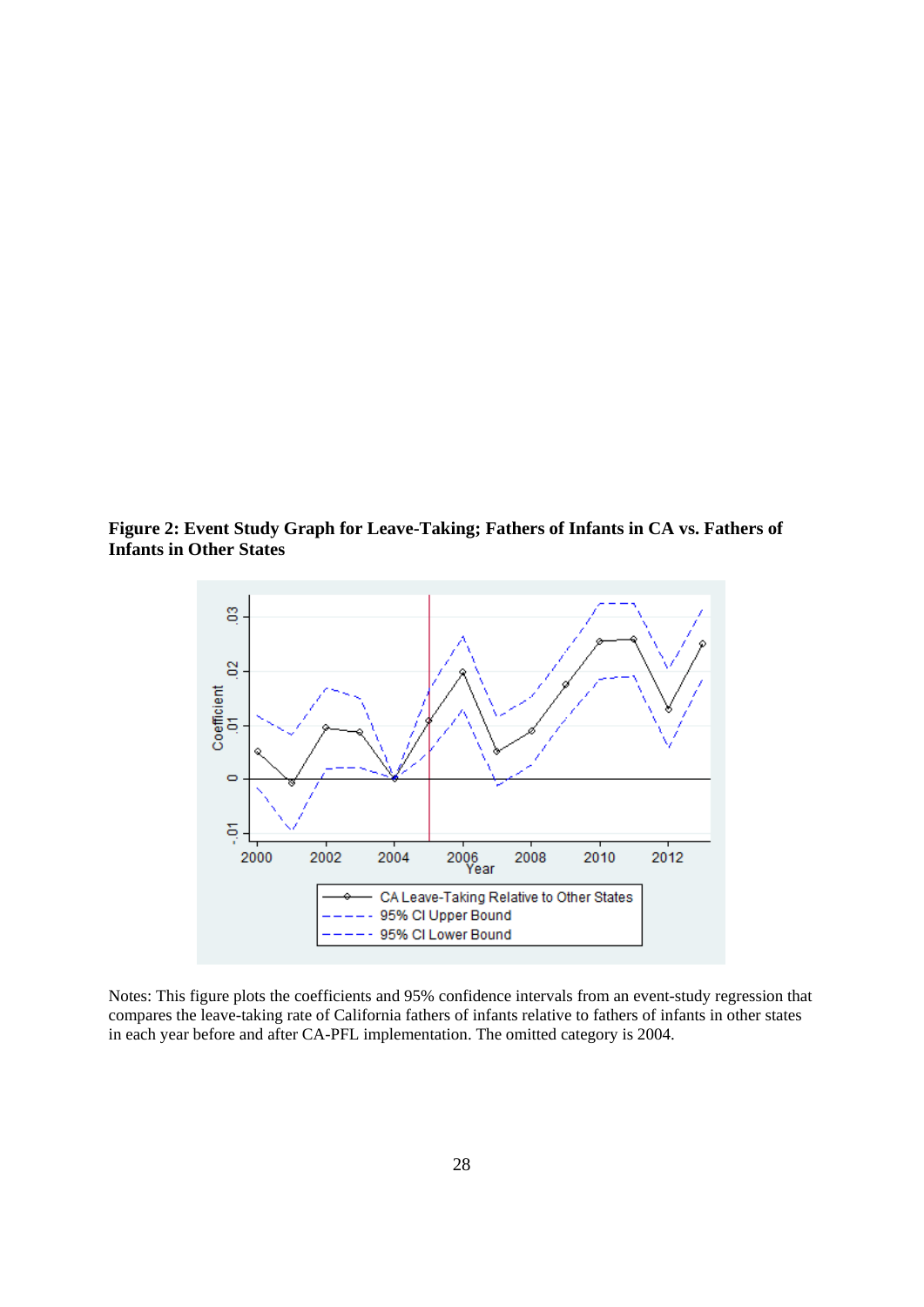**Figure 3: Event Study Graph for Leave-Taking; Fathers of Infants in CA vs. Fathers of Children aged 1-3 in CA** 



Notes: This figure plots the coefficients and 95% confidence intervals from an event-study regression that compares the leave-taking rate of California fathers of infants relative to California fathers of youngest children aged 1-3 years old in each year before and after CA-PFL implementation. The omitted category is 2004.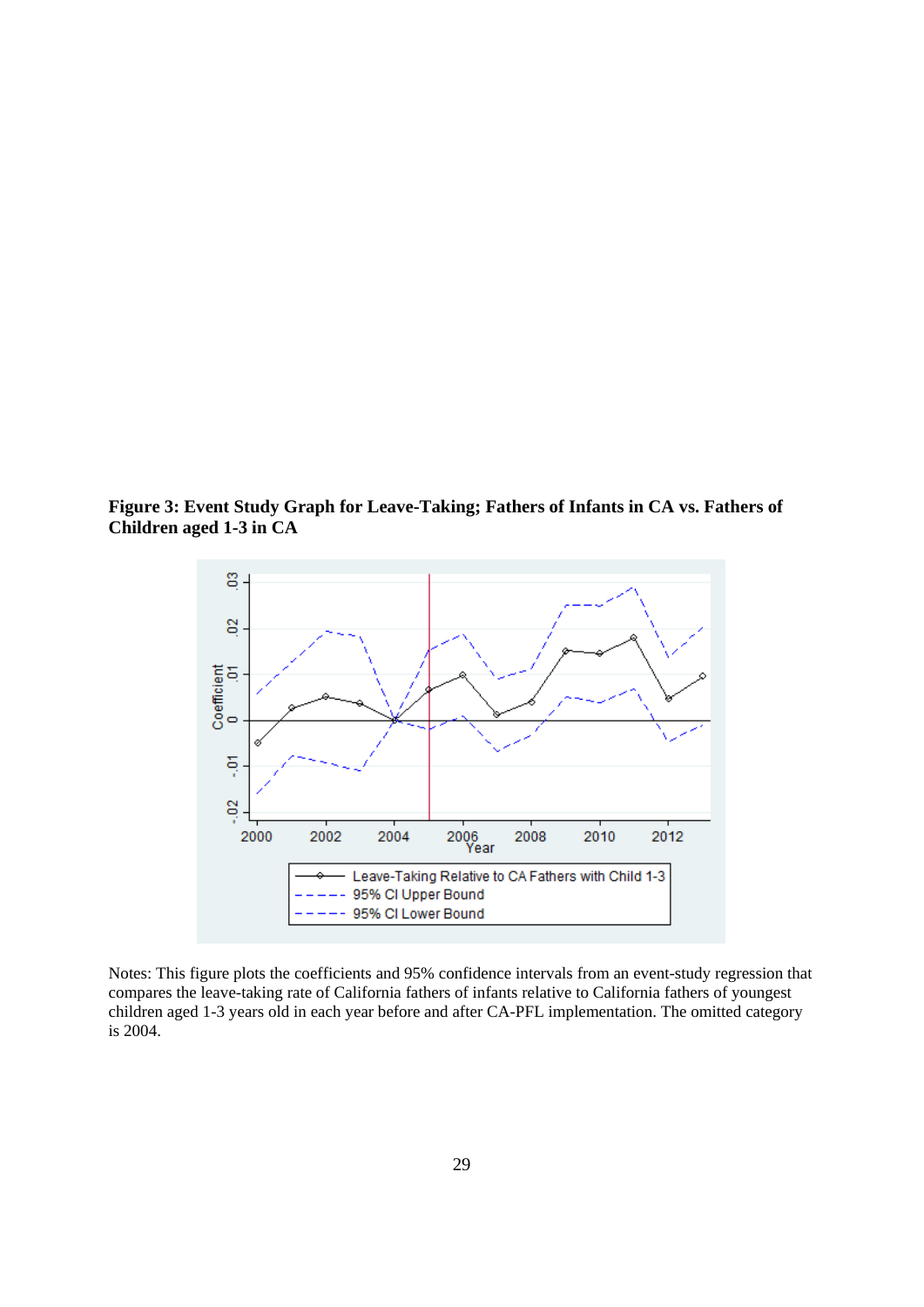|                 | Table 1: Correlation between CA PFL and Fathers' Characteristics |                |                |                |                |                |            |                |                |             |                |  |  |  |
|-----------------|------------------------------------------------------------------|----------------|----------------|----------------|----------------|----------------|------------|----------------|----------------|-------------|----------------|--|--|--|
|                 | (1)                                                              | (2)            | (3)            | (4)            | (5)            | (6)            | (7)        | (8)            | (9)            | (10)        | (11)           |  |  |  |
|                 |                                                                  |                |                |                |                | Outcome:       |            |                |                |             |                |  |  |  |
|                 |                                                                  |                |                |                | Less than      |                |            | 4-Year         |                | Under-      |                |  |  |  |
|                 |                                                                  |                |                |                | High           | High           | Some       | Degree         |                | represented | Predicted      |  |  |  |
|                 | Employed                                                         | Has Infant     | Mean age       | Married        | School         | School         | College    | or More        | White          | Minority    | Leave          |  |  |  |
|                 |                                                                  |                |                |                |                |                |            |                |                |             |                |  |  |  |
| CA*Post*Under1  | 0.00171                                                          |                | $-0.299***$    | $-0.00133$     | $-0.000541$    | $-0.00236$     | $0.0125*$  | $-0.00961$     | $-0.00534$     | $-0.00294$  | $-0.00166$     |  |  |  |
|                 | (0.00373)                                                        |                | (0.0854)       | (0.00396)      | (0.00467)      | (0.00810)      | (0.00744)  | (0.00685)      | (0.00413)      | (0.00487)   | (0.00366)      |  |  |  |
| $CA*Post$       |                                                                  | $-0.000622$    |                |                |                |                |            |                |                |             |                |  |  |  |
|                 |                                                                  | (0.00204)      |                |                |                |                |            |                |                |             |                |  |  |  |
|                 |                                                                  |                |                |                |                |                |            |                |                |             |                |  |  |  |
| Observations    | 1,400                                                            | 700            | 1,400          | 1,400          | 1,400          | 1,400          | 1,400      | 1,400          | 1,400          | 1,400       | 1,400          |  |  |  |
| R-squared       | 0.685                                                            | 0.288          | 0.937          | 0.700          | 0.844          | 0.786          | 0.795      | 0.882          | 0.978          | 0.969       | 0.718          |  |  |  |
| Individual      |                                                                  |                |                |                |                |                |            |                |                |             |                |  |  |  |
| Controls        | N <sub>O</sub>                                                   | NO             | N <sub>O</sub> | N <sub>O</sub> | N <sub>O</sub> | N <sub>O</sub> | NO         | N <sub>O</sub> | NO             | NO          | N <sub>O</sub> |  |  |  |
| State-Year      |                                                                  |                |                |                |                |                |            |                |                |             |                |  |  |  |
| Controls        | N <sub>O</sub>                                                   | N <sub>O</sub> | N <sub>O</sub> | N <sub>O</sub> | N <sub>O</sub> | N <sub>O</sub> | NO         | N <sub>O</sub> | N <sub>O</sub> | NO          | N <sub>O</sub> |  |  |  |
| Time FE         | <b>YES</b>                                                       | <b>YES</b>     | YES            | <b>YES</b>     | <b>YES</b>     | <b>YES</b>     | <b>YES</b> | <b>YES</b>     | <b>YES</b>     | <b>YES</b>  | <b>YES</b>     |  |  |  |
| <b>State FE</b> | <b>YES</b>                                                       | <b>YES</b>     | <b>YES</b>     | <b>YES</b>     | <b>YES</b>     | <b>YES</b>     | <b>YES</b> | <b>YES</b>     | <b>YES</b>     | <b>YES</b>  | <b>YES</b>     |  |  |  |
| State-Year FE   | <b>YES</b>                                                       | NO             | <b>YES</b>     | <b>YES</b>     | <b>YES</b>     | <b>YES</b>     | <b>YES</b> | <b>YES</b>     | <b>YES</b>     | <b>YES</b>  | <b>YES</b>     |  |  |  |
| Mean            | 0.899                                                            | 0.290          | 32.75          | 0.890          | 0.123          | 0.259          | 0.295      | 0.323          | 0.720          | 0.230       | 0.121          |  |  |  |

**Notes:** Cluster robust standard errors in parentheses. Outcomes are shown in column headings. Data is collapsed by state, year, and whether or not the father has a child under 1. Regressions in columns (1) and (3)-(11) identify correlation between CA-PFL and the outcome shown, comparing fathers of infants to father with a youngest child 1-3 years old, in California versus other states, before and after the implementation of CA-PFL. Column (2) compares fathers in California to fathers in other states, before and after the policy. Columns (2)-(11) condition on the father being employed. Coefficient of interest (DDD or DD in column 2) is shown.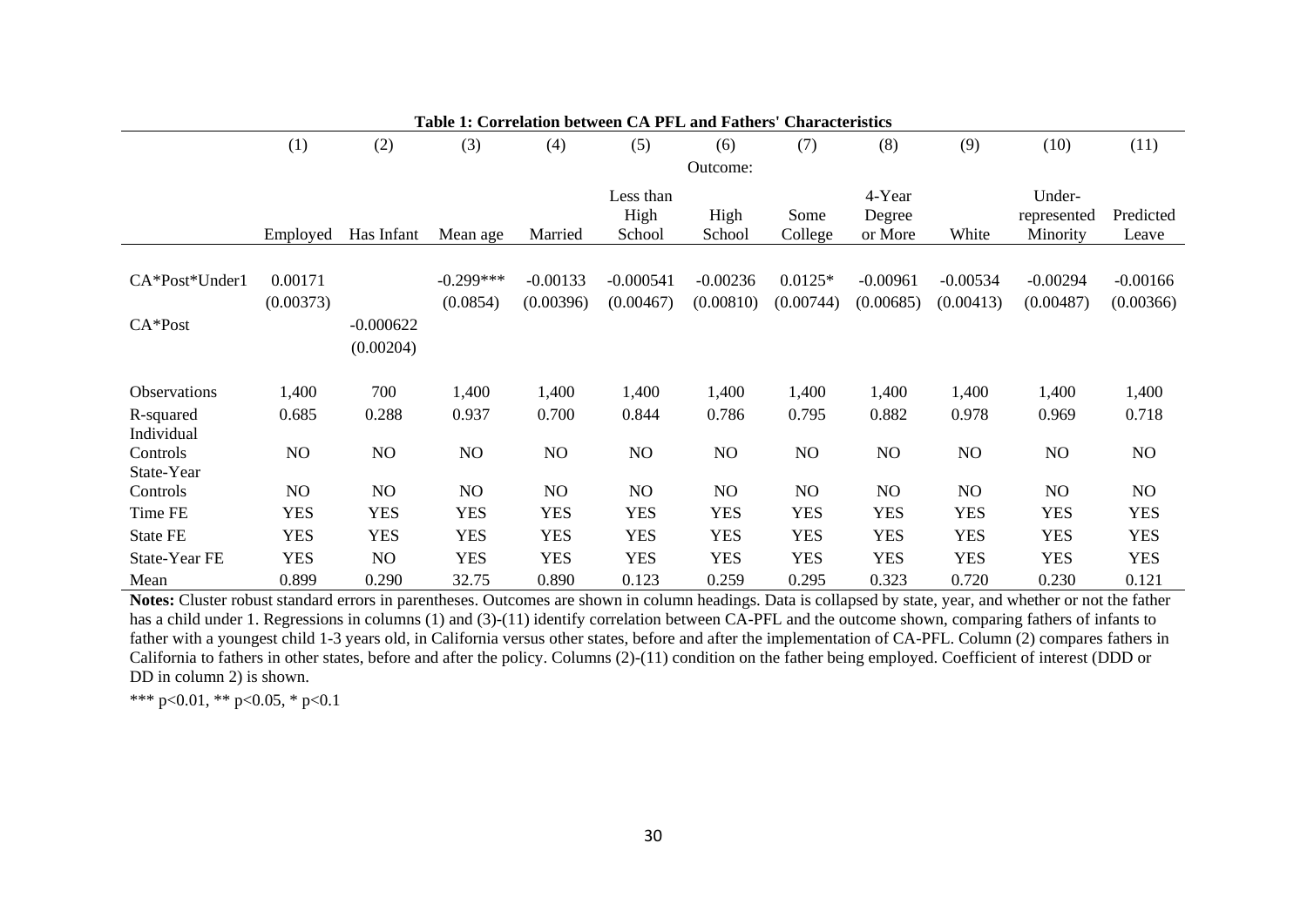|                                              | (1)             | (2)            | (3)            | (4)                | (5)            | (6)            | (7)                   |
|----------------------------------------------|-----------------|----------------|----------------|--------------------|----------------|----------------|-----------------------|
|                                              |                 |                |                | All Parents Sample |                |                |                       |
|                                              |                 |                |                | Father is on leave |                |                | Mother is<br>on Leave |
|                                              | <b>DD</b> State | DD 1-3         | DD 2-4         | <b>DDD</b> 1-3     | <b>DDD</b> 1-3 | <b>DDD</b> 1-3 | <b>DDD</b> 1-3        |
|                                              |                 |                |                |                    |                |                |                       |
| CA*Post*Under1                               |                 |                |                | $0.00915***$       | 0.00898***     | 0.00894***     | $0.0233***$           |
|                                              |                 |                |                | (0.000985)         | (0.000986)     | (0.000989)     | (0.00213)             |
| $CA*Post$                                    | $0.00880***$    |                |                |                    |                |                |                       |
|                                              | (0.00177)       |                |                |                    |                |                |                       |
| Post*Under1                                  |                 | $0.0102***$    | $0.0125***$    |                    |                |                |                       |
|                                              |                 | (0.00324)      | (0.00338)      |                    |                |                |                       |
| Observations                                 | 251,685         | 109,064        | 99,688         | 879,873            | 878,377        | 878,377        | 682,872               |
| R-squared                                    | 0.013           | 0.014          | 0.013          | 0.013              | 0.012          | 0.011          | 0.057                 |
| <b>Individual Controls</b>                   | <b>YES</b>      | <b>YES</b>     | <b>YES</b>     | <b>YES</b>         | <b>YES</b>     | <b>YES</b>     | <b>YES</b>            |
| <b>State-Year Controls</b>                   | <b>YES</b>      | N <sub>O</sub> | N <sub>O</sub> | N <sub>O</sub>     | <b>YES</b>     | <b>YES</b>     | NO.                   |
| Time FE                                      | <b>YES</b>      | <b>YES</b>     | <b>YES</b>     | <b>YES</b>         | <b>YES</b>     | <b>YES</b>     | <b>YES</b>            |
| State FE                                     | <b>YES</b>      | NO             | NO             | <b>YES</b>         | <b>YES</b>     | <b>YES</b>     | <b>YES</b>            |
| State-Year FE                                | N <sub>O</sub>  | NO             | N <sub>O</sub> | <b>YES</b>         | NO             | N <sub>O</sub> | <b>YES</b>            |
| <b>State Linear Trend</b>                    | NO.             | NO.            | N <sub>O</sub> | N <sub>O</sub>     | <b>YES</b>     | N <sub>O</sub> | NO                    |
| Pre-Treatment Mean for CA Parents of Infants | 0.0199          | 0.0199         | 0.0199         | 0.0199             | 0.0199         | 0.0199         | 0.177                 |

**Table 2: Effects of CA-PFL on Fathers' Leave-Taking Behavior** 

**Notes:** Robust standard errors in parentheses. In all tables, specifications that compare across states have cluster-robust standard errors, clustered at the state level. Coefficient of interest (DD or DDD) is shown. Individual controls include dummies for age of youngest child, number of children, citizenship status, marital status, 5-year age bins, race (White, Black, Hispanic, Asian, Other), education level (less than high school, high school, some college, 4-year degree or higher), and indicators for employed and in the labor force. State-Year controls include unemployment rate, average welfare benefit for a 4 person family, poverty rate, an indicator for whether the governor is democratic, state minimum wage, log of population, and per capita income. DD state indicates a DD model comparing fathers of a youngest child under 1 year in California to fathers with a child under 1 in other states; DD 1-3 and DD 2-4 compare fathers with a child under 1 year in California to fathers in California with a youngest child aged 1-3 or 2-4, respectively; and DDD 1-3 compares fathers of infants to fathers with a youngest child aged 1-3, in California versus other states, before and after the policy. The "All Parents" sample includes all employed fathers or mothers.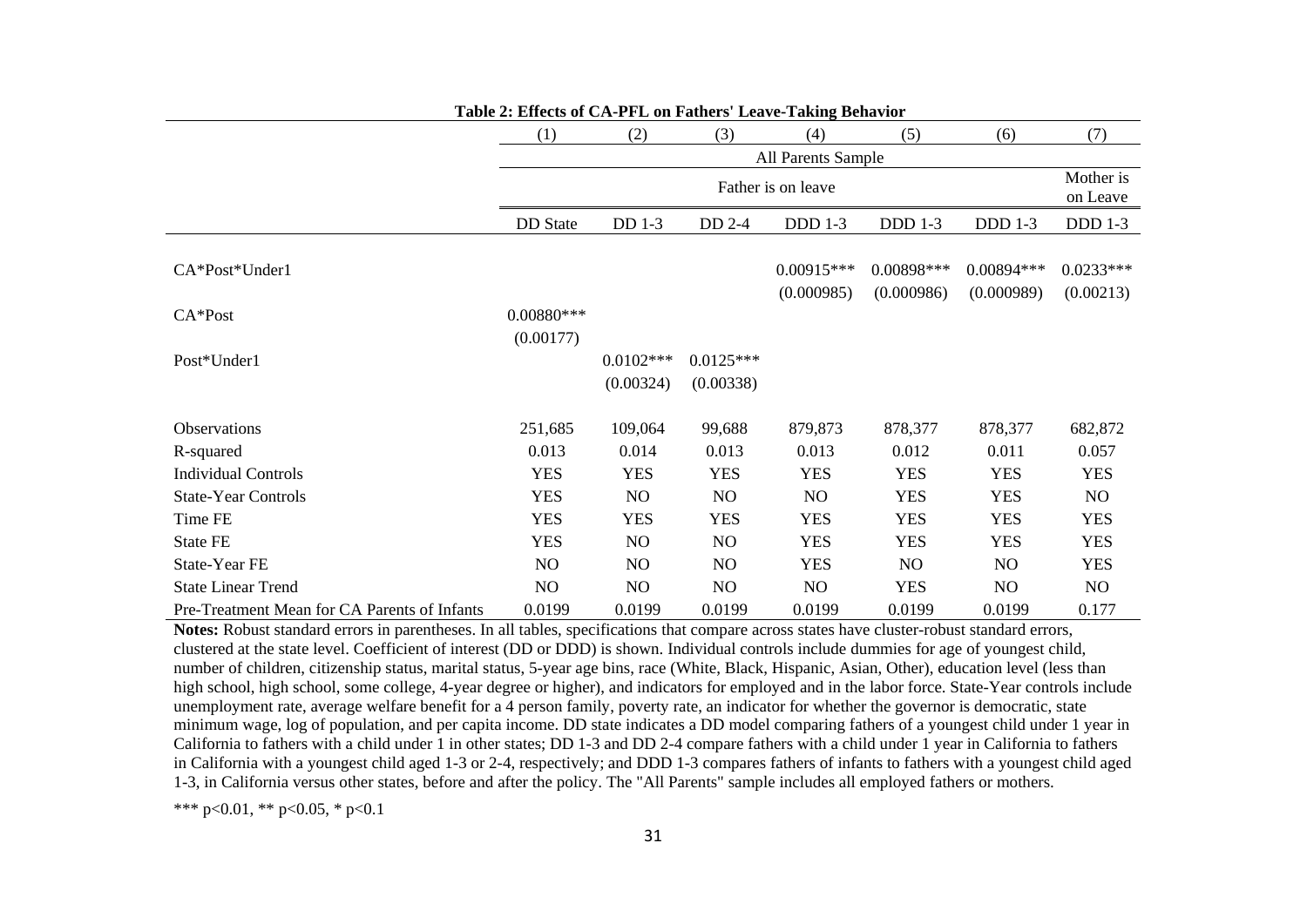| Table 3: Effects of CA-PFL on Household Leave-Taking Behavior |                       |                         |                         |                     |
|---------------------------------------------------------------|-----------------------|-------------------------|-------------------------|---------------------|
|                                                               | (1)                   | (2)                     | (3)                     | (4)                 |
|                                                               |                       |                         | Within-Household Sample |                     |
|                                                               | Either                | <b>Both</b>             | Father                  | Mother              |
|                                                               | Parent is on<br>Leave | Parents are<br>on Leave | Only is on<br>Leave     | Only is on<br>Leave |
| $CA*Post*Under1$                                              | $0.0404***$           | $0.00412***$            | $0.00530***$            | $0.0309***$         |
|                                                               | (0.00289)             | (0.00117)               | (0.00118)               | (0.00269)           |
| <b>Observations</b>                                           | 468,134               | 468,134                 | 468,134                 | 468,134             |
| R-squared                                                     | 0.055                 | 0.007                   | 0.012                   | 0.063               |
| <b>Individual Controls</b>                                    | <b>YES</b>            | <b>YES</b>              | <b>YES</b>              | <b>YES</b>          |
| Time FE                                                       | <b>YES</b>            | <b>YES</b>              | <b>YES</b>              | <b>YES</b>          |
| <b>State FE</b>                                               | <b>YES</b>            | <b>YES</b>              | <b>YES</b>              | <b>YES</b>          |
| State-Year FE                                                 | <b>YES</b>            | <b>YES</b>              | <b>YES</b>              | <b>YES</b>          |
| Pre-Treatment Mean for CA Parents of Infants                  | 0.187                 | 0.0149                  | 0.0105                  | 0.162               |

Pre-Treatment Mean for CA Parents of Infants  $0.187$  0.0149 0.0105 0.162<br>**Notes:** Cluster-Robust standard errors in parentheses. The "Within-Household" sample is conditional on the father being married and both parents being employed (such that the leave variable is non-missing for both). The DDD specification is estimated in all columns, comparing fathers of infants to those with a youngest child 1-3 years old, in California versus other states, before and after the implementation of CA-PFL. The DDD coefficient is shown.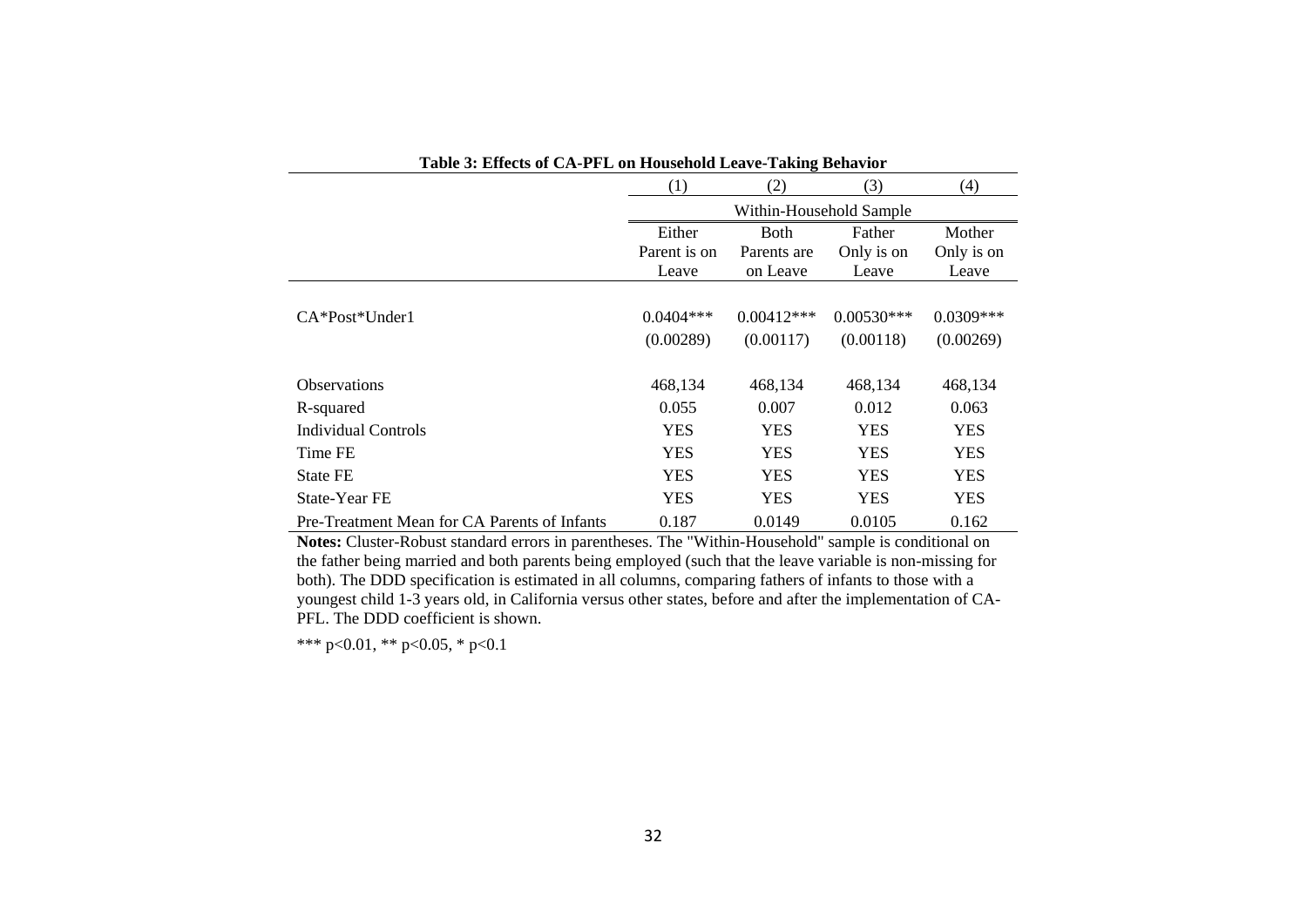| Tuble is Herefore theous Effects by Genuer of Toungest China |                           |                          |                                 |                                     |                               |                               |
|--------------------------------------------------------------|---------------------------|--------------------------|---------------------------------|-------------------------------------|-------------------------------|-------------------------------|
|                                                              | (1)                       | (2)                      | (3)                             | (4)                                 | (5)                           | (6)                           |
|                                                              | <b>All Parents Sample</b> |                          |                                 | Within-Household Sample             |                               |                               |
|                                                              | Father is on<br>leave     | Mother is<br>on leave    | Either<br>Parent is on<br>Leave | <b>Both Parents</b><br>are on Leave | Father<br>Only is on<br>Leave | Mother<br>Only is on<br>Leave |
| $CA*Post*Under1$                                             | $0.0116***$<br>(0.00173)  | $0.0222***$<br>(0.00322) | $0.0433***$<br>(0.00449)        | $0.00833***$<br>(0.00130)           | $0.0103***$<br>(0.00183)      | $0.0247***$<br>(0.00430)      |
| $CA*Post*Under1*Girl$                                        | $-0.00536**$<br>(0.00247) | $0.0156***$<br>(0.00424) | $-0.00715$<br>(0.00548)         | $-0.00762***$<br>(0.00179)          | $-0.0104***$<br>(0.00223)     | $0.0109*$<br>(0.00560)        |
|                                                              |                           |                          |                                 |                                     |                               |                               |
| <b>Observations</b>                                          | 874,759                   | 637,774                  | 466,661                         | 466,661                             | 466,661                       | 466,661                       |
| R-squared                                                    | 0.013                     | 0.058                    | 0.055                           | 0.007                               | 0.012                         | 0.063                         |
| <b>Individual Controls</b>                                   | <b>YES</b>                | <b>YES</b>               | <b>YES</b>                      | <b>YES</b>                          | <b>YES</b>                    | <b>YES</b>                    |
| Time FE                                                      | <b>YES</b>                | <b>YES</b>               | <b>YES</b>                      | <b>YES</b>                          | <b>YES</b>                    | <b>YES</b>                    |
| <b>State FE</b>                                              | <b>YES</b>                | <b>YES</b>               | <b>YES</b>                      | <b>YES</b>                          | <b>YES</b>                    | <b>YES</b>                    |
| State-Year FE                                                | <b>YES</b>                | <b>YES</b>               | <b>YES</b>                      | <b>YES</b>                          | <b>YES</b>                    | <b>YES</b>                    |
| Pre-Treatment Mean for CA Parents of Infants                 | 0.0199                    | 0.177                    | 0.188                           | 0.0143                              | 0.0106                        | 0.164                         |

#### **Table 4: Heterogeneous Effects by Gender of Youngest Child**

**Notes:** Cluster-Robust standard errors in parentheses. The coefficient in the first row is the DDD effect of CA-PFL on fathers' (or mothers') leave taking, comparing fathers (or mothers) of infants to those of 1-3 year olds, in California versus other states, before and after the introduction of CA-PFL for fathers (or mothers) whose youngest child is a boy; the second coefficient is the differential effect for fathers (or mothers) whose youngest child is a girl compared to those with a boy. The "All Parents" sample in columns (1) and (2) includes all employed fathers and mothers, respectively. The "Within-Household" sample in columns (3)-(6) is conditional on the father being married and both parents being employed.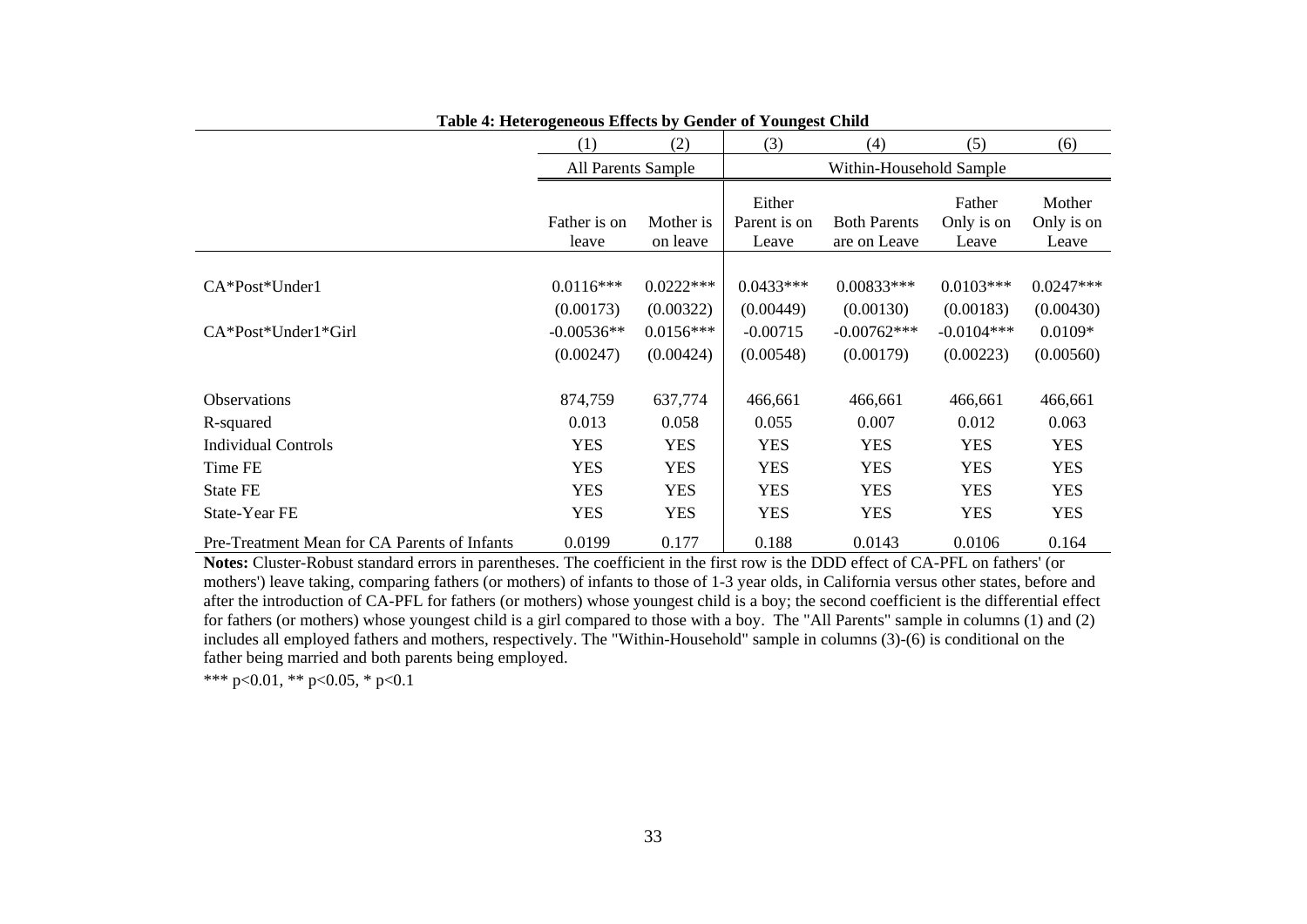|                                              | Table 5: Heterogeneous Effects by Child Parity |                         |                                 |                                        |                               |                               |
|----------------------------------------------|------------------------------------------------|-------------------------|---------------------------------|----------------------------------------|-------------------------------|-------------------------------|
|                                              | (1)                                            | (2)                     | (3)                             | (4)                                    | (5)                           | (6)                           |
|                                              | All Parents Sample                             |                         |                                 |                                        | Within-Household Sample       |                               |
|                                              | Father is on<br>Leave                          | Mother is<br>on Leave   | Either<br>Parent is<br>on Leave | <b>Both</b><br>Parents are<br>on Leave | Father<br>Only is on<br>Leave | Mother<br>Only is on<br>Leave |
| CA*Post*Under1                               | $0.0191***$                                    | $0.0268***$             | $0.0456***$                     | $0.00726***$                           | $0.0132***$                   | $0.0251***$                   |
| CA*Post*Under1*HigherParity                  | (0.00182)<br>$-0.0156***$                      | (0.00403)<br>$-0.00728$ | (0.00520)<br>$-0.0103$          | (0.00164)<br>$-0.00558**$              | (0.00204)<br>$-0.0131***$     | (0.00511)<br>0.00838          |
|                                              | (0.00239)                                      | (0.00662)               | (0.00731)                       | (0.00218)                              | (0.00222)                     | (0.00730)                     |
| Observations                                 | 879,873                                        | 682,872                 | 468,134                         | 468,134                                | 468,134                       | 468,134                       |
| R-squared                                    | 0.013                                          | 0.057                   | 0.055                           | 0.007                                  | 0.012                         | 0.063                         |
| <b>Individual Controls</b>                   | <b>YES</b>                                     | <b>YES</b>              | <b>YES</b>                      | <b>YES</b>                             | <b>YES</b>                    | <b>YES</b>                    |
| Time FE                                      | <b>YES</b>                                     | <b>YES</b>              | <b>YES</b>                      | <b>YES</b>                             | <b>YES</b>                    | <b>YES</b>                    |
| <b>State FE</b>                              | <b>YES</b>                                     | <b>YES</b>              | <b>YES</b>                      | <b>YES</b>                             | <b>YES</b>                    | <b>YES</b>                    |
| State-Year FE                                | <b>YES</b>                                     | <b>YES</b>              | <b>YES</b>                      | <b>YES</b>                             | <b>YES</b>                    | <b>YES</b>                    |
| Pre-Treatment Mean for CA Parents of Infants | 0.0199                                         | 0.177                   | 0.187                           | 0.0149                                 | 0.0105                        | 0.162                         |

**Notes:** Cluster-Robust standard errors in parentheses. The coefficient in the first row is the DDD effect of CA-PFL on fathers' (or mothers') leave taking, comparing fathers (or mothers) of infants to those of 1-3 year olds, in California versus other states, before and after the introduction of CA-PFL for fathers (or mothers) whose youngest child is a first parity birth (within the household); the second coefficient is the differential effect for fathers (or mothers) whose youngest child is a higher parity birth. The "All Parents" sample in columns (1) and (2) includes all employed fathers and mothers, respectively. The "Within-Household" sample in columns (3)-(6) is conditional on the father being married and both parents being employed.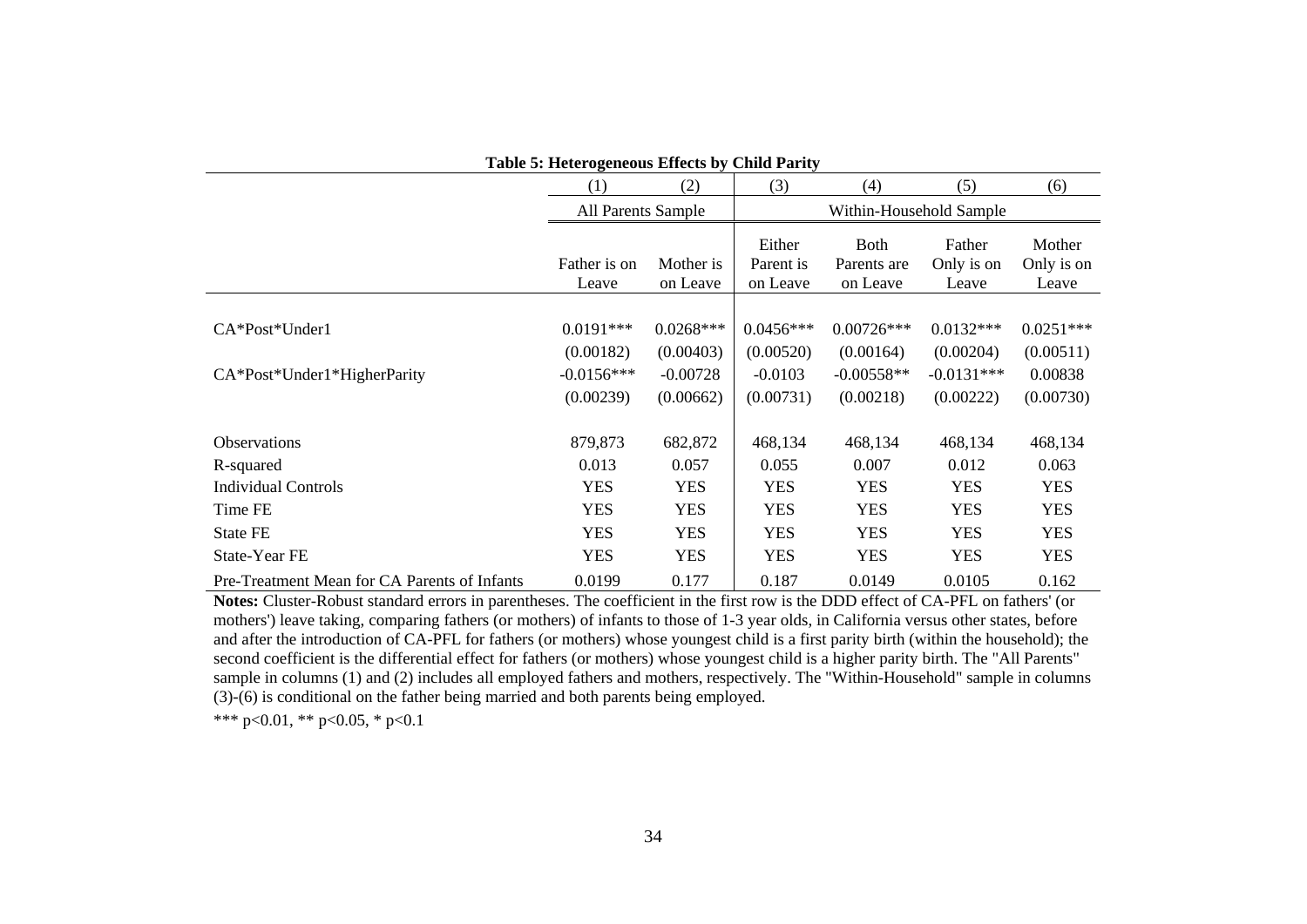| Table 6: Heterogeneous Effects by High/Low Female Share in Occupation |                       |                       |
|-----------------------------------------------------------------------|-----------------------|-----------------------|
|                                                                       | (1)                   | (2)                   |
|                                                                       |                       | All Parents Sample    |
|                                                                       | Father is on<br>Leave | Mother is on<br>Leave |
|                                                                       |                       |                       |
| $CA*Post*Under1$                                                      | $0.00785***$          | $-0.0129$             |
|                                                                       | (0.00118)             | (0.00989)             |
| CA*Post*Under1*HighFemaleShare                                        | $0.00324*$            | $0.0421***$           |
|                                                                       | (0.00190)             | (0.0104)              |
| <b>Observations</b>                                                   | 879,290               | 682,522               |
| R-squared                                                             | 0.013                 | 0.057                 |
| Individual Controls                                                   | <b>YES</b>            | YES                   |
| Time FE                                                               | <b>YES</b>            | YES                   |
| <b>State FE</b>                                                       | <b>YES</b>            | YES                   |
| <b>State-Year FE</b>                                                  | <b>YES</b>            | YES                   |
| Pre-Treatment Mean for CA Parents of Infants                          | 0.0200                | 0.176                 |

**Notes:** The share of female workers in each occupation is calculated using the 2000 Census. High female share occupations are those above the median. Clusterrobust standard errors in parentheses.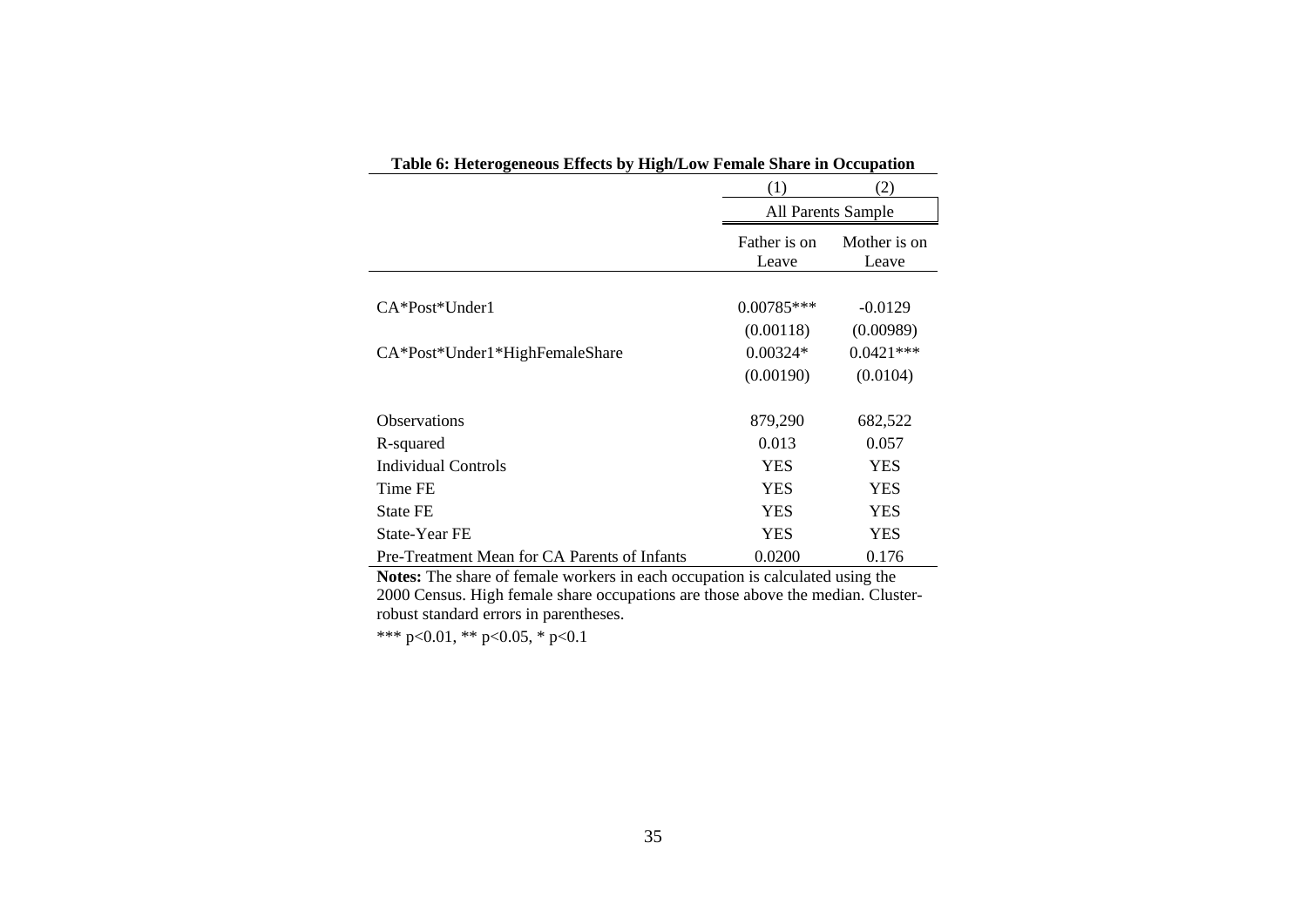|                            | Table 7: Estimates Based on Collapsed Data |                |                |                |                |                             |                |            |                |                |                |  |  |
|----------------------------|--------------------------------------------|----------------|----------------|----------------|----------------|-----------------------------|----------------|------------|----------------|----------------|----------------|--|--|
|                            | $\left(1\right)$                           | (2)            | (3)            | (4)            | (5)            | (6)                         | (7)            | (8)        | (9)            | (10)           | (11)           |  |  |
|                            |                                            |                |                |                |                | Outcome: Father is on Leave |                |            |                |                |                |  |  |
|                            | <b>Not</b>                                 | Synthetic      | Synthetic      | Synthetic      | Synthetic      | Synthetic                   | Synthetic      | Synthetic  | Synthetic      | Synthetic      | Synthetic      |  |  |
|                            | Matched                                    |                |                | 3              |                | 5.                          | 6              |            | 8              | 9              | 10             |  |  |
|                            |                                            |                |                |                |                |                             |                |            |                |                |                |  |  |
| $CA*Post$                  | $0.00809*$                                 | $0.00968**$    | $0.0107**$     | 0.0107         | $0.0137**$     | $0.0139**$                  | $0.0144**$     | $0.0133**$ | $0.0107**$     | $0.0134**$     | $0.0132**$     |  |  |
|                            | (0.00391)                                  | (0.00398)      | (0.00459)      | (0.00628)      | (0.00496)      | (0.00486)                   | (0.00475)      | (0.00472)  | (0.00459)      | (0.00445)      | (0.00515)      |  |  |
|                            |                                            |                |                |                |                |                             |                |            |                |                |                |  |  |
| <b>Observations</b>        | 14                                         | 14             | 14             | 14             | 14             | 14                          | 14             | 14         | 14             | 14             | 14             |  |  |
| R-squared                  | 0.324                                      | 0.330          | 0.310          | 0.195          | 0.388          | 0.405                       | 0.433          | 0.399      | 0.310          | 0.430          | 0.353          |  |  |
| <b>Individual Controls</b> | <b>YES</b>                                 | NO             | N <sub>O</sub> | N <sub>O</sub> | N <sub>O</sub> | N <sub>O</sub>              | NO             | NO         | N <sub>O</sub> | N <sub>O</sub> | NO.            |  |  |
| <b>State-Year Controls</b> | N <sub>O</sub>                             | NO             | N <sub>O</sub> | N <sub>O</sub> | N <sub>O</sub> | N <sub>O</sub>              | NO             | NO.        | N <sub>O</sub> | N <sub>O</sub> | N <sub>O</sub> |  |  |
| Time FE                    | <b>YES</b>                                 | NO             | N <sub>O</sub> | N <sub>O</sub> | N <sub>O</sub> | N <sub>O</sub>              | NO             | NO.        | N <sub>O</sub> | N <sub>O</sub> | NO             |  |  |
| <b>State FE</b>            | <b>YES</b>                                 | N <sub>O</sub> | NO             | NO.            | NO.            | N <sub>O</sub>              | NO             | NO.        | N <sub>O</sub> | N <sub>O</sub> | N <sub>O</sub> |  |  |
| State-Year FE              | NO.                                        | N <sub>O</sub> | N <sub>O</sub> | N <sub>O</sub> | NO.            | NO                          | N <sub>O</sub> | NO.        | NO             | N <sub>O</sub> | NO.            |  |  |
| Pre-Treatment Mean in CA   | 0.0203                                     | 0.0211         | 0.0211         | 0.0211         | 0.0211         | 0.0211                      | 0.0211         | 0.0211     | 0.0211         | 0.0211         | 0.0211         |  |  |

**Notes:** Donald-Lang standard errors in parentheses. The samples compare fathers of infants in California to fathers of infants in other states. The first column shows the specification from Column 1, Table 3 using the Donald-Lang method to adjust the standard errors. Columns 2-11 show the raw DD effect of fathers of infants in California compared to fathers of infants in the synthetic control state, matched on different sets of variables. Synthetic 1 matches on the share of fathers on leave averaged over the pre-treatment period; Synthetic 2 matches on share on leave in each year of the pre-treatment period; Synthetic 3 matches on leave, share employed, and share in the labor force averaged over the pre-treatment period; Synthetic 4 matches on share on leave, employed, labor force, and race in the pre-treatment period; Synthetic 5 matches on share on leave in the pre-treatment period and share employed, in the labor force, and race averaged over the whole period; Synthetic 6 matches on the share on leave, employed, in labor force, race, and education averaged over the pre-treatment period; Synthetic 7 matches on share on leave in the pre-treatment period and share employed, in the labor force, race, and education averaged over the whole period; Synthetic 8 matches on share on leave in each year of the pre-treatment period and race and education averaged over the whole period; Synthetic 9 matches on 2 year averages of the share on leave in the pre-treatment period and race and education averaged over the whole period; and Synthetic 10 matches on share on leave averaged over the pretreatment period and race and education averaged over the whole period.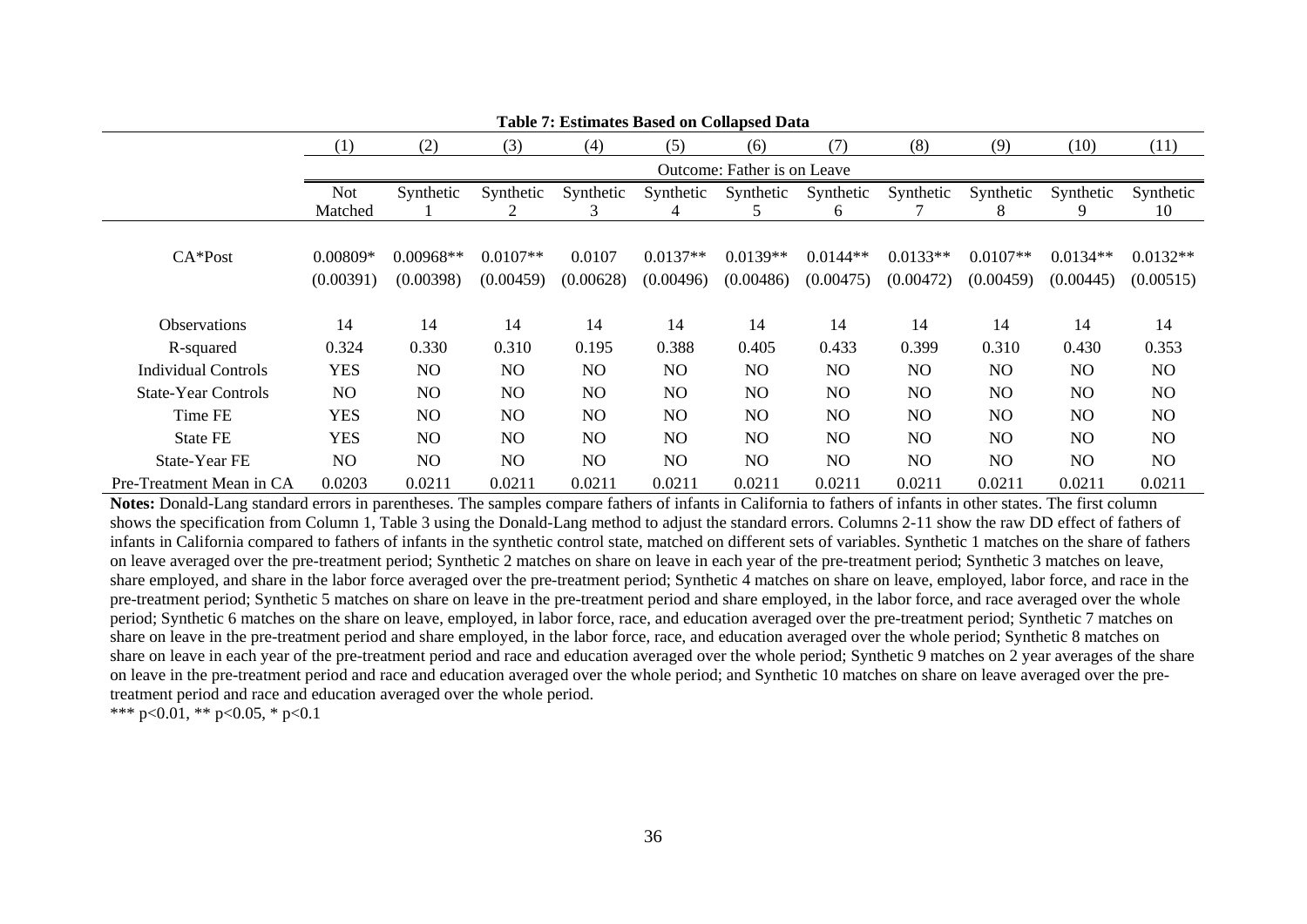|                           | <b>Appendix Table A1: Summary Statistics</b>    |                                |                                                    |                               |                                                  |                                                 |                                |                                                    |                               |                                                  |  |  |
|---------------------------|-------------------------------------------------|--------------------------------|----------------------------------------------------|-------------------------------|--------------------------------------------------|-------------------------------------------------|--------------------------------|----------------------------------------------------|-------------------------------|--------------------------------------------------|--|--|
|                           |                                                 |                                | <b>Employed Fathers</b>                            |                               |                                                  | <b>Employed Mothers</b>                         |                                |                                                    |                               |                                                  |  |  |
|                           | Youngest<br>Child 0-<br>3, All<br><b>States</b> | Youngest<br>Child $<1$ ,<br>CA | Youngest<br>Child $<$ 1,<br>Other<br><b>States</b> | Youngest<br>Child 1-<br>3, CA | Youngest<br>Child 1-3,<br>Other<br><b>States</b> | Youngest<br>Child 0-<br>3, All<br><b>States</b> | Youngest<br>Child $<$ 1,<br>CA | Youngest<br>Child $<1$ ,<br>Other<br><b>States</b> | Youngest<br>Child 1-<br>3, CA | Youngest<br>Child 1-3,<br>Other<br><b>States</b> |  |  |
| Age                       | 33.554                                          | 33.061                         | 32.002                                             | 34.762                        | 34.019                                           | 30.848                                          | 30.836                         | 29.612                                             | 32.107                        | 31.114                                           |  |  |
| Married                   | (0.007)                                         | (0.037)                        | (0.013)                                            | (0.024)                       | (0.009)                                          | (0.007)                                         | (0.042)                        | (0.015)                                            | (0.027)                       | (0.009)                                          |  |  |
|                           | 0.909                                           | 0.895                          | 0.905                                              | 0.902                         | 0.914                                            | 0.706                                           | 0.760                          | 0.735                                              | 0.724                         | 0.692                                            |  |  |
|                           | (0.000)                                         | (0.002)                        | (0.001)                                            | (0.001)                       | (0.000)                                          | (0.001)                                         | (0.003)                        | (0.001)                                            | (0.002)                       | (0.001)                                          |  |  |
| Citizen                   | 0.850                                           | 0.695                          | 0.874                                              | 0.685                         | 0.875                                            | 0.909                                           | 0.799                          | 0.927                                              | 0.790                         | 0.922                                            |  |  |
|                           | (0.000)                                         | (0.003)                        | (0.001)                                            | (0.002)                       | (0.000)                                          | (0.000)                                         | (0.003)                        | (0.001)                                            | (0.002)                       | (0.000)                                          |  |  |
| White                     | 0.653                                           | 0.378                          | 0.700                                              | 0.360                         | 0.697                                            | 0.633                                           | 0.388                          | 0.685                                              | 0.360                         | 0.660                                            |  |  |
|                           | (0.001)                                         | (0.003)                        | (0.001)                                            | (0.002)                       | (0.001)                                          | (0.001)                                         | (0.003)                        | (0.001)                                            | (0.002)                       | (0.001)                                          |  |  |
| <b>Black</b>              | 0.077                                           | 0.037                          | 0.081                                              | 0.041                         | 0.083                                            | 0.141                                           | 0.060                          | 0.139                                              | 0.071                         | 0.154                                            |  |  |
|                           | (0.000)                                         | (0.001)                        | (0.001)                                            | (0.001)                       | (0.000)                                          | (0.000)                                         | (0.002)                        | (0.001)                                            | (0.001)                       | (0.001)                                          |  |  |
| Hispanic                  | 0.199                                           | 0.437                          | 0.160                                              | 0.452                         | 0.161                                            | 0.160                                           | 0.382                          | 0.121                                              | 0.404                         | 0.132                                            |  |  |
|                           | (0.000)                                         | (0.003)                        | (0.001)                                            | (0.002)                       | (0.000)                                          | (0.000)                                         | (0.003)                        | (0.001)                                            | (0.002)                       | (0.001)                                          |  |  |
| Asian                     | 0.060                                           | 0.136                          | 0.047                                              | 0.138                         | 0.048                                            | 0.054                                           | 0.155                          | 0.042                                              | 0.153                         | 0.040                                            |  |  |
|                           | (0.000)                                         | (0.002)                        | (0.000)                                            | (0.001)                       | (0.000)                                          | (0.000)                                         | (0.003)                        | (0.001)                                            | (0.002)                       | (0.000)                                          |  |  |
| Less than high school     | 0.133                                           | 0.213                          | 0.121                                              | 0.228                         | 0.119                                            | 0.090                                           | 0.122                          | 0.079                                              | 0.145                         | 0.086                                            |  |  |
|                           | (0.000)                                         | (0.002)                        | (0.001)                                            | (0.001)                       | (0.000)                                          | (0.000)                                         | (0.002)                        | (0.001)                                            | (0.001)                       | (0.000)                                          |  |  |
| High School Diploma       | 0.245                                           | 0.203                          | 0.246                                              | 0.206                         | 0.253                                            | 0.223                                           | 0.185                          | 0.212                                              | 0.204                         | 0.231                                            |  |  |
|                           | (0.000)                                         | (0.002)                        | (0.001)                                            | (0.001)                       | (0.001)                                          | (0.001)                                         | (0.003)                        | (0.001)                                            | (0.002)                       | (0.001)                                          |  |  |
| Some College              | 0.283                                           | 0.259                          | 0.285                                              | 0.258                         | 0.287                                            | 0.338                                           | 0.321                          | 0.324                                              | 0.329                         | 0.345                                            |  |  |
|                           | (0.000)                                         | (0.003)                        | (0.001)                                            | (0.002)                       | (0.001)                                          | (0.001)                                         | (0.003)                        | (0.001)                                            | (0.002)                       | (0.001)                                          |  |  |
| BA or higher              | 0.339                                           | 0.325                          | 0.348                                              | 0.308                         | 0.341                                            | 0.349                                           | 0.372                          | 0.385                                              | 0.323                         | 0.338                                            |  |  |
|                           | (0.001)                                         | (0.003)                        | (0.001)                                            | (0.002)                       | (0.001)                                          | (0.001)                                         | (0.003)                        | (0.001)                                            | (0.002)                       | (0.001)                                          |  |  |
| <b>Usual Hours Worked</b> | 44.852                                          | 43.670                         | 44.837                                             | 43.739                        | 45.101                                           | 35.759                                          | 36.144                         | 35.998                                             | 35.838                        | 35.649                                           |  |  |
|                           | (0.011)                                         | (0.059)                        | (0.023)                                            | (0.037)                       | (0.014)                                          | (0.014)                                         | (0.078)                        | (0.028)                                            | (0.048)                       | (0.017)                                          |  |  |
| On Leave                  | 0.021                                           | 0.028                          | 0.022                                              | 0.024                         | 0.019                                            | 0.064                                           | 0.199                          | 0.148                                              | 0.040                         | 0.032                                            |  |  |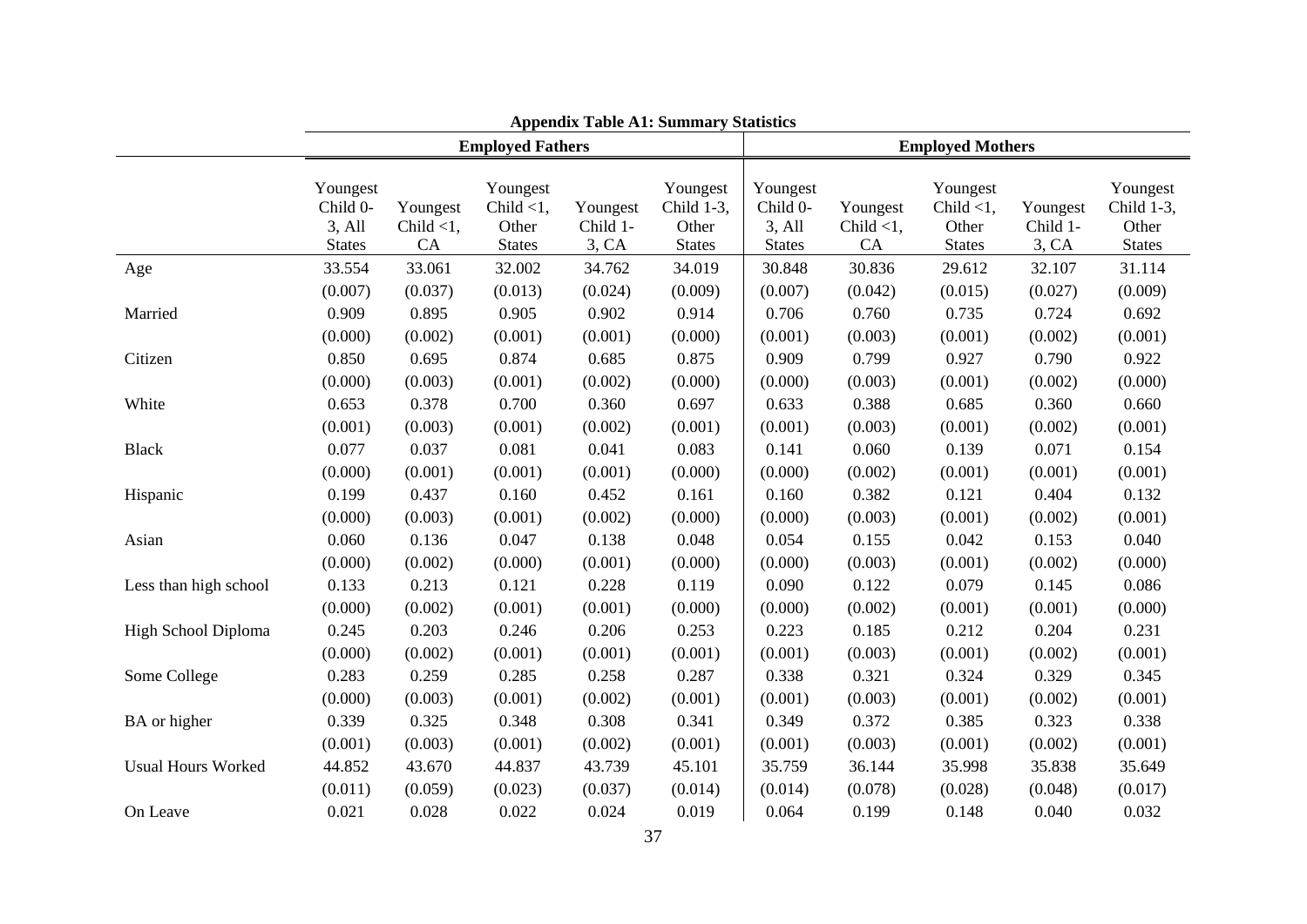|                              | (0.000)   | (0.001)   | (0.000)   | (0.001)   | (0.000)   | (0.000)   | (0.003)    | (0.001)   | (0.001)   | (0.000)   |
|------------------------------|-----------|-----------|-----------|-----------|-----------|-----------|------------|-----------|-----------|-----------|
| Total Household Income       | 86,122.59 | 93,164.62 | 82,412.74 | 94,140.33 | 85,947.91 | 81,607.77 | 100,429.75 | 81,544.49 | 95,840.09 | 78,968.89 |
|                              | (82.515)  | (494.842) | (157.089) | (310.324) | (103.203) | (89.094)  | (646.093)  | (181.592) | (364.376) | (106.213) |
| <b>Total Personal Income</b> | 59.926.93 | 61,722.46 | 56,407.75 | 64,420.77 | 60,536.90 | 33,305.20 | 39,925.57  | 33,056.39 | 38,288.22 | 32,458.47 |
|                              | (67.567)  | (384.039) | (125.602) | (252.047) | (85.744)  | (44.094)  | (325.882)  | (89.542)  | (179.229) | (52.753)  |
| N                            | 879.873   | 30.534    | 221.664   | 78,530    | 549.145   | 682.872   | 19.428     | 159.961   | 55,390    | 448,093   |

**Notes:** Standard errors in parentheses. In the first 5 columns, the sample is limited to employed fathers 16-54 years old. In the subsequent 5 columns, the sample is limited to employed mothers 16-54 years old. Statistics are weighted by the ACS person weights.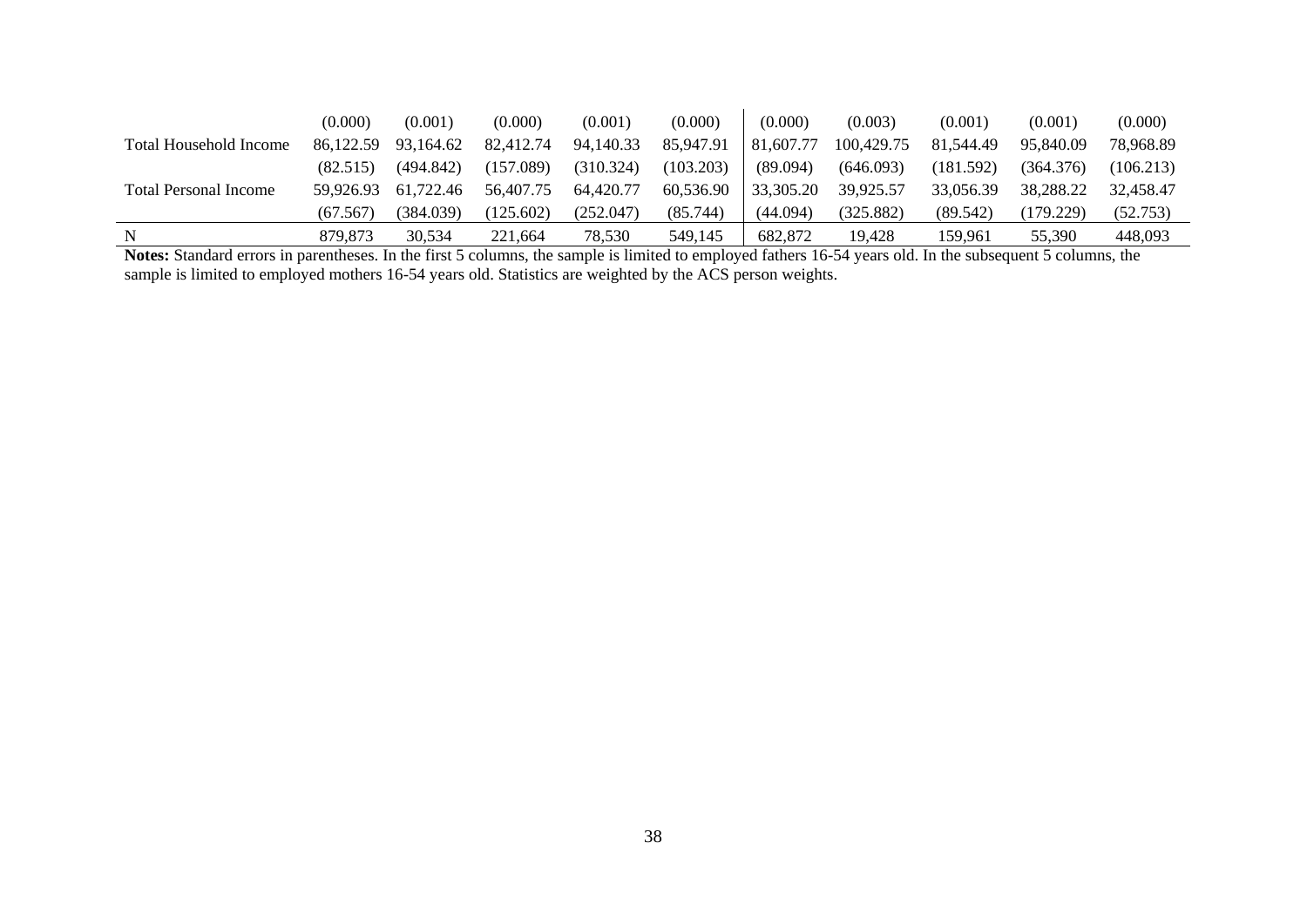| Appendix Table A2: Effects of CA-PFL on Mothers' Leave-Taking Behavior |                 |                |                |                    |             |                |
|------------------------------------------------------------------------|-----------------|----------------|----------------|--------------------|-------------|----------------|
|                                                                        | (1)             | (2)            | (3)            | (4)                | (5)         | (6)            |
|                                                                        |                 |                |                | Mother is on Leave |             |                |
|                                                                        | <b>DD</b> State | DD 1-3         | DD 2-4         | $DDD1-3$           | $DDD1-3$    | $DDD1-3$       |
|                                                                        |                 |                |                |                    |             |                |
| CA*Post*Under1                                                         |                 |                |                | $0.0233***$        | $0.0233***$ | $0.0231***$    |
|                                                                        |                 |                |                | (0.00213)          | (0.00214)   | (0.00214)      |
| $CA*Post$                                                              | $0.0267***$     |                |                |                    |             |                |
|                                                                        | (0.00404)       |                |                |                    |             |                |
| Post*Under1                                                            |                 | $0.0329***$    | $0.0302***$    |                    |             |                |
|                                                                        |                 | (0.00942)      | (0.00936)      |                    |             |                |
|                                                                        |                 |                |                |                    |             |                |
| <b>Observations</b>                                                    | 178,934         | 74,818         | 71,208         | 682,872            | 178,934     | 681,354        |
| R-squared                                                              | 0.014           | 0.074          | 0.078          | 0.057              | 0.014       | 0.055          |
| <b>Individual Controls</b>                                             | <b>YES</b>      | <b>YES</b>     | <b>YES</b>     | <b>YES</b>         | <b>YES</b>  | <b>YES</b>     |
| <b>State-Year Controls</b>                                             | <b>YES</b>      | NO.            | N <sub>O</sub> | N <sub>O</sub>     | <b>YES</b>  | <b>YES</b>     |
| Time FE                                                                | <b>YES</b>      | <b>YES</b>     | <b>YES</b>     | <b>YES</b>         | <b>YES</b>  | <b>YES</b>     |
| <b>State FE</b>                                                        | <b>YES</b>      | NO.            | N <sub>O</sub> | <b>YES</b>         | <b>YES</b>  | <b>YES</b>     |
| State-Year FE                                                          | N <sub>O</sub>  | NO.            | NO.            | <b>YES</b>         | NO          | N <sub>O</sub> |
| <b>State Linear Trend</b>                                              | N <sub>O</sub>  | N <sub>O</sub> | N <sub>O</sub> | N <sub>O</sub>     | <b>YES</b>  | N <sub>O</sub> |
| Pre-Treatment Mean for CA Mothers of Infants                           | 0.177           | 0.177          | 0.177          | 0.177              | 0.177       | 0.177          |

 **Notes:** Robust standard errors in parentheses. Specifications that compare across states have cluster-robust standard errors, clustered at the state level. This table replicates Table 2, looking at the effect of CA-PFL on mothers instead of fathers. The sample includes all employed mothers.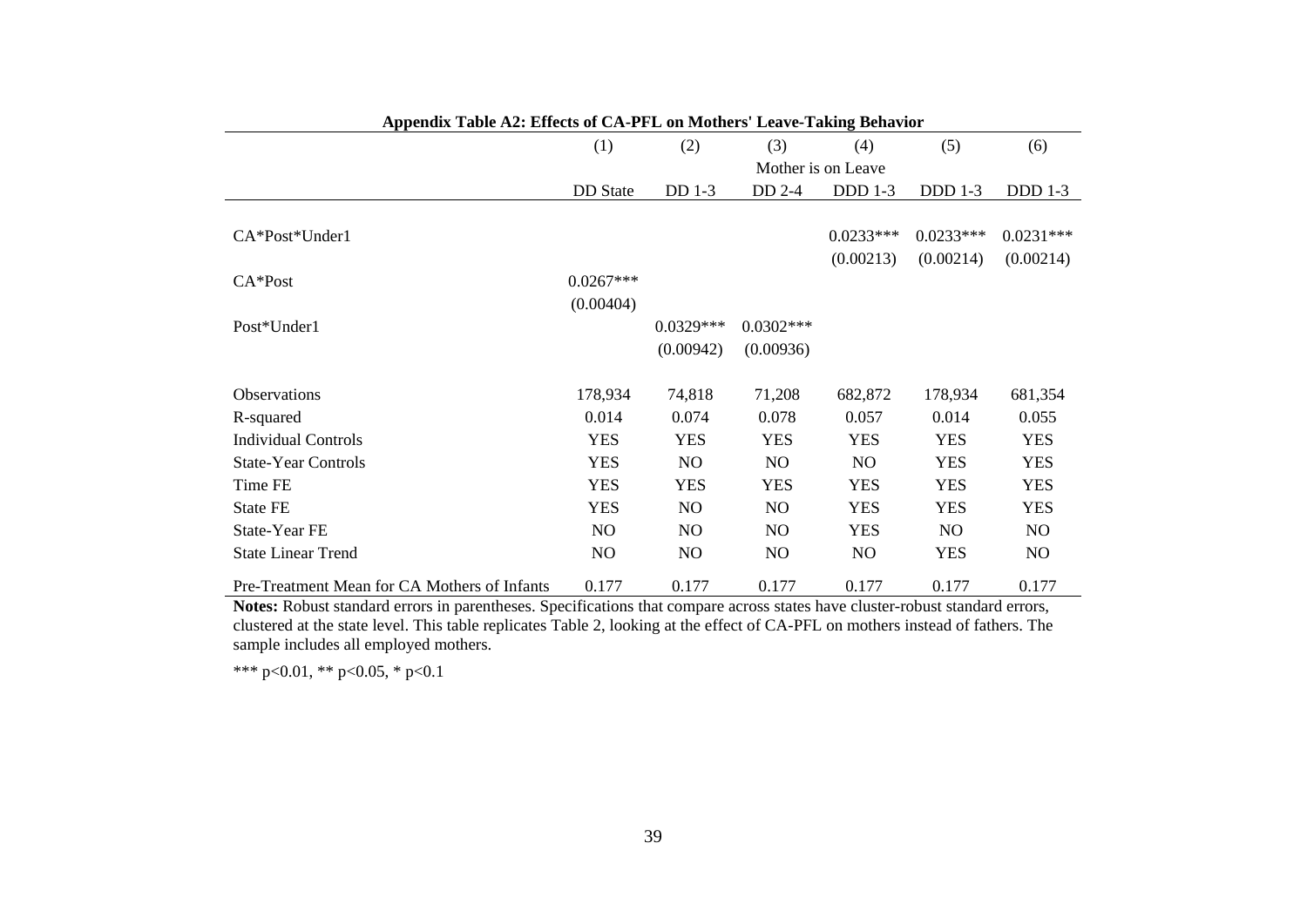|                                                        | Appendix Table A3: Results Excluding Controls and Excluding Year 2000 |                          |                           |                                                 |                           |                          |                            |                           |  |  |  |  |  |  |
|--------------------------------------------------------|-----------------------------------------------------------------------|--------------------------|---------------------------|-------------------------------------------------|---------------------------|--------------------------|----------------------------|---------------------------|--|--|--|--|--|--|
|                                                        | (1)                                                                   | (2)                      | (3)                       | (4)                                             | (9)                       | (10)                     | (11)                       | (12)                      |  |  |  |  |  |  |
|                                                        |                                                                       |                          |                           | Outcome: Father is on Leave, All Parents Sample |                           |                          |                            |                           |  |  |  |  |  |  |
|                                                        |                                                                       |                          | <b>Excluding Controls</b> |                                                 |                           |                          | <b>Excluding Year 2000</b> |                           |  |  |  |  |  |  |
|                                                        | <b>DD</b> State                                                       | DD 1-3                   | DD 2-4                    | <b>DDD</b> 1-3                                  | <b>DD</b> State           | DD 1-3                   | $DD$ 2-4                   | <b>DDD</b> 1-3            |  |  |  |  |  |  |
| CA*Post*Under1                                         |                                                                       |                          |                           | $0.00882***$<br>(0.00104)                       |                           |                          |                            | $0.00731***$<br>(0.00116) |  |  |  |  |  |  |
| $CA*Post$                                              | $0.0117***$<br>(0.000853)                                             |                          |                           |                                                 | $0.00945***$<br>(0.00191) |                          |                            |                           |  |  |  |  |  |  |
| Post*Under1                                            |                                                                       | $0.0100***$<br>(0.00328) | $0.0122***$<br>(0.00342)  |                                                 |                           | $0.00830**$<br>(0.00358) | 0.00997***<br>(0.00367)    |                           |  |  |  |  |  |  |
| Observations                                           | 252,198                                                               | 109,064                  | 99,688                    | 879,873                                         | 224,937                   | 97,683                   | 89,427                     | 789,026                   |  |  |  |  |  |  |
| R-squared                                              | 0.002                                                                 | 0.001                    | 0.001                     | 0.002                                           | 0.010                     | 0.009                    | 0.008                      | 0.009                     |  |  |  |  |  |  |
| <b>Individual Controls</b>                             | NO                                                                    | N <sub>O</sub>           | N <sub>O</sub>            | N <sub>O</sub>                                  | <b>YES</b>                | <b>YES</b>               | <b>YES</b>                 | <b>YES</b>                |  |  |  |  |  |  |
| <b>State-Year Controls</b>                             | NO                                                                    | N <sub>O</sub>           | NO                        | NO                                              | <b>YES</b>                | N <sub>O</sub>           | NO                         | NO                        |  |  |  |  |  |  |
| Time FE                                                | <b>YES</b>                                                            | <b>YES</b>               | <b>YES</b>                | <b>YES</b>                                      | <b>YES</b>                | <b>YES</b>               | <b>YES</b>                 | <b>YES</b>                |  |  |  |  |  |  |
| <b>State FE</b>                                        | <b>YES</b>                                                            | N <sub>O</sub>           | N <sub>O</sub>            | <b>YES</b>                                      | <b>YES</b>                | N <sub>O</sub>           | NO.                        | <b>YES</b>                |  |  |  |  |  |  |
| State-Year FE                                          | N <sub>O</sub>                                                        | NO                       | NO                        | <b>YES</b>                                      | N <sub>O</sub>            | NO.                      | N <sub>O</sub>             | <b>YES</b>                |  |  |  |  |  |  |
| Pre-Treatment Mean for<br><b>CA Fathers of Infants</b> | 0.0199                                                                | 0.0199                   | 0.0199                    | 0.0199                                          | 0.0226                    | 0.0226                   | 0.0226                     | 0.0226                    |  |  |  |  |  |  |

**Notes:** Robust standard errors in parentheses. Specifications that compare across states have cluster-robust standard errors, clustered at the state level. This table replicates the first four columns of Table 2, but Columns (1)-(4) omit individual and state-year controls, columns (5)-(8) do not use the ACS sampling weights, and columns (9)-(12) exclude observations from 2000 because the Census might be different from the ACS. The sample includes all employed fathers.